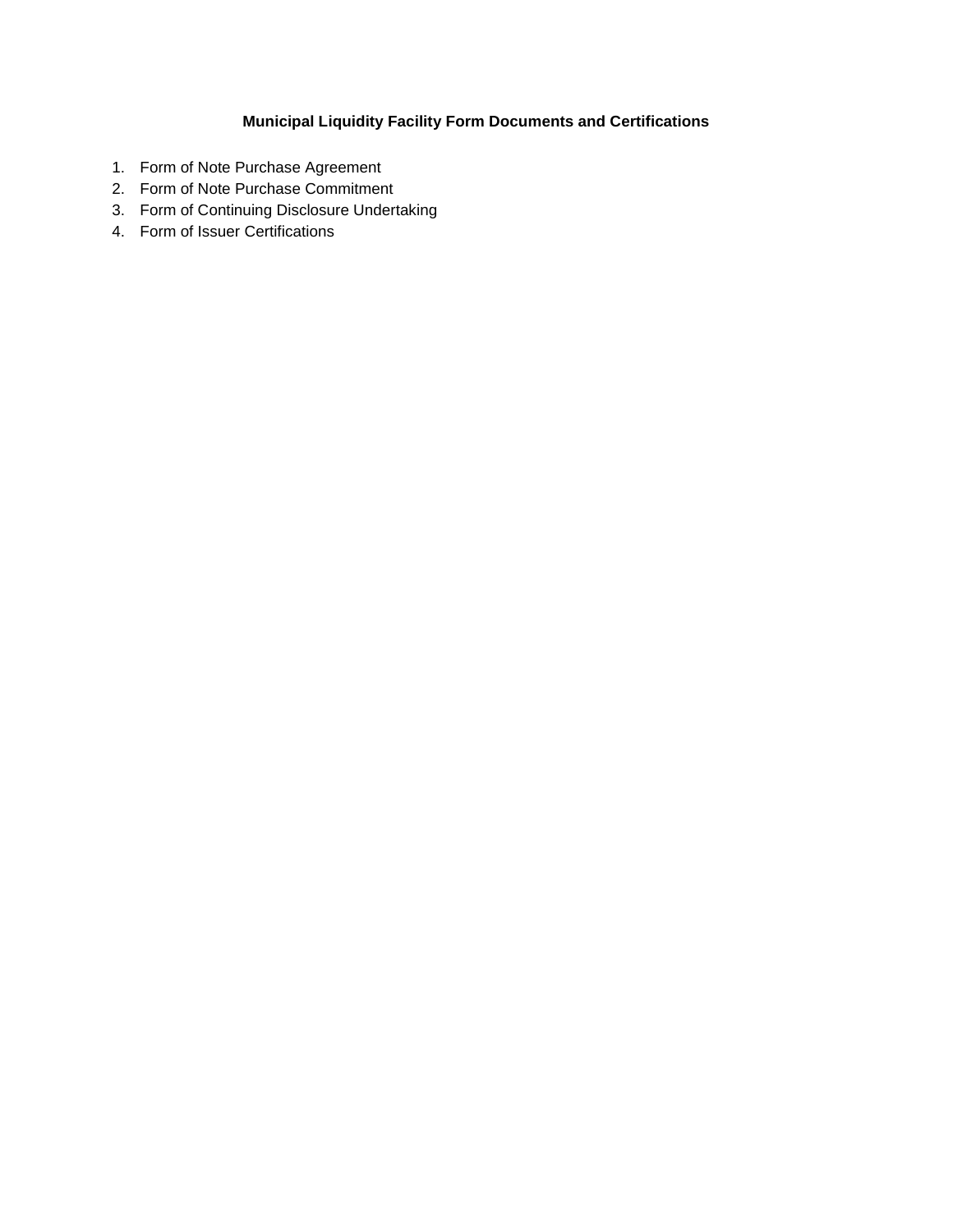#### *FORM OF NOTE PURCHASE AGREEMENT*

*For direct purchase without competitive bid: The Purchaser will send a completed Note Purchase Agreement ("NPA") to the Issuer on the agreed upon pricing date for a direct purchase without a competitive bid. The Issuer will be required to return the NPA by 5:00 p.m. New York City time that day. Schedule I will include the actual interest rate determined pursuant to the pricing grid on the date of the NPA. The closing date set forth on Schedule I will be a date selected by the Issuer and agreed to by the Administrative Agent that is not less than five (5) nor more than seven (7) business days after the date of the NPA.* 

*For fallback purchase following a competitive bid: The Purchaser will send a completed Note Purchase Agreement to the Issuer within three (3) business days after the Purchaser has approved the Application. The Issuer will be required to return the NPA by 5:00 p.m. New York City time that day. The interest rate on the Notes will be the rate determined by the Purchaser pursuant to the "Municipal Liquidity Facility – Pricing Appendix" published by the Federal Reserve Bank of New York based on the overnight indexed swap rate for a comparable maturity on the morning of the date that the bids are to be submitted plus a fixed spread based on the relevant tax status of the Notes and the published methodology in the FAQs: Municipal Liquidity Facility. The Purchaser will communicate the Interest Rate to the Issuer prior to the Islam finite is not less than five (5) nor more than seven (7) business days after the pricing.*<br>Administrative Age *competitive bid. The closing date will be a date selected by the Issuer and agreed to by the Administrative Agent that is not less than five (5) nor more than seven (7) business days after the pricing.*

[Note Purchase Agreement]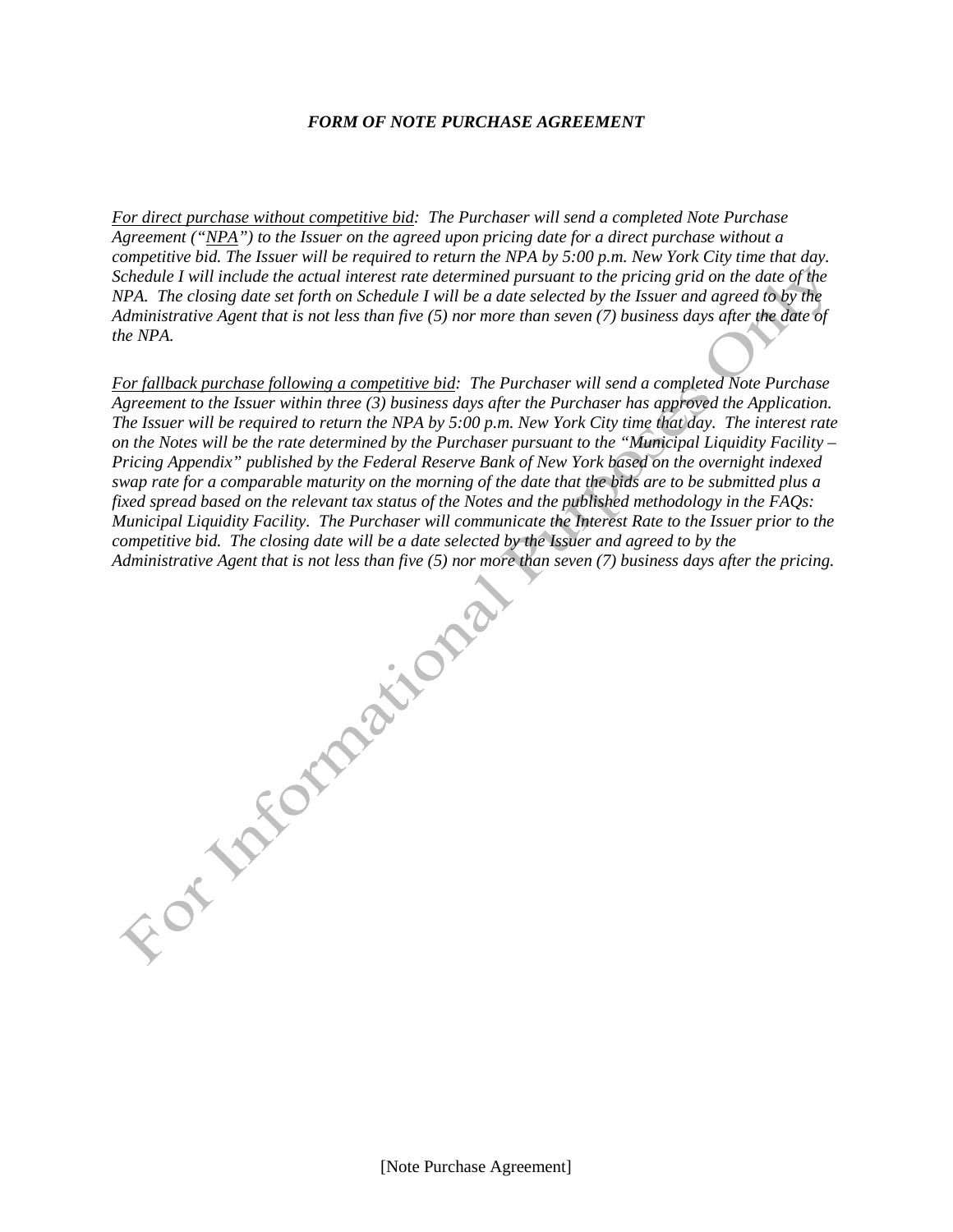# [NAME OF ISSUER] [NAME OF NOTES] NOTE PURCHASE AGREEMENT

[DATE – *which is the date that the Purchaser sends the NPA to the Issuer*]

[NAME OF ISSUER] (the "Issuer") [*this will be the issuer of the bonds (i.e., the Eligible Issuer or the Designated Issuer, if any)*]

[ADDRESS]

Re: [NAME OF NOTES] (the "Notes")

Ladies and Gentlemen:

Municipal Liquidity Facility LLC (the "Purchaser") hereby offers to enter into this Note Purchase Agreement (the "Note Purchase Agreement") with the Issuer which upon acceptance of this offer by the Issuer, will be binding upon the Issuer and the Purchaser, subject to modification and earlier termination, all as outlined below. This offer is made subject to your acceptance at or prior to 5:00 o'clock P.M., New York City time on the date hereof, and, if not so accepted, will be subject to withdrawal by the Purchaser upon notice to the Issuer at any time prior to acceptance hereof by the Issuer. All capitalized terms not otherwise defined herein shall have the same meanings ascribed thereto in Schedule I attached hereto and made a part hereof.

[THIS PARAGRAPH AND BRACKETED PROVISIONS RELATING TO OFFICIAL STATEMENTS WILL BE INCLUDED IN NOTE PURCHASE AGREEMENTS FOR NOTES FOR WHICH A COMPETITIVE BID WILL BE CONDUCTED AND PURCHASER IS NOT SUBMITTING A BID]: The Issuer has indicated on the Application of the Issuer submitted to the Purchaser that the Issuer intends to conduct [an all or none] [a modified Dutch auction] [other] competitive bid on or about the Competitive Bid Date set forth on Schedule I hereto. The Issuer agrees to include in its Notice of Sale the statement set forth in Exhibit F hereto with such changes as counsel to the Issuer determines are reasonably necessary or appropriate with prior notice to the Purchaser. If, as a result of the competitive bid, no Notes are to be purchased by the Purchaser, then this Note Purchase Agreement shall automatically terminate and be of no further force and effect. If, as a result of the competitive bid, the principal amount of Notes to be purchased by the Purchaser is less than the principal amount set forth on Schedule I, then Schedule I shall be deemed to have been amended to reflect such reduced principal amount. The Issuer hereby agrees to provide written notice to the Purchaser of the results of the competitive bid immediately following its completion in the form attached hereto as Exhibit A - "Notice of Results of Competitive Bid.")]

1. Purchase and Sale of the Notes

2. . (a) Subject to the terms and conditions and upon the basis of the representations, warranties and agreements hereinafter set forth, the Purchaser agrees to purchase from the Issuer, and the Issuer hereby agrees to sell to the Purchaser, the principal amount of the above-referenced Notes set forth on Schedule I (the "Notes"), [adjusted as provided in the preceding paragraph,] at the purchase price set forth on Schedule I under the heading "Purchase Price." As provided in Section 7 hereof, the Purchaser shall deduct from the payment amounts of such Purchase Price an origination fee of 0.10% of the principal amount of the Notes being purchased by the Purchaser. The Notes shall mature on the date set forth on Schedule I under the heading "Maturity Date," shall bear interest from their dated date payable on the dates set forth on Schedule I under the heading "Interest Payment Dates" and at the rate determined as provided on Schedule I under the heading "Interest Rate" and shall have such other terms as are set forth on Schedule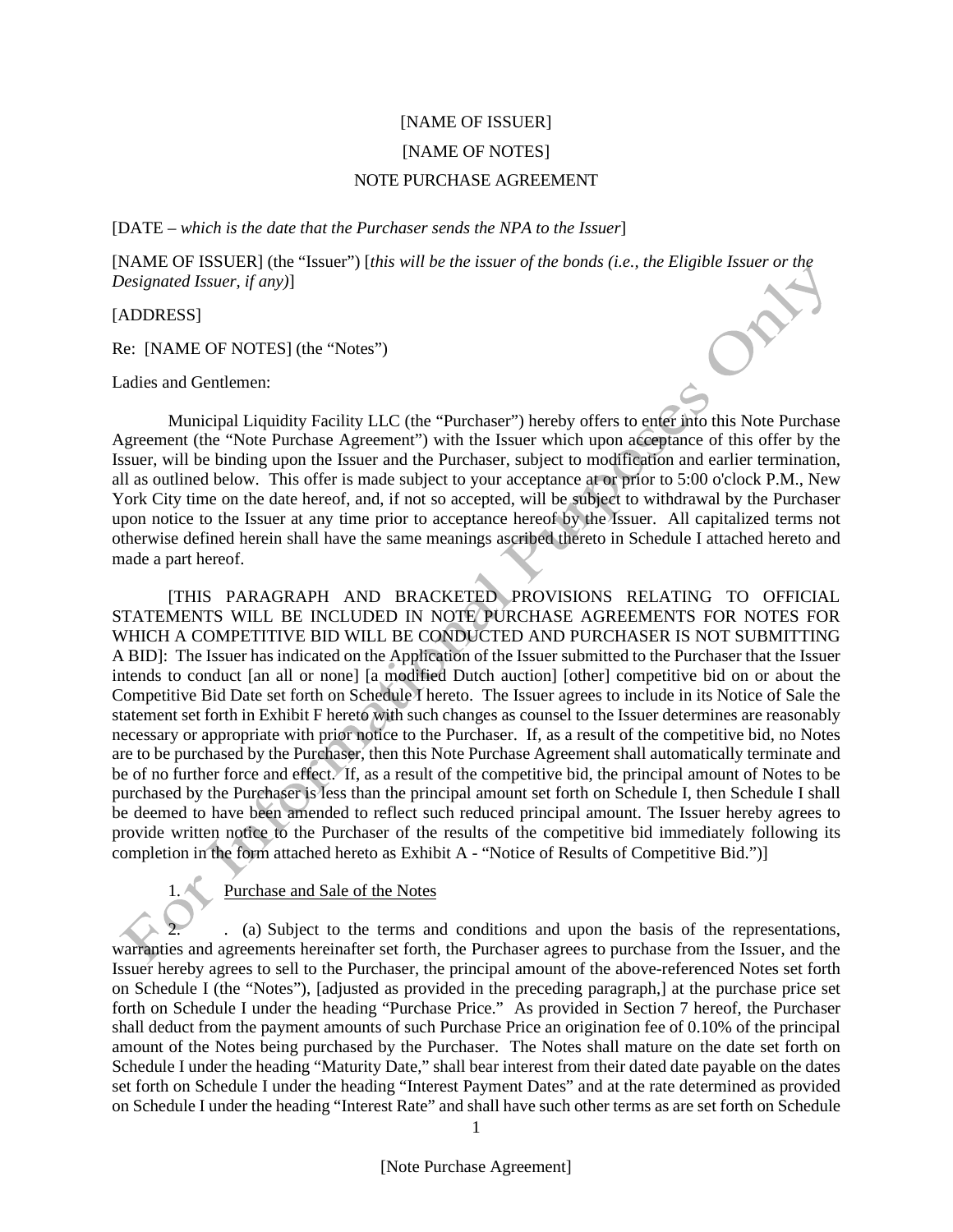I. The Notes shall be in the form set forth in Exhibit E hereto and shall have the credit as described on Schedule I under the heading "Credit for the Notes" and are being issued pursuant to and in accordance with the provisions of the applicable law and the Authorizing Actions of the Issuer described on Schedule I under the heading "Authorizing Actions."

(b) The Issuer may cause the redemption or purchase of all or a portion of its Notes on any business day at a price of 100% of the principal amount thereof [plus any unamortized premium] plus accrued interest to the redemption or purchase date upon not less than thirty (30) nor more than sixty (60) days' written notice.

(c) The Purchaser represents that it shall purchase the Notes for its own account and not with a present view toward resale or the distribution thereof, in that the Purchaser does not now intend to resell or otherwise dispose of all or any part of its interest in the Notes but retains the right to tender, assign, pledge as security, participate or transfer the Notes.

## 2. Conditions to Purchase to be Satisfied Prior to Closing

. (a) It is a condition to the Purchaser's obligations hereunder to purchase the Notes that, two (2) business days prior to the date hereof [for competitive bids: prior to the date that the competitive bid is conducted], the Purchaser shall have received rating confirmation letters (or their substantive equivalent) from all of the major NRSROs then assigning long-term ratings to the credit applicable to the Notes, confirming such longterm ratings taking into account the issuance of the Notes. For purposes of this Note Purchase Agreement, "major NRSROs" means S&P Global Ratings, Moody's Investor Service, Inc., Fitch Ratings, Inc. and Kroll Bond Rating Agency, Inc. and long-term ratings applicable to the credit of the Notes must be provided by at least two major NRSROs.

(b) The Issuer represents that the general obligation or issuer credit ratings of the Issuer and the long-term ratings applicable to the credit for the Notes assigned by the major NRSROs [for MSEs and RBIs: the long-term ratings applicable to the credit for the Notes assigned by the major NRSROs] are the ratings set forth on Schedule I. [For competitive bids: If the long-term ratings applicable to the credit for the Notes are not available on the date hereof, it shall be a condition to the Purchaser's obligations hereunder to purchase the Notes that the Issuer shall have provided to the Purchaser evidence of such ratings (at the levels shown on Schedule I) two (2) business days before the date the competitive bid is conducted.]

(c) [For competitive bids: It is a condition to the Purchaser's obligations hereunder to purchase the Notes that the Purchaser shall have received, at least three (3) business days prior to the date of the competitive bid, a Preliminary Official Statement which the Issuer shall have deemed final as of its date (as described in paragraph (b)(1) of Rule 15c2-12, except for the permitted omissions described in said paragraph (b)(1)). The Issuer shall prepare and deliver to the Purchaser a final Official Statement reflecting the terms of the Notes not later than two (2) business days prior to the Closing Date.]

**Closing** 

. (a) At noon, New York City time, on the Closing Date set forth on Schedule I, or at such other time or on such earlier or later date as shall have been mutually agreed upon by the Issuer and the Purchaser, the Issuer will deliver, or cause to be delivered through the facilities of The Depository Trust Company, in New York, New York ("DTC"), to the Purchaser or its designee, the Notes, in definitive form, duly executed by an authorized officer of the Issuer and, if applicable, authenticated by a fiscal agent, paying agent or trustee of the Issuer, and the Purchaser or its designee will accept such delivery and pay the Purchase Price of such Notes (deducting from the payment amounts of such Purchase Price the origination fee described in Section 7 hereof) by delivering to the Issuer immediately available funds by wire transfer to a wire transfer address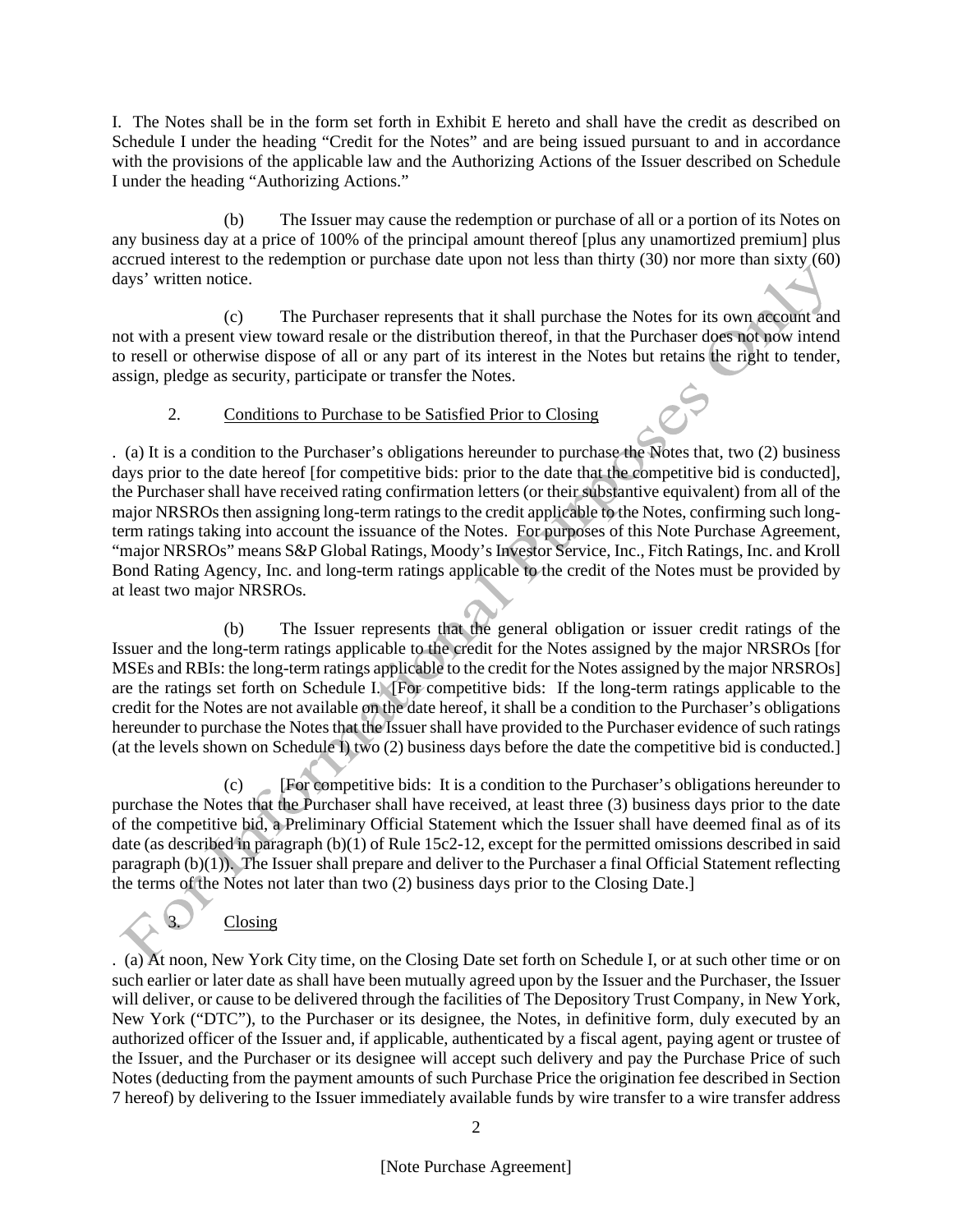to be designated in writing by the Issuer to the Purchaser or its designee before the Closing Date payable to the order of the Issuer; provided that the payment of the Purchase Price shall not be released until all of the conditions to the Purchaser's obligations to make such payment contained herein have been satisfied. Such delivery of the Notes and payment of the Purchase Price is herein called the "Closing" therefor and the date and time of the Closing is herein called the "Closing Date" therefor. At said Closing, the documentation hereinafter described in Section 5(b) hereof shall be delivered to the Purchaser.

(b) The Notes will be delivered in registered form and shall be registered in the name of Cede & Co., as nominee of DTC, which will act as securities depository for the Notes in accordance with the Book-Entry-Only system of DTC. The Issuer shall make the Notes available to the Purchaser for inspection at least one business day prior to the Closing Date (the "Deposit Date"), for the benefit of the Purchaser.

(c) The Issuer shall arrange for the assignment of a CUSIP number for the Notes, and if there are other purchasers, a separate CUSIP number for Notes purchased by the Purchaser.

4. Representations, Warranties, Covenants and Agreements of the Issuer. The Issuer, by its acceptance hereof, represents, warrants, covenants and agrees as of the date hereof and as of the Closing Date with the Purchaser as follows:

(a) The Issuer is duly created and validly existing and has full legal right, power and authority (i) to issue, sell and deliver the Notes for the purposes specified on Schedule I as the Use of Proceeds; (ii) to enter into and perform its obligations under this Note Purchase Agreement, the Notes and any other instrument or agreement to which the Issuer is a party and which has been executed in connection with the transactions contemplated hereby (collectively, the "Financing Documents"); and (iii) to carry out and consummate all transactions to be carried out and consummated by it or contemplated by the Financing Documents, and the Issuer has complied or will have complied on and as of the Closing Date with all provisions of applicable law in all matters relating to such transactions;

(b) The Authorizing Actions summarized in the Application and described on Schedule I, which constitute all of the authorizing actions required for the issuance of the Notes and delivery of the other Financing Documents, have been duly taken or complied with by the Issuer and are in full force and effect, and the Financing Documents and any other instrument or agreement to which the Issuer is a party and which have been or will be executed in connection with the consummation of the transactions contemplated by the Financing Documents have been, or will be duly executed and delivered by the Issuer, and assuming the due execution and delivery by the other parties thereto, will constitute legal, valid and binding obligations of the Issuer, enforceable against the Issuer in accordance with their respective terms, except as the enforcement thereof may be limited by bankruptcy, insolvency, reorganization, moratorium or other laws, judicial decisions or principles of equity relating to or affecting the enforcement of creditors' rights or contractual obligations generally;

(c) On and as of the Closing Date, all authorizations, consents and approvals of, notices to, registrations or filings with, or actions in respect of any governmental body, agency or other instrumentality or court required to be obtained, given or taken on behalf of the Issuer under applicable law in connection with the execution, delivery and performance by the Issuer of this Note Purchase Agreement, the other Financing Documents (including, but not limited to, the Notes) and any other agreement or instrument to which the Issuer is a party and which has been or will be executed in connection with consummation of the transactions contemplated by the foregoing documents under all applicable laws will have been obtained, given or taken and will be in full force and effect;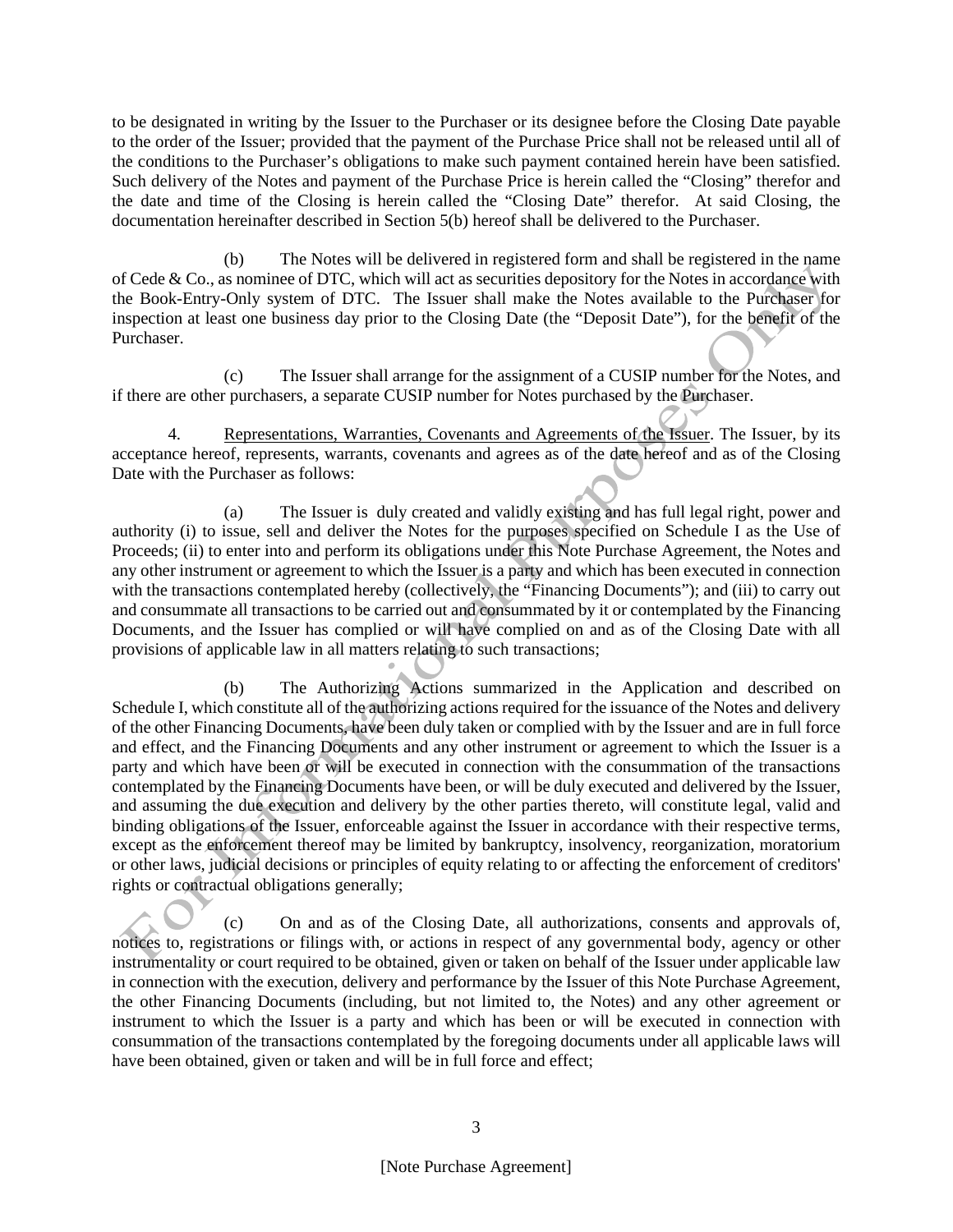(d) The Issuer is not, and at the time of the Closing will not be, in breach of or in default under any applicable law (including, without limitation, any administrative rulemaking) or administrative regulation or any applicable judgment or decree or any loan agreement, note, resolution, agreement or other instrument to which the Issuer is, and will after the date of Closing be, a party or otherwise subject, which breach or default would in any way materially and adversely affect the issuance or payment of the Notes or the delivery of the Financing Documents, and no event has occurred and is continuing that with the passage of time or giving of notice, or both, would constitute such a breach or default; and the execution and delivery by the Issuer of this Note Purchase Agreement, the issuance, sale and delivery of the Notes or the delivery of the Financing Documents, and compliance with the provisions hereof and thereof will not conflict with or constitute a breach of or default under any law (including, without limitation, any administrative rulemaking), administrative regulation, judgment, decree or any agreement or other instrument to which the Issuer is a party or otherwise subject; nor will any such execution, delivery, issuance, sale, adoption or compliance result in the creation or imposition of any lien, charge, encumbrance or security interest of any nature whatsoever upon any of the revenues, property or assets of the Issuer, except as expressly provided or permitted by the Notes;

(e) As of the time of acceptance hereof and as of the Closing, no action, suit, proceeding, inquiry or investigation, at law or in equity, before or by any court, public board or body, is or will at the Closing be pending or, to the best knowledge of the Issuer, threatened against the Issuer, or any other person, affecting the existence or powers of the Issuer or seeking to prohibit, restrain or enjoin the issuance, sale or delivery of all or any portion of the Notes, or in any way contesting or affecting the validity or enforceability of the Notes, this Note Purchase Agreement, or any of the other Financing Documents [or contesting in any way the completeness or accuracy of the Preliminary Official Statement or the Final Official Statement as the same may have been supplemented or amended,] or contesting the powers of the Issuer with respect to any authority for the issuance of the Notes, the Authorizing Actions or the execution, delivery or performance of this Note Purchase Agreement or any of the other Financing Documents, nor to the best knowledge of the Issuer is there any basis therefor, wherein an unfavorable decision, ruling or finding would materially and adversely affect the validity or enforceability of the Notes, the Authorizing Actions or this Note Purchase Agreement or any of the other Financing Documents, or in any other manner adversely affect provisions or sources for payment of principal of or interest on the Notes;

(f) When issued, delivered and paid for, as herein described, the Notes will be duly authorized, executed, issued and delivered, will conform in all material respects to the description thereof in [the Final Official Statement and] Schedule I, and will constitute valid and legally binding obligations of the Issuer enforceable in accordance with their terms, except as the enforcement thereof may be limited by bankruptcy, insolvency, reorganization, moratorium or other laws, judicial decisions or principles of equity relating to or affecting the enforcement of creditors' rights or contractual obligations generally;

 $(g)$  The Issuer will apply the proceeds from the sale of the Notes for the purposes specified in Schedule I under the heading "Use of Proceeds";

(h) The audited and unaudited financial statements of the Issuer (or excerpts therefrom), provided to the Purchaser [and contained in the Final Official Statement], fairly present the financial condition of the Issuer as of the date thereof and the results of the operations for the periods therein set forth and, except as may otherwise have been disclosed to the Purchaser [or set forth in the Final Official Statement], the Issuer has no knowledge of any material adverse change in the financial position, results of operations or condition, financial or otherwise, of the Issuer from that set forth in such financial statements;

(i) All information provided by or on behalf of the Issuer to the Purchaser is true, correct and accurate, including, in particular, the information provided in the final Application submitted by the Eligible Issuer and in the Notice of Interest submitted by the Eligible Issuer (except and unless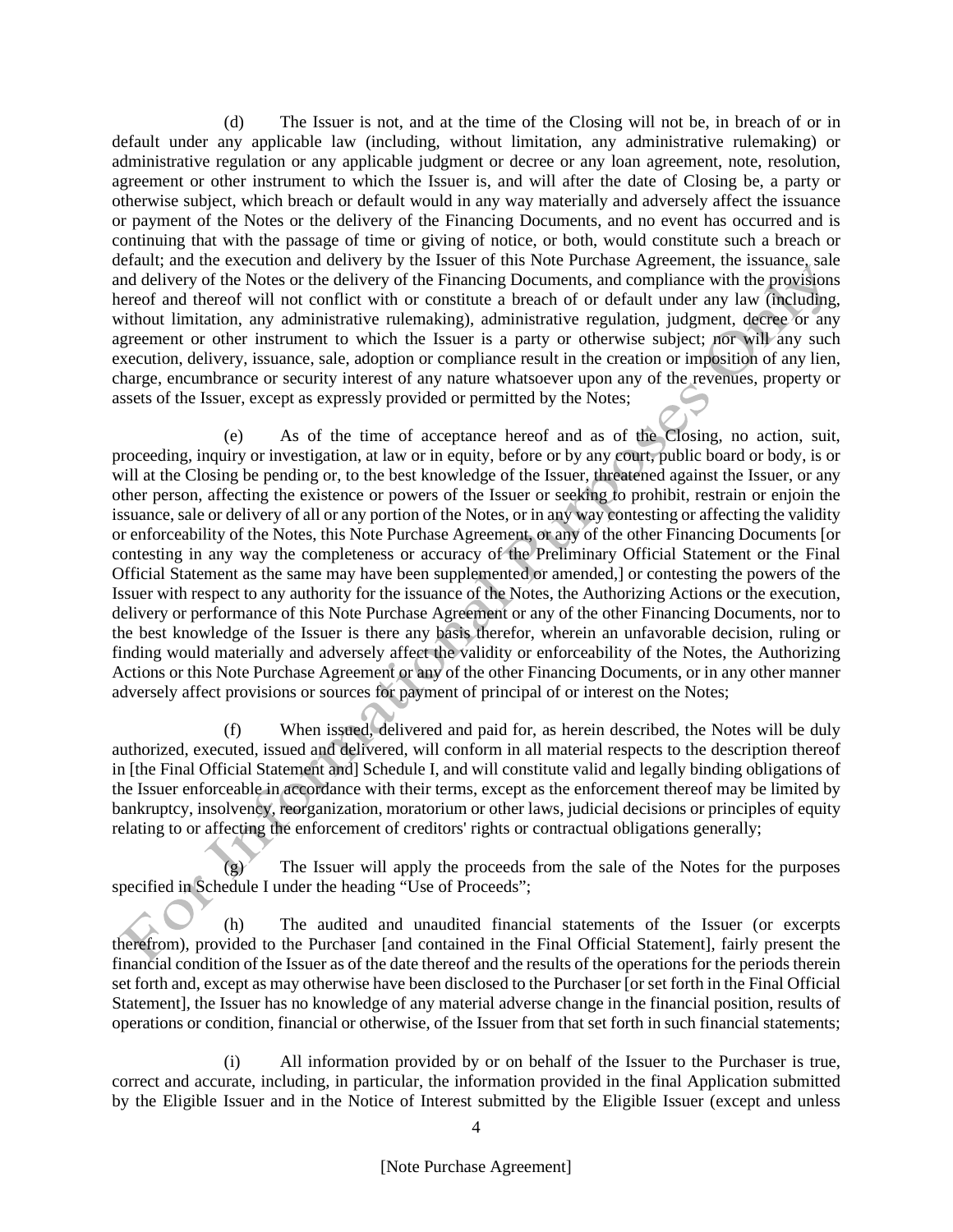revised in the Application), and the Issuer confirms that it has satisfied all of the requirements for participation in the Municipal Liquidity Facility program (including, but not limited to, with respect to use of Note proceeds, ratings requirements, and source of repayment and security for the Notes);

(j) [As of its date and the date of the competitive sale, the Preliminary Official Statement (including the financial statements and other financial and statistical data included therein) did not and will not contain any untrue statement of a material fact or omit to state a material fact required to be stated therein or necessary to make the statements therein, in the light of the circumstances under which they were made, not misleading;]

(k) [As of the date thereof and as of the Closing Date, the Final Official Statement (including the financial statements and other financial and statistical data included therein) did not (as of the date thereof) and will not (as of the Closing Date) contain any untrue statement of a material fact or omit to state a material fact required to be stated therein or necessary to make the statements therein, in the light of the circumstances under which they were made, not misleading;

(l) The Issuer acknowledges that it determined to proceed with the sale of the Notes to the Purchaser based upon its independent determination of the necessity thereof including the par amount thereof and interest rate thereon after consultation with its advisors and legal counsel; and

(m) Any certificate of the Issuer, signed by any authorized officer of the Issuer and delivered to the Purchaser, shall be deemed a representation by the Issuer to the Purchaser as to the statements made therein.

5. Conditions to the Purchaser's Obligations to Purchase the Notes. The obligations of the Purchaser under this Note Purchase Agreement have been undertaken in reliance on, and shall be subject to, the due performance by the Issuer of its obligations and agreements to be performed hereunder and to the accuracy of and the compliance with the representations, warranties, covenants and agreements of the Issuer contained herein, on and as of the date of delivery of this Note Purchase Agreement and on and as of the Closing Date. The obligations of the Purchaser hereunder with respect to the Closing are also subject, in the discretion of the Purchaser, to the following further conditions:

(a) The representations and warranties of the Issuer contained herein shall be true and correct on the date hereof and on and as of the date of the Closing, as if made on the date of the Closing, the statements made in all certificates and the documents delivered to the Purchaser at the Closing pursuant hereto shall be true and correct at the Closing and the Issuer shall be in compliance with each of the agreements made by it in this Note Purchase Agreement (unless such agreements are waived in writing by the Purchaser).

(b) Not later than 3:00 p.m. (New York City time) on the business day prior to the Closing, the Purchaser shall receive (all dated the Closing Date):

> (i) The approving opinion of bond counsel to the Issuer, dated the Closing Date, addressed to the Issuer, together with a reliance letter to the Purchaser, with respect to the validity and legally binding nature of the Notes and the tax status thereof as set forth on Schedule I, substantially in the final form provided to the Purchaser prior to the date hereof;

> (ii) The supplemental opinion of bond counsel or other counsel to the Issuer, with respect to [the Preliminary Official Statement and the Final Official Statement and] the exemption from registration of the Notes [and the exemption of the [Indenture/Resolutions] from qualification under the Trust Indenture Act],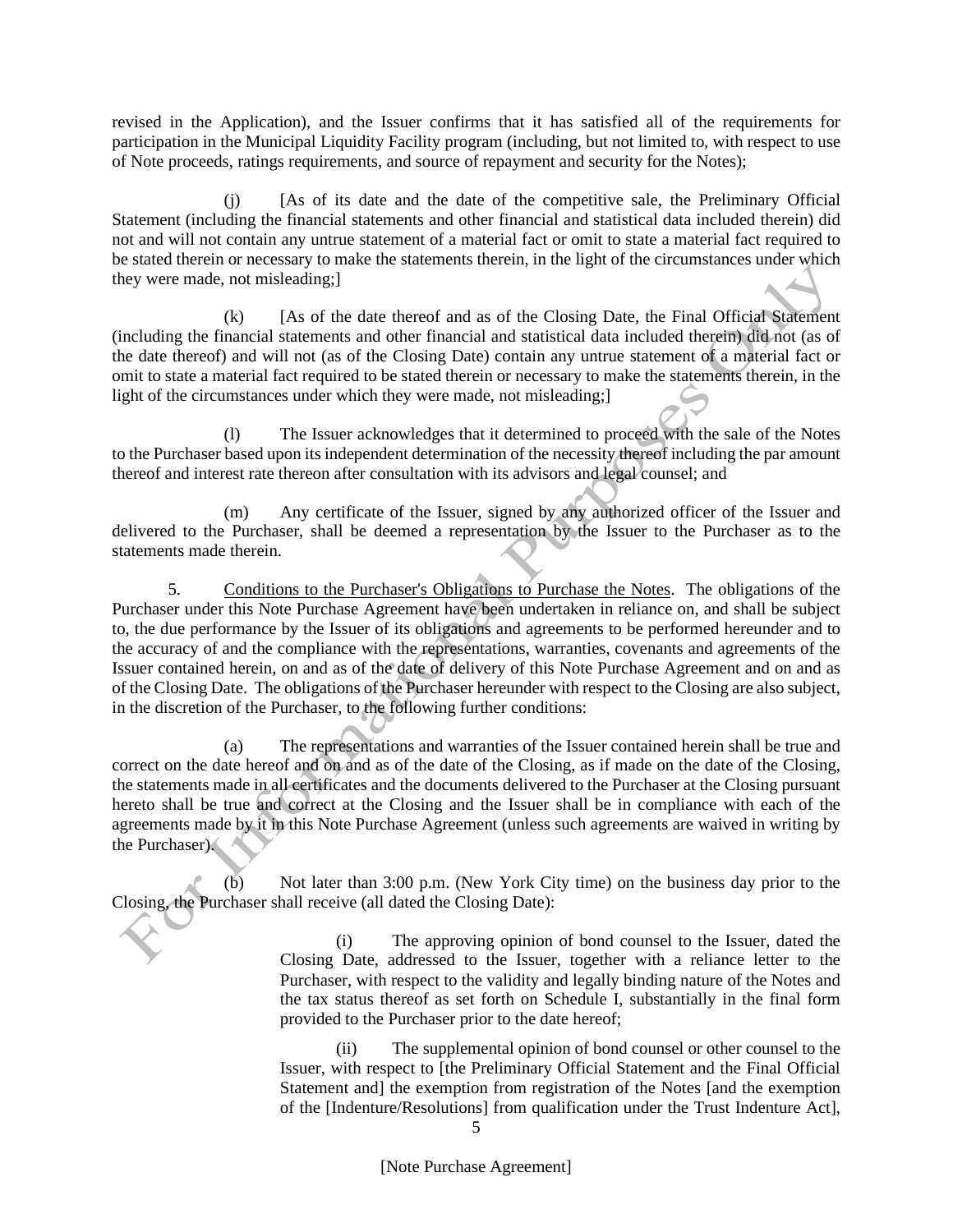addressed to the Purchaser, substantially in the final form provided to the Purchaser prior to the date hereof;

(iii) [If the issuer is a Designated Issuer] Executed copies of the guaranty or other agreement or other document or instrument by which the Eligible Issuer named in Schedule I provides support for the payment of the Notes and an opinion of counsel to the Eligible Issuer, dated the Closing Date, addressed to the Issuer, together with a reliance letter to the Purchaser, with respect to the valid and legally binding nature and enforceability of such agreement, substantially in the final form provided to the Purchaser prior to the date hereof;

(iv) Copies of the Authorizing Actions (substantially in the final forms provided to the Purchaser prior to the date hereof) certified to be in full force and effect, not having been repealed, revoked, rescinded or amended as of the Closing Date;

(v) Executed copies of the Notes and the other Financing Documents substantially in the final forms provided to the Purchaser prior to the date hereof;

(vi) Certificates, dated the Closing Date, signed by an authorized officer, substantially in the form attached hereto as Exhibit B and Exhibit C;

(vii) An executed copy of the Continuing Disclosure Undertaking in the form attached as Exhibit D hereto<sup>1</sup>;

(viii) Evidence of the authority of the signatories of the Notes, other Financing Documents, this Note Purchase Agreement, the Continuing Disclosure Undertaking and all other agreements, documents, instruments and certificates executed and delivered in connection with the issuance, sale and delivery of the Notes to sign on behalf of and bind the Issuer [and the Eligible Issuer]; and

(ix) Executed or certified copies of all other agreements, documents and instruments customarily delivered in connection with the issuance and delivery of the Notes.

(c) (1) The Issuer shall have entered into such agreements with DTC as are required by DTC for the Notes to be issued in Book-Entry-Only form as DTC-eligible obligations; and

 $\times$  the Notes shall have been deposited with DTC pursuant to the provisions of Section 3(b) hereof.  $\binom{2}{2}$ 

 $\triangle$  (d)  $\triangle$  At or prior to the Closing, the Purchaser shall receive such additional certificates, instruments or opinions as the Purchaser may reasonably request from the Issuer and its counsel, as the case may be, to show the due performance and satisfaction by the Issuer of all agreements then to be performed and all conditions then to be including, in particular, all of the requirements for participation in the Municipal Liquidity Facility program, and the accuracy and correctness of all representations and warranties by the Issuer contained in the Financing Documents as contemplated by this Note Purchase Agreement and such agreements, it being understood that compliance with the conditions of this Note Purchase Agreement must be satisfactory in form and substance to the Purchaser.

If the Issuer shall be unable to satisfy the conditions to the obligations of the Purchaser to be satisfied by it pursuant to this Note Purchase Agreement, this Note Purchase Agreement shall (at the

<sup>&</sup>lt;sup>1</sup> If there are additional purchasers of the Notes, there may need to be an additional continuing disclosure agreement satisfying the requirements of Rule 15c2-12.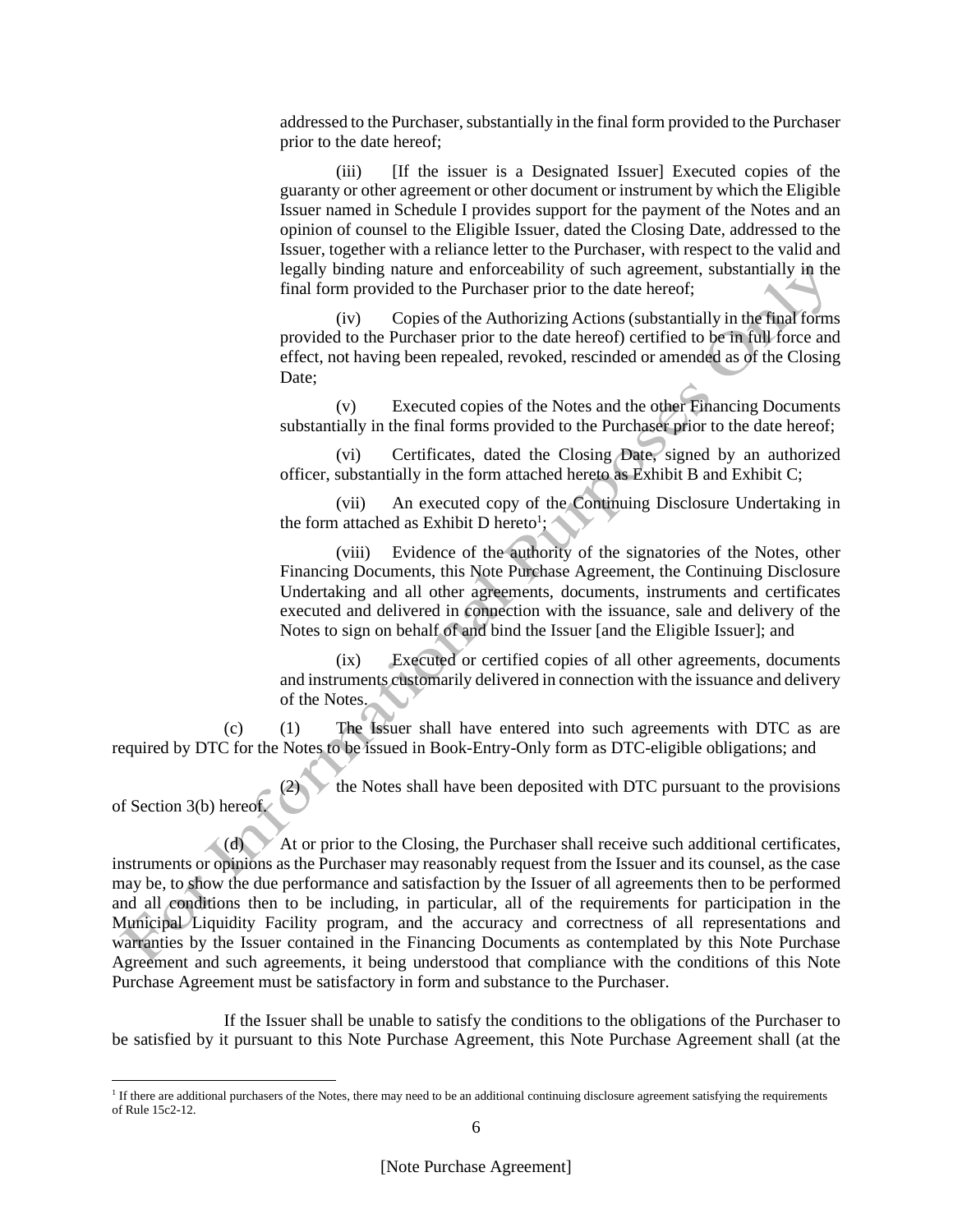sole option of the Purchaser) terminate and be of no further force and effect and the parties shall have no obligations to each other.

All opinions, letters, certificates, Note forms and instruments mentioned above or elsewhere in this Note Purchase Agreement are in compliance with this Note Purchase Agreement only if they are in substantially the final forms provided to the Purchaser prior to the date hereof with only such changes as are satisfactory to the Purchaser and counsel to the Purchaser and approved by the Purchaser in writing.

It is expressly agreed and understood that the Purchaser shall not be required to, and shall not, deliver to the Issuer any certifications, receipts, agreements, instruments or other documents other than the executed copy of this Note Purchase Agreement.

6. Termination. If the general obligation or issuer credit ratings of the Eligible Issuer [for MSEs and RBIs: If the long-term ratings on the credit applicable to the Notes] shall have been downgraded below the Lowest Rating Level set forth on Schedule I under the heading "Lowest Rating Level" or withdrawn by one or more NRSROs, the Notes must be rated at least the Lowest Rating Level by two or more major NRSROs at the time Purchaser will purchase the Notes on the Closing Date or this Note Purchase Agreement shall be terminated and of no further force and effect and the parties shall have no obligations to each other. [In addition, this Note Purchase Agreement shall be terminated as provided in Section 1 hereof if, following the competitive bid conducted by the Issuer, all Notes are sold to other purchasers.]

7. Origination Fee; Expenses. The Issuer shall pay to the Purchaser as a condition to the Purchaser's obligation to purchase the Notes, an origination fee of 0.10% of the principal amount of the Notes being purchased by the Purchaser. The Purchaser shall deduct such fee from the payment amounts of the Purchase Price to the Issuer. The Issuer shall pay, and the Purchaser shall be under no obligation to pay, any expenses of the Issuer incident to, or in connection with, the offering, issuance and sale of the Notes.

## 8. Miscellaneous

. (a) Except as otherwise specifically provided in this Note Purchase Agreement, all notices, demands and formal actions under this Note Purchase Agreement shall be in writing and mailed by first-class mail, postage prepaid and emailed (with confirmation of receipt) or delivered to the Purchaser and the Issuer at the respective addresses set forth on Schedule I.

 $(6)$  This Note Purchase Agreement will inure to the benefit of and be binding upon the Issuer and the Purchaser and their respective successors and assigns (provided, however, that the Issuer may not assign this Note Purchase Agreement without the written consent of the Purchaser), and will not confer any rights upon any other person, partnership, association or corporation. The terms "successors" and "assigns" shall not include any purchaser of the Notes from the Purchaser merely because of such purchase.

(c) The Purchaser makes no representation as to the sufficiency of the proceeds of the Notes for any intended use by the Issuer.

(d) All of the representations and warranties of the Issuer in this Note Purchase Agreement shall remain operative and in full force and effect regardless of (i) any payment for the Notes hereunder or (ii) termination or cancellation of this Note Purchase Agreement.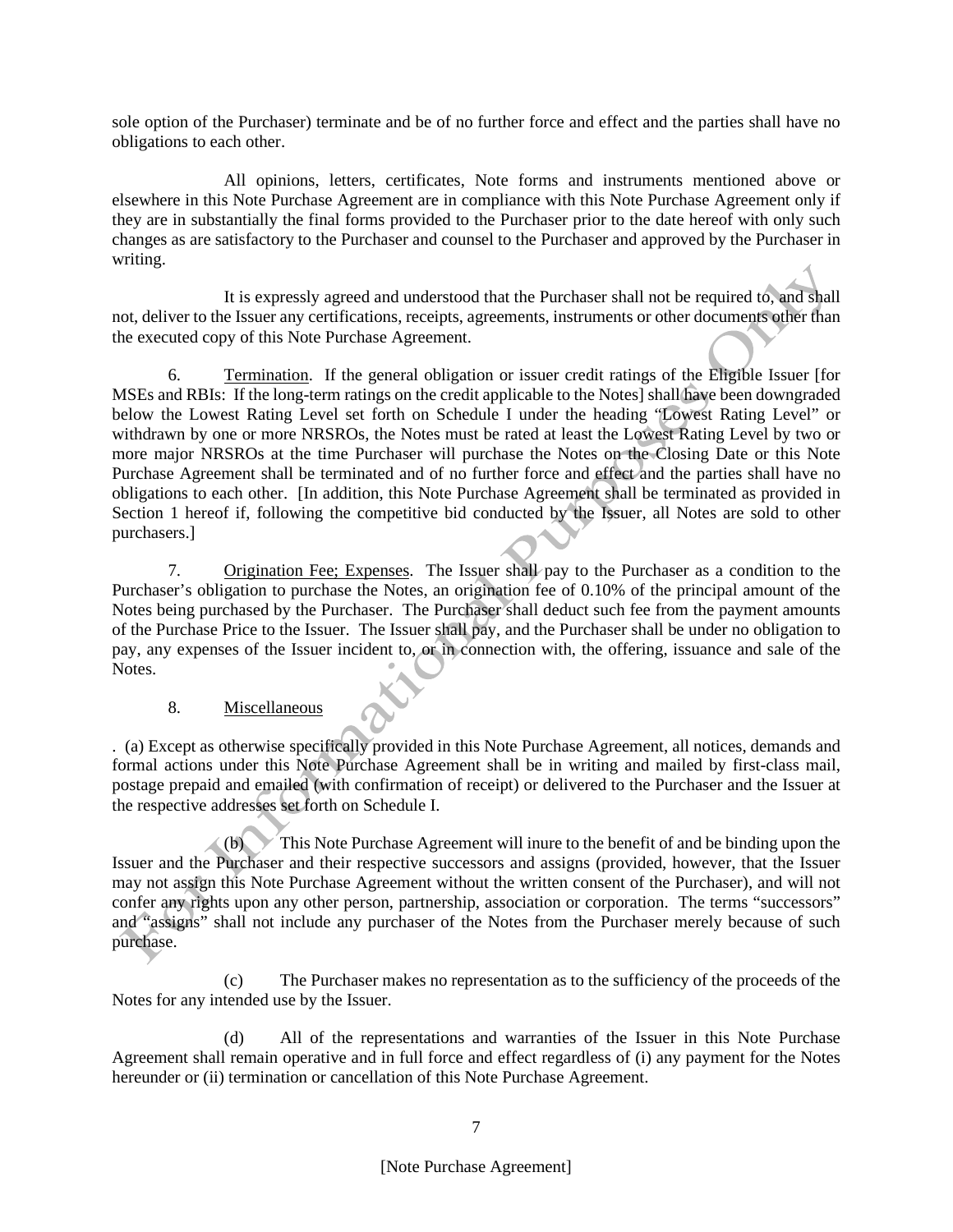(e) Section headings have been inserted in this Note Purchase Agreement as a matter of convenience of reference only, and it is agreed that such section headings are not a part of this Note Purchase Agreement and will not be used in the interpretations of any provisions of this Note Purchase Agreement.

(f) If any provision of this Note Purchase Agreement shall be held or deemed to be or shall, in fact, be invalid, inoperative or unenforceable as applied in any particular case in any jurisdiction or jurisdictions, or in all jurisdictions because it conflicts with any provisions of any constitution, statute, rule of public policy, or for any other reason, such circumstances shall not have the effect of rendering the provision in question invalid, inoperative or unenforceable in any other case or circumstance, or of rendering any other provision or provisions of this Note Purchase Agreement invalid, inoperative or unenforceable to any extent whatever.

(g) This Note Purchase Agreement may be executed in several counterparts, each of which shall be regarded as an original and all of which shall constitute one and the same document.

(h) This Note Purchase Agreement shall be governed by and construed in accordance with the laws of the State of New York. The Issuer hereby irrevocably and unconditionally (i) submits to the exclusive jurisdiction of the courts of the United States for the Southern District of New York and appellate courts thereof and (ii) consents that any action or proceeding relating to this Note Purchase Agreement and the transactions contemplated hereunder may be brought only in such courts and waives any objection that it may now or hereafter have to the venue of any such action or proceeding in any such court.

This Note Purchase Agreement shall become effective upon the execution of the acceptance hereof by the Issuer and shall be valid and enforceable as of the time of such acceptance.

[*Signatures follow.*]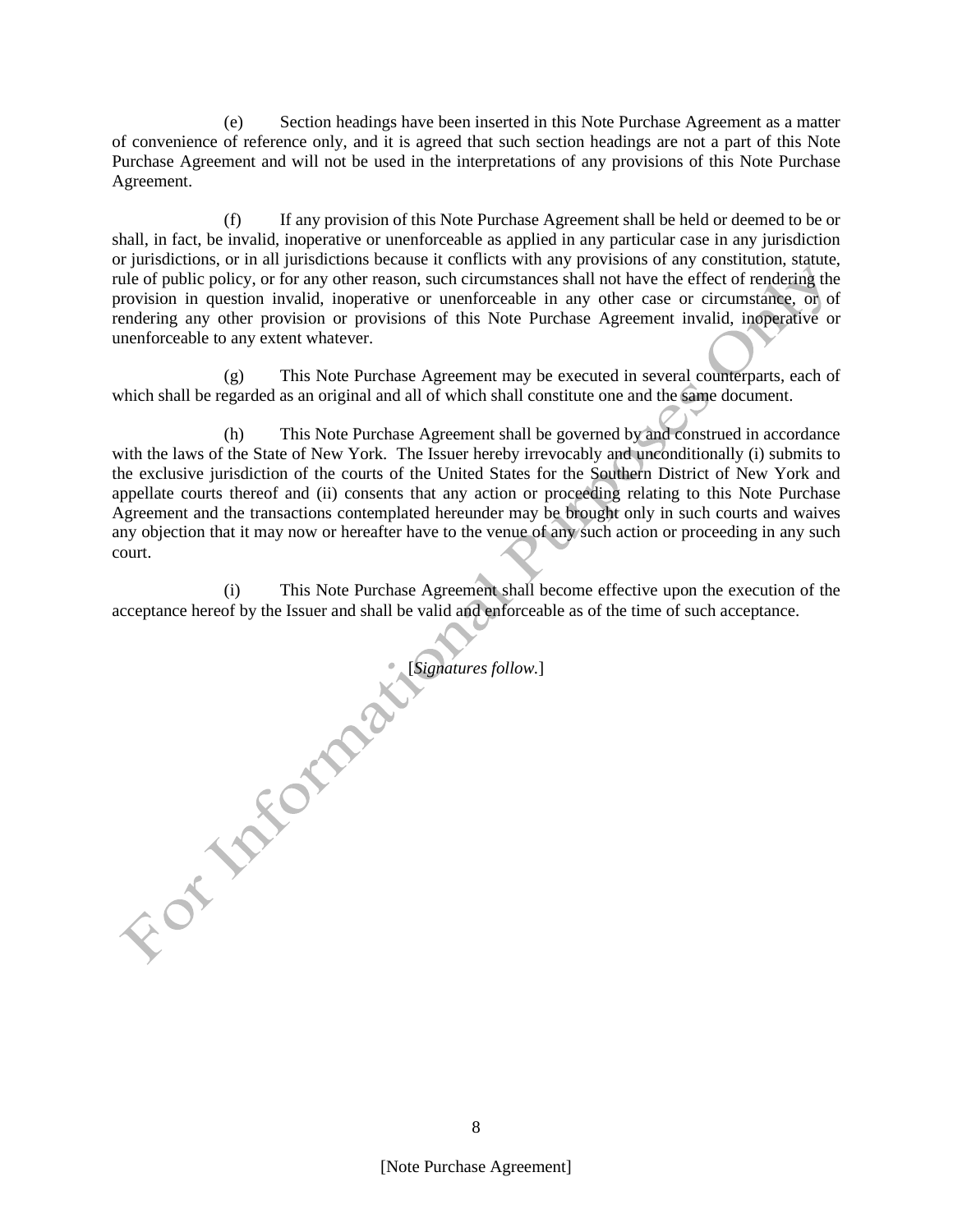Very truly yours,

# MUNICIPAL LIQUIDITY FACILITY LLC

| By:                           |  |
|-------------------------------|--|
| NAME/TITLE                    |  |
|                               |  |
|                               |  |
|                               |  |
|                               |  |
|                               |  |
|                               |  |
| Accepted and agreed to as of  |  |
| the date first above written: |  |
|                               |  |
| DOS ES<br>[NAME OF ISSUER]    |  |
|                               |  |
|                               |  |
| By:                           |  |
| NAME/TITLE                    |  |
|                               |  |
|                               |  |
|                               |  |
|                               |  |
|                               |  |
|                               |  |
|                               |  |
|                               |  |
|                               |  |
|                               |  |
|                               |  |
|                               |  |
|                               |  |
|                               |  |
|                               |  |
|                               |  |
|                               |  |
| Formation:                    |  |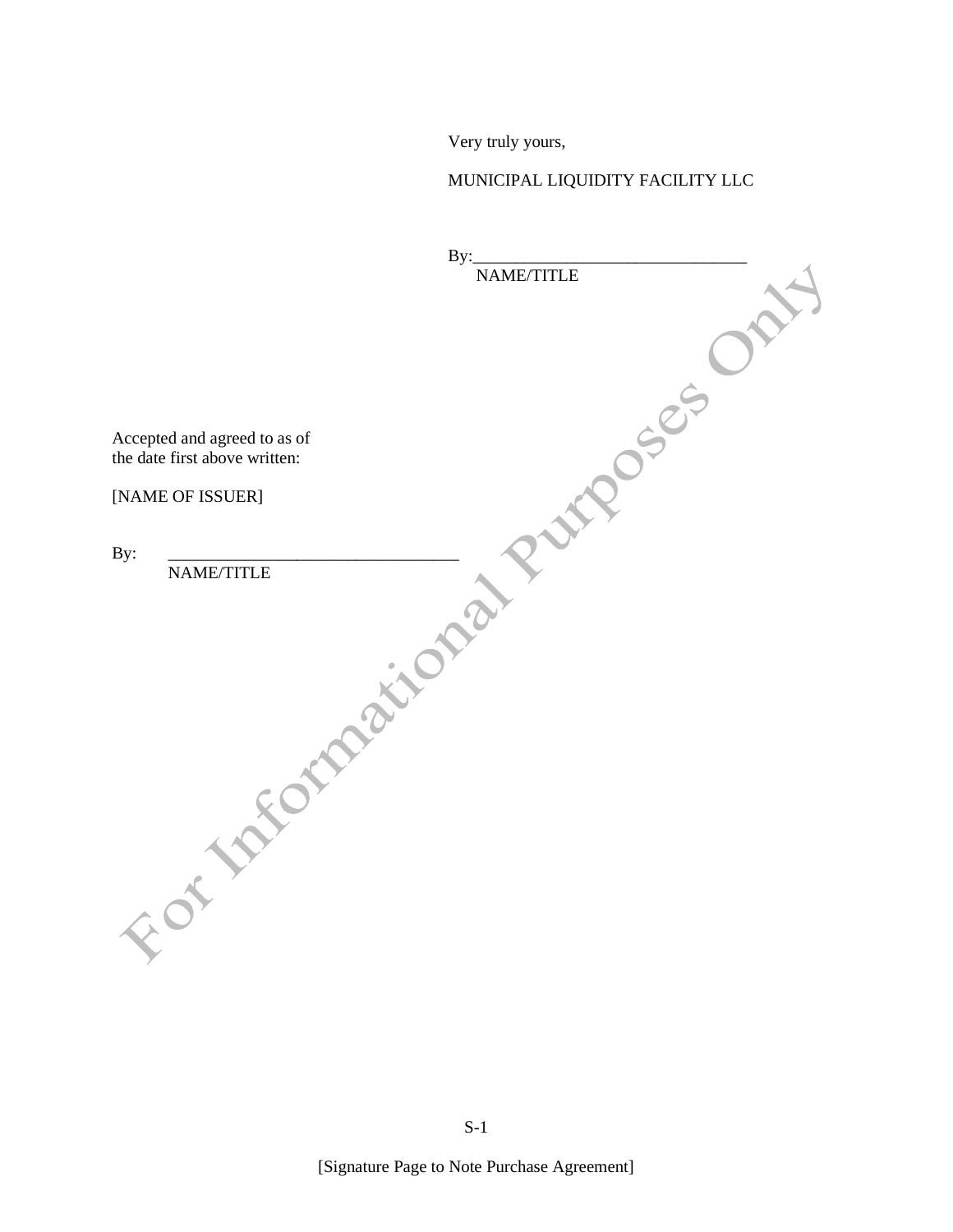## **SCHEDULE I TO NOTE PURCHASE AGREEMENT**

Eligible Issuer (if the Issuer is a Designated Issuer, fill in identity – otherwise, N/A):

Principal Amount of Notes being Issued: Principal Amount of Notes to be purchased by the Purchaser: \$\_\_\_\_\_\_\_\_[, as such amount may be reduced pursuant to the Notice of Competitive Bid Results]

Purchase Price (\$): \$\_\_\_\_\_\_\_\_[, as such amount may be reduced pursuant to the Notice of Competitive Bid Results]

Closing Date: [date to be inserted, will be date selected by Issuer in consultation with the Administrative Agent that is 5-7 business days after the date of the NPA if a direct purchase or after the expected competitive bid date]

Competitive Bid Date, if applicable:

Maturity Date(s):

Interest Rate: [direct purchase without competitive bid, insert: actual coupon rate] [if a competitive bid is conducted, insert: the interest rate (coupon rate) on the Notes will be the rate determined by the Purchaser pursuant to the "Municipal Liquidity Facility – Pricing Appendix" published by the Federal Reserve Bank of New York based on the overnight indexed swap rate for a comparable maturity on the morning of the date that the bids are to be submitted plus a fixed spread based on the relevant tax status of the Notes and the published methodology in the FAQs: Municipal Liquidity Facility. The Purchaser will communicate the Interest Rate to the Issuer prior to the competitive bid.]

Interest Payment Dates:

Redemption/purchase at the option of the Issuer:

Tax status (tax-exempt or taxable):

Lowest Rating Level (Eligible Issuer): [BB-/Ba3 (for a State, City or County) or BBB-/Baa3 (for a Multi-State Entity or Designated Revenue Bond Issuer)]

Use of Proceeds:

Authorizing Actions:

Credit for the Notes:

Ratings on date of Note Purchase Agreement:

GO or ICR ratings (for Eligible Issuers other than MSEs or RBIs): Long-Term Ratings on credit for the Notes:

[Note Purchase Agreement]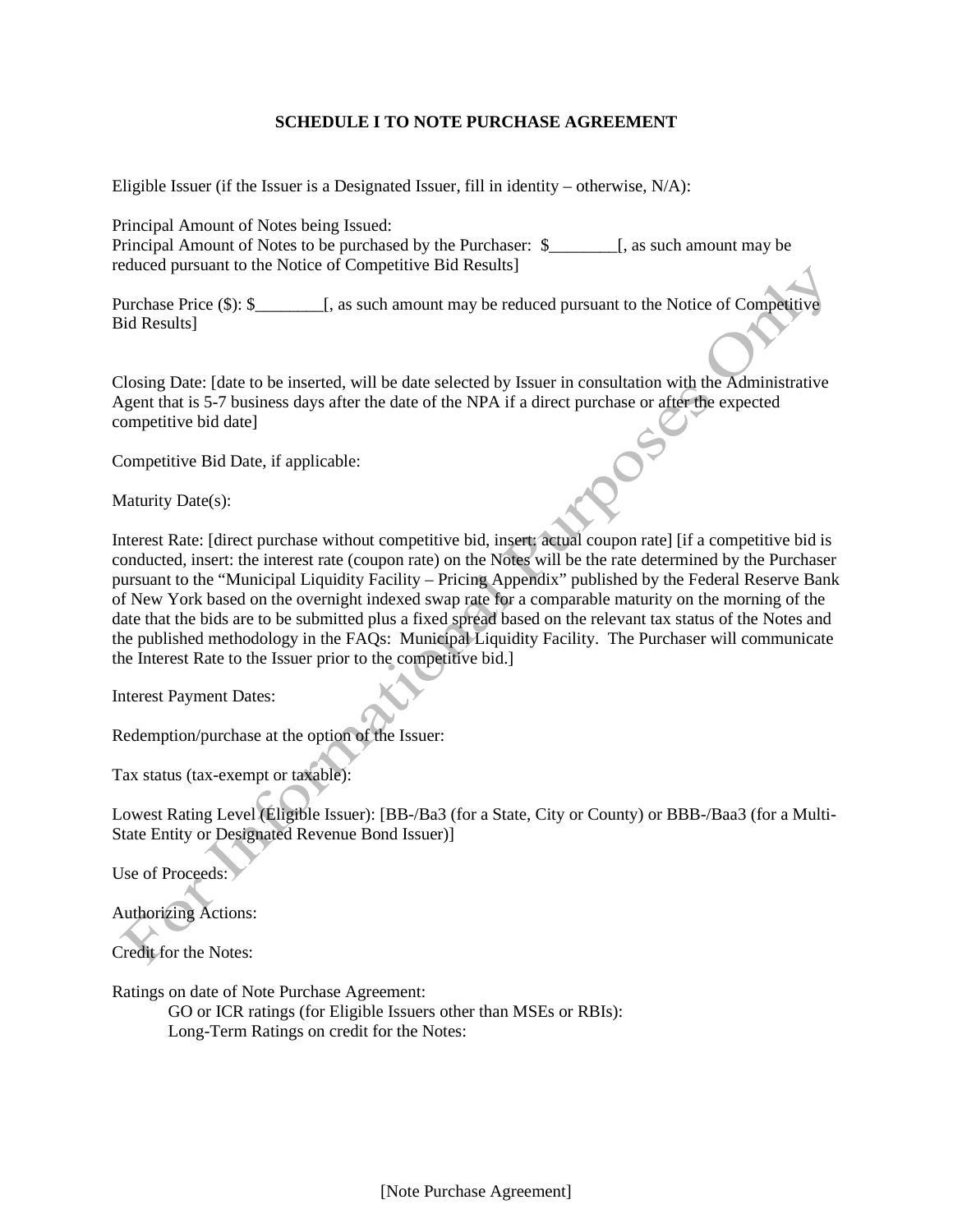Purchaser's Primary Contact Information: Issuer's Primary Contact Information: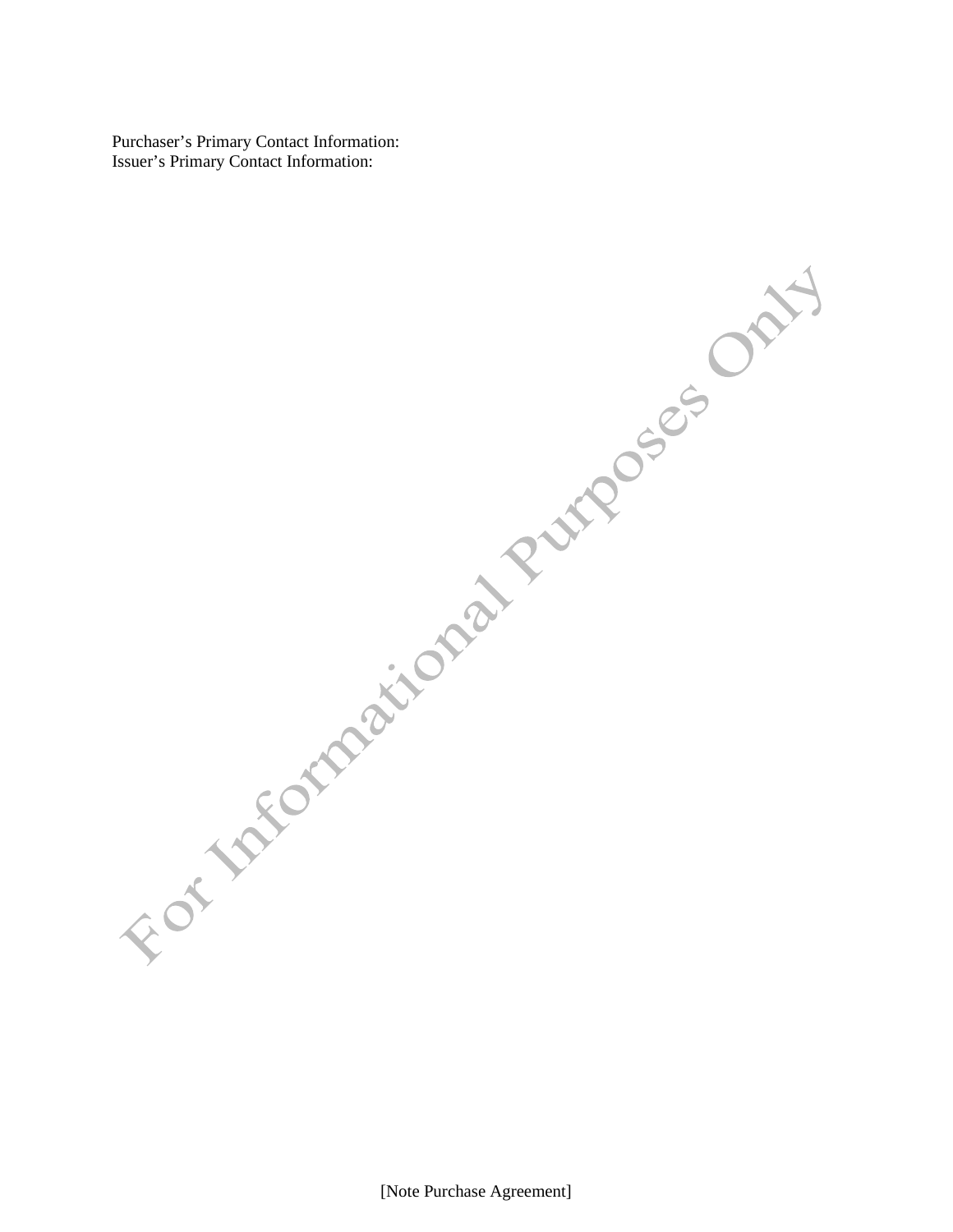## **EXHIBIT A NOTICE OF RESULTS OF COMPETITIVE BID**

To: MUNICIPAL LIQUIDITY FACILITY LLC

Date:

NAME OF ISSUER (the "Issuer") has conducted [an all or none] [a modified Dutch auction] [other] competitive bid on [INSERT DATE] with respect to the Issuer's [INSERT PRINCIPAL AMOUNT AND NAME OF NOTES] (the "Notes"). The Issuer hereby notifies you that, (select the appropriate statement)

No bids were received or all bids were rejected by the Issuer and as a result all of the Notes shall be purchased by the Purchaser pursuant to, and subject to the conditions contained in, the Note Purchase Agreement, dated \_\_\_\_\_\_, between the Issuer and Municipal Liquidity Facility LLC (the "Purchase Agreement").

\_\_\_ The Issuer has awarded all of the Notes to other purchasers [*set forth the number of bids received, the name of the winning bidder(s) and the winning bid(s)]*. As a result, the Purchase Agreement shall terminate in accordance with its terms and be of no further force and effect.

\_\_\_ The Issuer has awarded a portion of the Notes to other purchasers [*set forth the number of bids received, the name(s) of the winning bidder(s) and the winning bid(s)]*. As a result, the principal amount of Notes to be purchased by the Purchaser pursuant to the Purchase Agreement shall be reduced to \$ and the Purchase Agreement is hereby amended to reflect that principal amount and otherwise remains in full force and effect.

Include if any Notes are to be purchased by the Purchaser: The interest rate (coupon rate) on the Notes to be purchased by the Purchaser shall be \_\_\_% (as specified by the Purchaser) and the Purchase Price for the Notes to be paid by the Purchaser shall be  $\mathcal{L}$  (and the Purchaser shall deduct from the payment amounts of such Purchase Price an origination fee of 0.10% of the principal amount of the Notes being purchased by the Purchaser).

Very truly yours,

[NAME OF ISSUER]

By: \_\_\_\_\_\_\_\_\_\_\_\_\_\_\_\_\_\_\_\_\_\_\_\_\_\_\_\_\_\_\_\_ NAME/TITLE

Accepted and agreed to as of the date first above written:

## MUNICIPAL LIQUIDITY FACILITY LLC

LANDER

By: \_\_\_\_\_\_\_\_\_\_\_\_\_\_\_\_\_\_\_\_\_\_\_\_\_\_\_\_\_\_\_\_\_\_

NAME/TITLE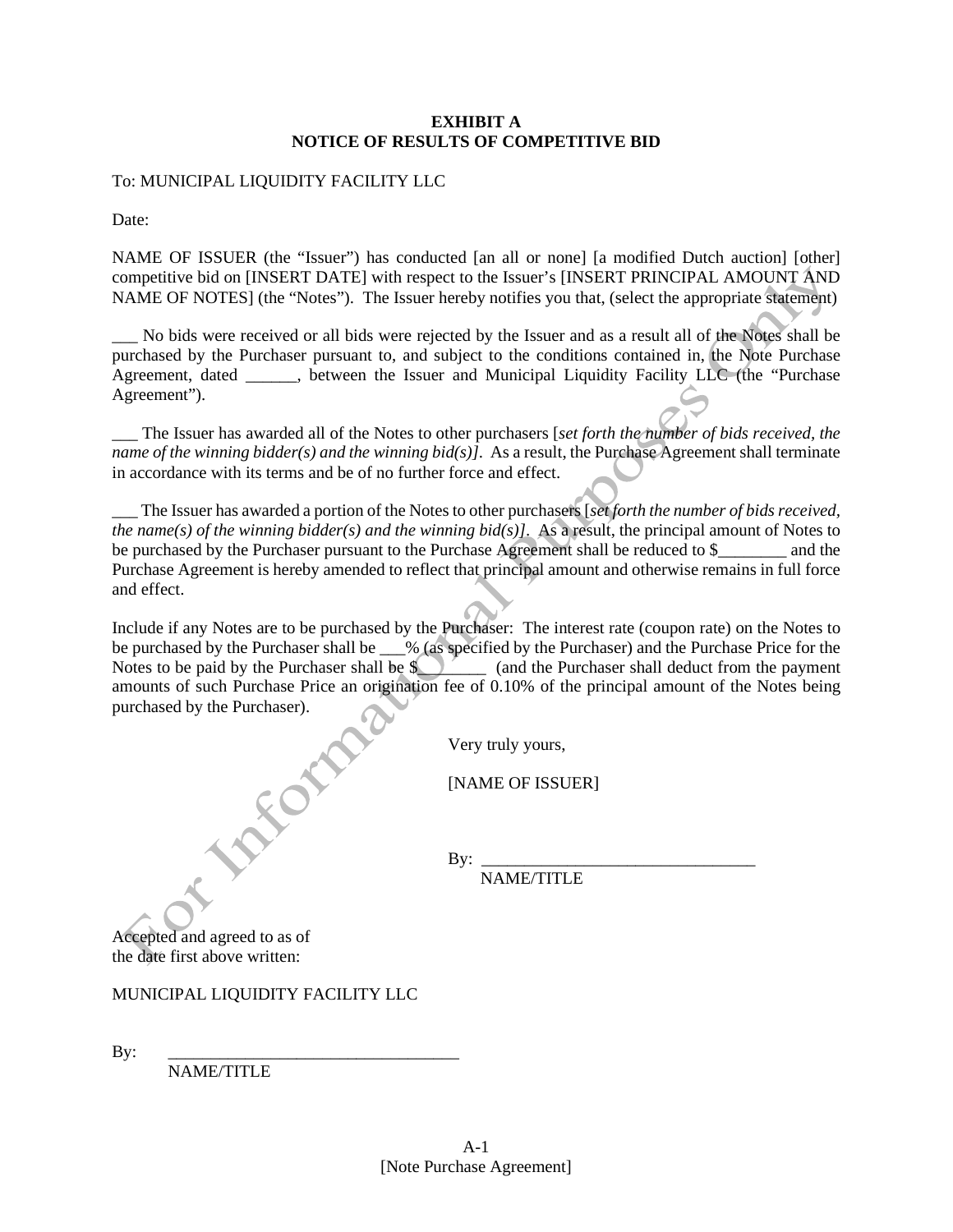#### **EXHIBIT B TO THE NOTE PURCHASE AGREEMENT**

# **CERTIFICATE OF THE [\_\_\_\_\_\_\_\_]**

I, [Name, Office] of [ISSUER] (the "Issuer"), hereby certify on behalf of the Issuer as follows:

1. I am the chief fiscal officer of the Issuer, delegated with the powers and duties pertaining or incidental to the sale and issuance of the Notes described below, and I have responsibility for the administration and management of all financial affairs of the Issuer.

2. The representations and warranties of the Issuer in the Note Purchase Agreement between the Issuer and Municipal Liquidity Facility LLC, dated \_\_\_\_\_\_\_ \_\_, 2020 (the "Note Purchase Agreement") are true and correct on and as of the date hereof as if made on the date hereof, and the Issuer has complied with and performed all of its covenants and agreements in the Note Purchase Agreement. All documents, agreements, certificates and instruments delivered by the Issuer to the Purchaser are in substantially the final forms provided to the Purchaser prior to the date of the Note Purchase Agreement.

3. The Issuer certifies that the general obligation or issuer credit ratings set forth on Schedule I to the Note Purchase Agreement are not below the Lowest Rating Level set forth on such Schedule I and the long-term ratings applicable to the credit for the Notes are the ratings set forth on such Schedule I [for MSEs and RBIS: that the long-term ratings applicable to the credit for the Notes are the ratings set forth on Schedule I and are not below the Lowest Rating Level set forth on such Schedule I].

4. Each of the conditions in Section 5 of the Note Purchase Agreement to be satisfied by the Issuer has been satisfied by the Issuer on the date hereof and the Issuer is not aware of any other condition of the Note Purchase Agreement that has not been satisfied on the date hereof.

All terms used herein have the definitions set forth in the Note Purchase Agreement.

IN WITNESS WHEREOF, I have hereunto set my hand this \_\_\_\_\_\_\_, 2020 [Closing Date].<br>
[ISSUER]<br>
By:<br>
Name/title

[ISSUER]

By:\_\_\_\_\_\_\_\_\_\_\_\_\_\_\_\_\_\_\_\_\_\_\_\_\_\_\_\_\_\_\_\_\_\_\_\_\_\_\_

Name/title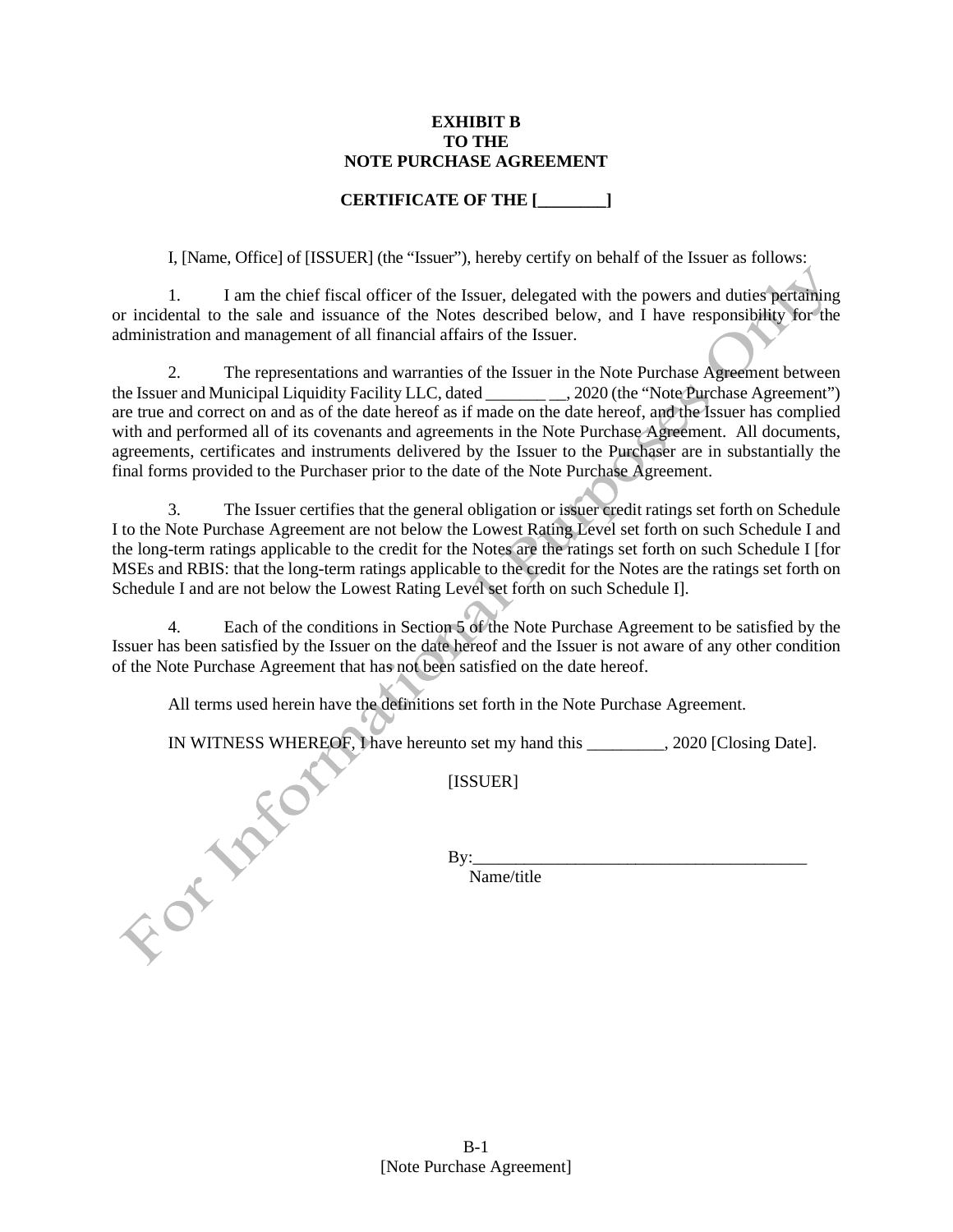# **EXHIBIT C**

#### **MUNICIPAL LIQUIDITY FACILIITY ISSUER CERTIFICATIONS**

#### **[provided separately]**

[Note Purchase Agreement]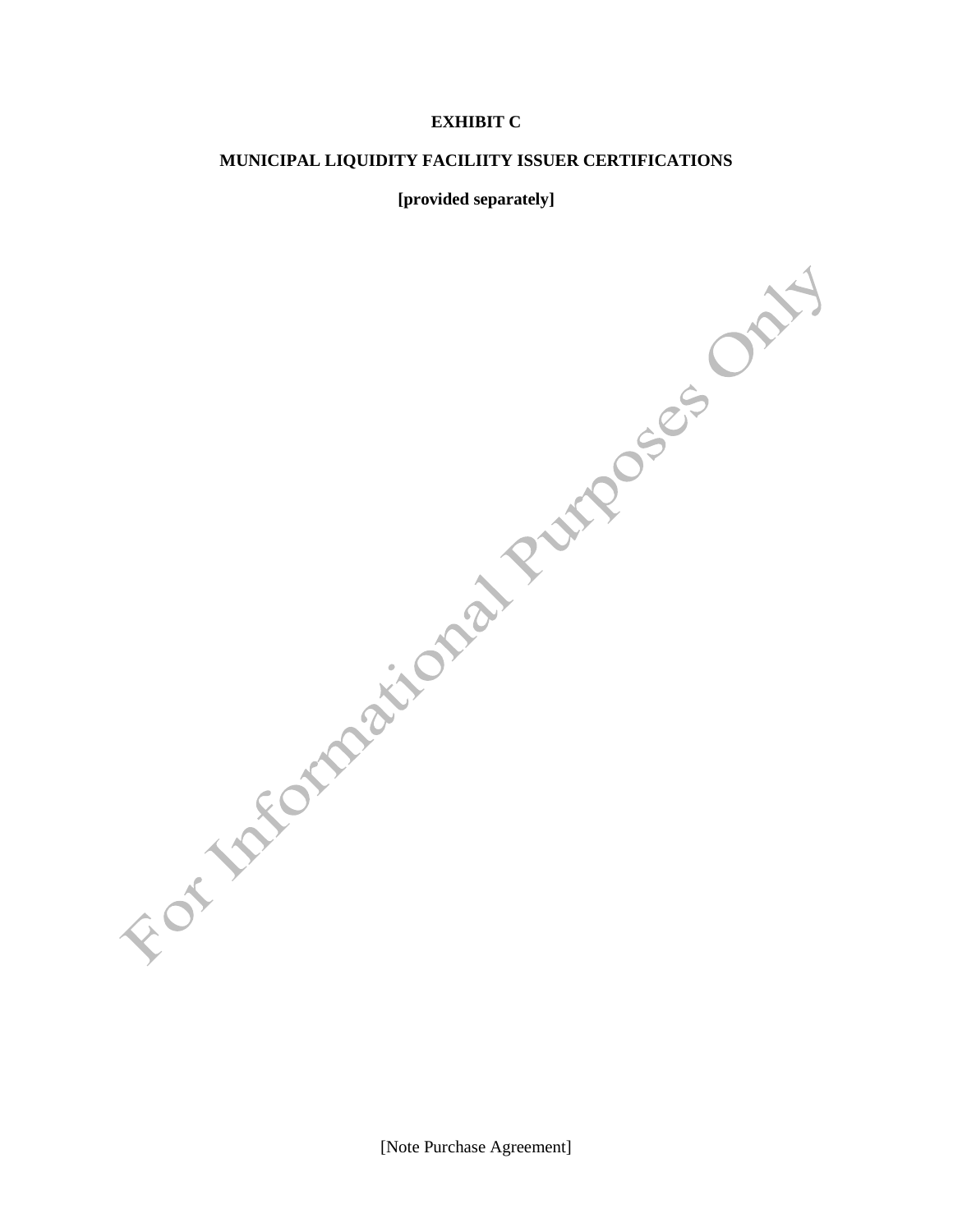# **EXHIBIT D**

#### **CONTINUING DISCLOSURE UNDERTAKING**

#### **[provided separately]**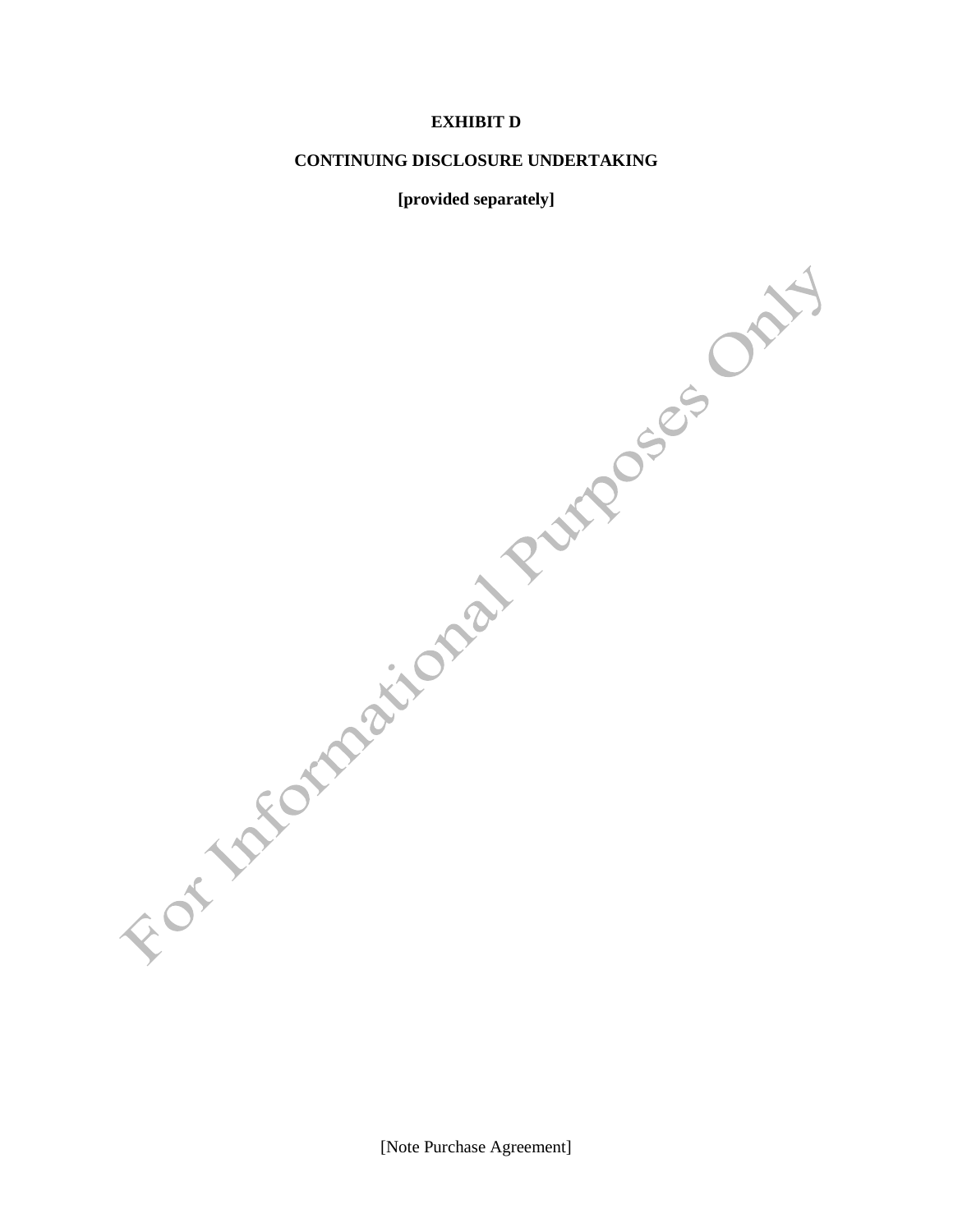#### **EXHIBIT E**

#### **FORM OF NOTE**

**[attach form of Note provided by Issuer with the Application]**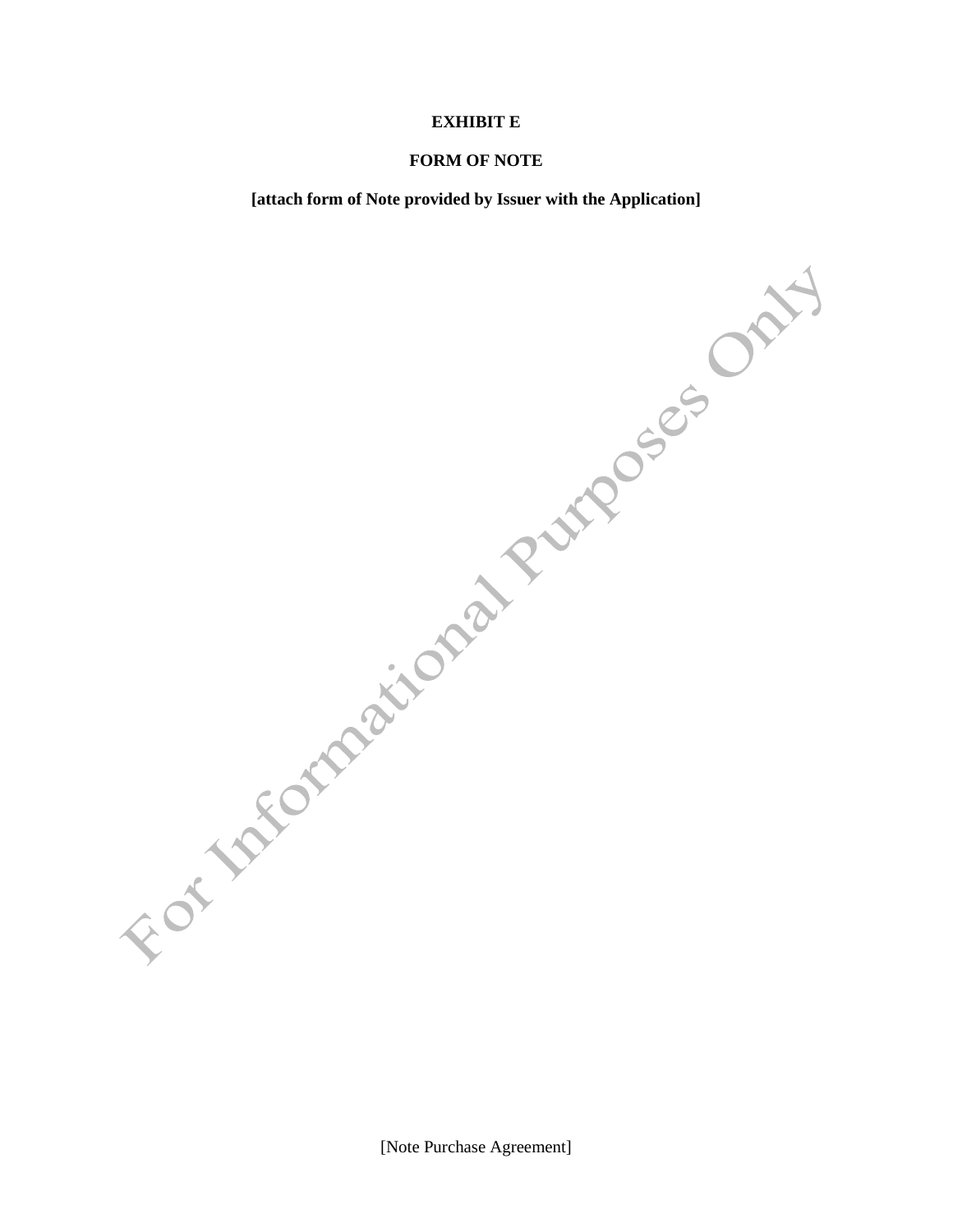#### **EXHIBIT F**

#### **LANGUAGE FOR NOTICE OF SALE**

"Municipal Liquidity Facility LLC (the "MLFLLC") has agreed to purchase any and all of the Notes that the Issuer does not award to other purchasers, at a purchase price of 100% of the principal amount thereof and bearing interest at the rate determined by the Purchaser pursuant to the "Municipal Liquidity Facility – Pricing Appendix" published by the Federal Reserve Bank of New York based on the overnight indexed swap rate for a comparable maturity on the morning of the date that the bids are to be submitted plus a fixed spread based on the relevant tax status of the Notes and the published methodology in the FAQs: Municipal Liquidity Facility. The Purchaser will communicate the Interest Rate to the Issuer prior to the competitive bid. The Issuer will be obligated to pay to the MLFLLC an origination fee equal to 0.10% of the principal amount of any Notes purchased by the MLFLLC. Such purchase is subject to certain conditions contained in a note purchase agreement between the MLFLLC and the Issuer and is not subject to any conditions set forth in this Notice of Sale."

[Note Purchase Agreement]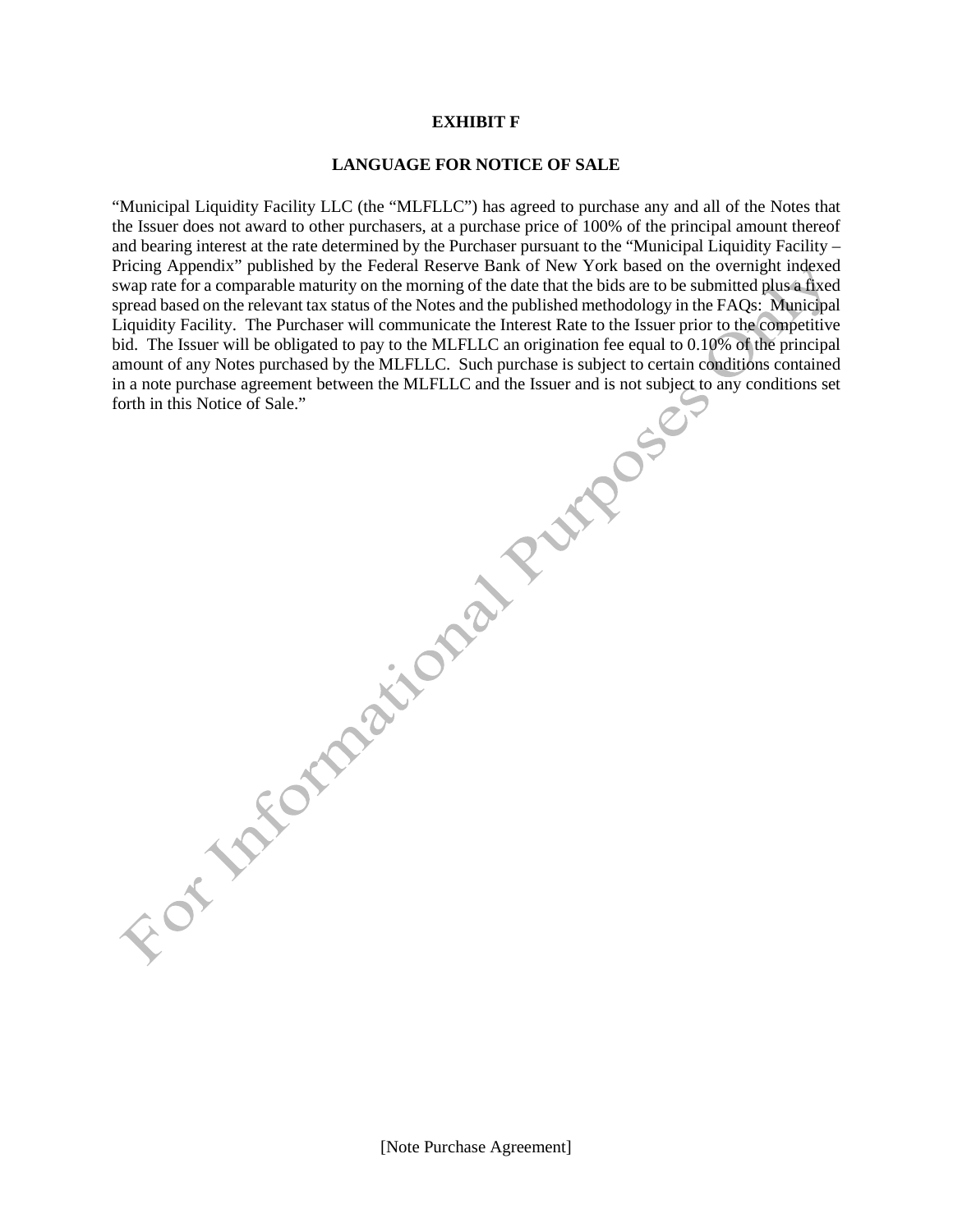#### *FORM OF NOTE PURCHASE COMMITMENT*

*A Note Purchase Commitment ("NPC") is to be executed when the Purchaser is required to submit a bid in a competitive bid auction conducted by the Issuer. The Purchaser will send a completed Note Purchase Commitment to the Issuer within three (3) business days after the Purchaser has approved the Application. The Issuer will be required to return the NPC by 5:00 p.m. that day. The bid submitted by the Purchaser (or on its behalf) will reflect an interest rate on the Notes determined by the Purchaser pursuant to the "Municipal Liquidity Facility – Pricing Appendix" published by the Federal Reserve Bank of New York based on the overnight indexed swap rate for a comparable maturity on the morning of the date that the bids are to be submitted plus a fixed spread based on the relevant tax status of the Notes and the published methodology in the FAQs: Municipal Liquidity Facility. The closing date will be a date selected by the Issuer and agreed to by the Administrative Agent that is not less than five (5) nor mere than seven the price of the seven defending the more defending the price of the more defending to the price of the price of the price of the price of the price of the price of the price of the price of the price of t*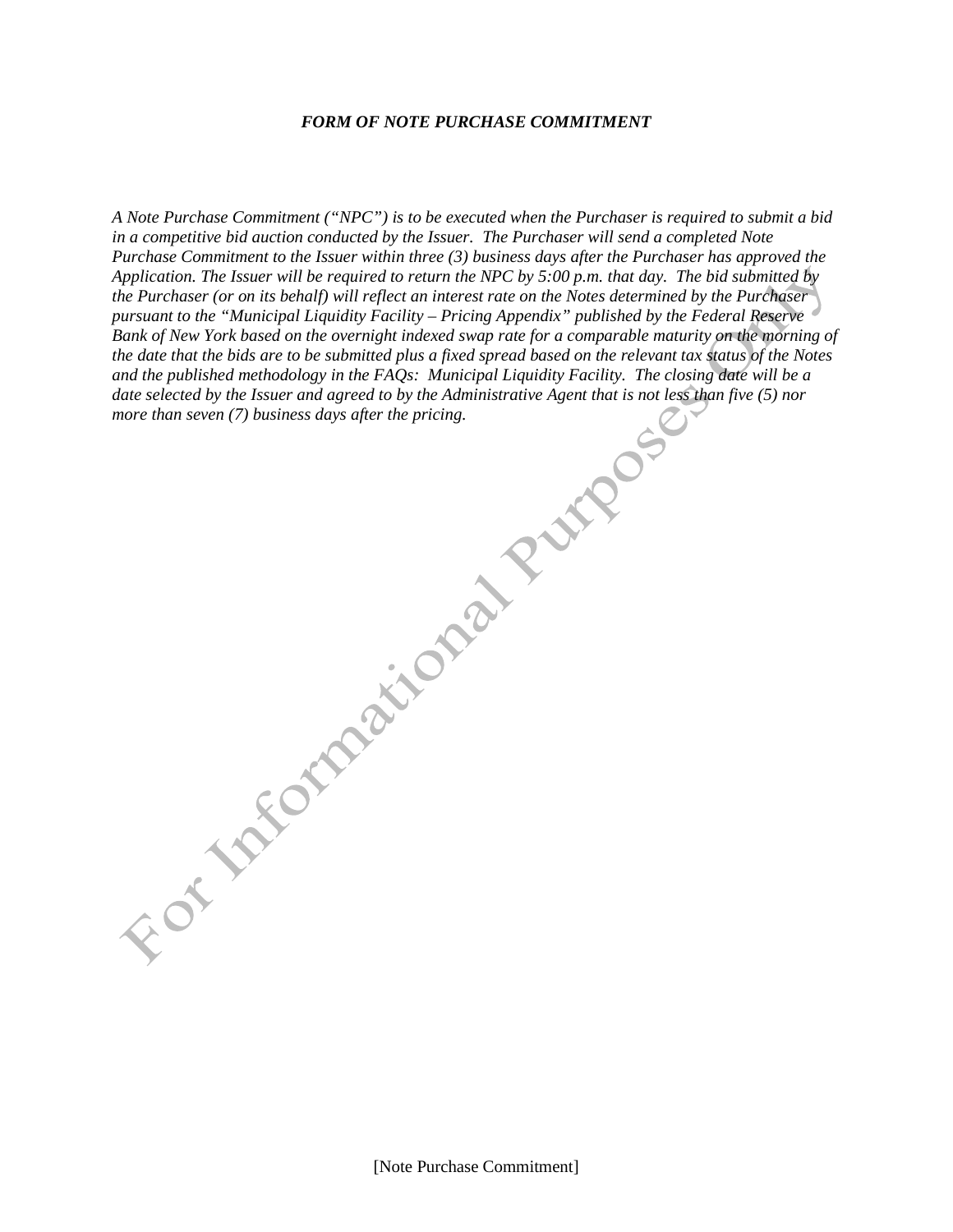# [NAME OF ISSUER] [NAME OF NOTES] NOTE PURCHASE COMMITMENT

[DATE – *which is the date that the Purchaser sends the NPC to the Issuer*]

[NAME OF ISSUER] (the "Issuer") [*this will be the issuer of the bonds (i.e., the Eligible Issuer or the Designated Issuer, if any)*]

[ADDRESS]

Re: [NAME OF NOTES] (the "Notes")

Ladies and Gentlemen:

The Issuer has indicated on the Application of the Issuer submitted to the Purchaser that the Issuer intends to conduct [an all or none] [a modified Dutch auction] [other] competitive bid process on or about the Competitive Bid Date set forth on Schedule I hereto to offer for sale the Notes (as defined above). **In consideration and upon the basis of the representations, warranties and agreements of the Issuer contained in this Note Purchase Commitment (the "Note Purchase Commitment") and subject to the conditions set forth herein**, Municipal Liquidity Facility LLC (the "Purchaser") hereby agrees to submit a bid in the competitive bid and purchase any and all Notes awarded to the Purchaser as a result of such competitive bid not exceeding the principal amount set forth on Schedule I at the purchase price set forth on Schedule I under the heading "Purchase Price." As provided in Section 7 hereof, the Purchaser shall deduct from the payment amounts of such Purchase Price an origination fee of 0.10% of the principal amount of the Notes being purchased by the Purchaser. At the request of the Issuer, the Purchaser shall calculate its bid rate and price to reflect the origination fee as though it were an underwriter's discount; provided that the Purchase Price payable hereunder shall be the amount set forth on Schedule I and the Purchaser shall deduct the origination fee from the payment amounts of such Purchase Price [For all or none bids: The MLFLLC's bid shall be automatically withdrawn (without any action on the part of the MLFLLC) if other bids are received by the Issuer that are equal to the bid submitted by or on behalf of the MLFLLC.] [For Dutch auction: The MLFLLC's bid shall automatically be reduced (without further action on the part of the MLFLLC), by the principal amount of Notes subject to other bids received by the Issuer that are equal to the bid submitted by or on behalf of the MLFLLC.] All capitalized terms not otherwise defined herein shall have the same meanings ascribed thereto in Schedule I attached hereto and made a part hereof.

# 1. Terms of the Notes

. (a) The Notes shall mature on the date set forth on Schedule I under the heading "Maturity Date," shall bear interest from their dated date payable on the dates set forth on Schedule I under the heading "Interest Payment Dates" and at the rate determined as provided on Schedule I under the heading "Interest Rate" and shall have such other terms as are set forth on Schedule I. Such Notes shall be in the form set forth in Exhibit E hereto and shall have the credit as described on Schedule I under the heading "Credit for the Notes" and are being issued pursuant to and in accordance with the provisions of the applicable law and the Authorizing Actions of the Issuer described on Schedule I under the heading "Authorizing Actions."

(b) The Issuer agrees to include in its Notice of Sale for the Notes provisions substantially in the form set forth in Exhibit F with such changes as counsel to the Issuer determines are reasonably necessary or appropriate to comply with applicable law with prior written notice to the Purchaser. The Issuer hereby further agrees to provide written notice to the Purchaser of the results of the competitive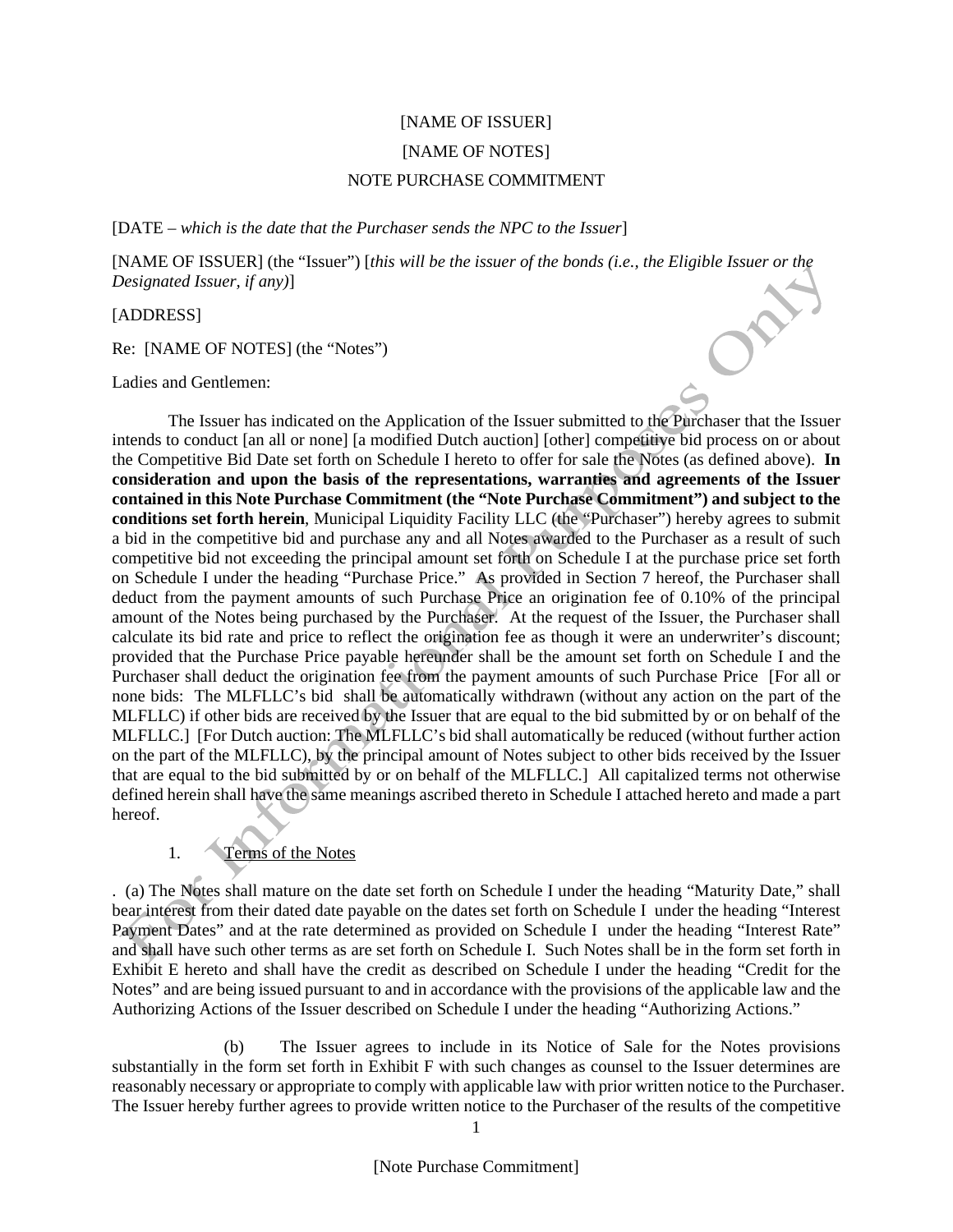bid immediately following the completion of the process in the form attached hereto as Exhibit A - "Notice of Results of Competitive Bid."

(c) [With the approval of the Purchaser, the Issuer may cause the redemption or purchase of all or a portion of its Notes on any business day at a price of 100% of the principal amount thereof [plus any unamortized premium] plus accrued interest to the redemption or purchase date upon not less than thirty (30) nor more than sixty (60) days' written notice.]

(d) The Purchaser represents that it shall purchase the Notes for its own account and not with a present view toward resale or the distribution thereof, in that the Purchaser does not now intend to resell or otherwise dispose of all or any part of its interest in the Notes but retains the right to tender, assign, pledge as security, participate or transfer the Notes.

# 2. Conditions to Submitting a Bid

. (a) It is a condition to the Purchaser's commitment hereunder to submit a bid to purchase the Notes that, two (2) business days prior to the submission of such bid, the Purchaser shall have received rating confirmation letters (or their substantive equivalent) from all of the major NRSROs then assigning longterm ratings to the credit applicable to the Notes, confirming such long-term ratings taking into account the issuance of the Notes. For purposes of this Note Purchase Commitment, "major NRSROs" means S&P Global Ratings, Moody's Investor Service, Inc., Fitch Ratings, Inc. and Kroll Bond Rating Agency, Inc. and long-term ratings applicable to the credit of the Notes must be provided by at least two major NRSROs

(b) The Issuer represents that the general obligation or issuer credit ratings of the Issuer and the long-term ratings applicable to the credit for the Notes assigned by the major NRSROs [for MSEs and RBIs: the long-term ratings applicable to the credit for the Notes assigned by the major NRSROs] are the ratings set forth on Schedule I; provided that, if the long-term ratings applicable to the credit for the Notes are not available on the date hereof, then it shall be a condition to the Purchaser's obligations hereunder to submit a bid to purchase the Notes that the Issuer shall have provided to the Purchaser evidence of such ratings (at the levels shown on Schedule I) two (2) business days before the date the competitive bid is conducted.

(c) It is a condition to the Purchaser's obligations hereunder to submit a bid for the Notes that the Purchaser shall have received, at least three (3) business days prior to the date of the competitive bid, a Preliminary Official Statement which the Issuer shall have deemed final as of its date (as described in paragraph (b)(1) of Rule 15c2-12, except for the permitted omissions described in said paragraph (b)(1)). The Issuer shall prepare and deliver to the Purchaser a final Official Statement reflecting the terms of the Notes not later than two (2) business days prior to the Closing Date.

(d) It is a condition to the Purchaser's obligations hereunder to submit a bid for the Notes that the Purchaser shall have received a final Notice of Sale for the Notes, in form acceptable to the Purchaser, not later than three (3) business days prior to the date of the competitive bid and that bids not be required to be submitted earlier than 11:00 a.m. (New York City time) on the date of the competitive bid.

3. Closing

. (a) If the Purchaser is awarded any Notes through the competitive bid, then, at noon, New York City time, on the Closing Date set forth on Schedule I, or at such other time or on such earlier or later date as shall have been mutually agreed upon by the Issuer and the Purchaser, the Issuer will deliver, or cause to be delivered through the facilities of The Depository Trust Company, in New York, New York ("DTC"), to the Purchaser or its designee, such Notes, in definitive form, duly executed by an authorized officer of the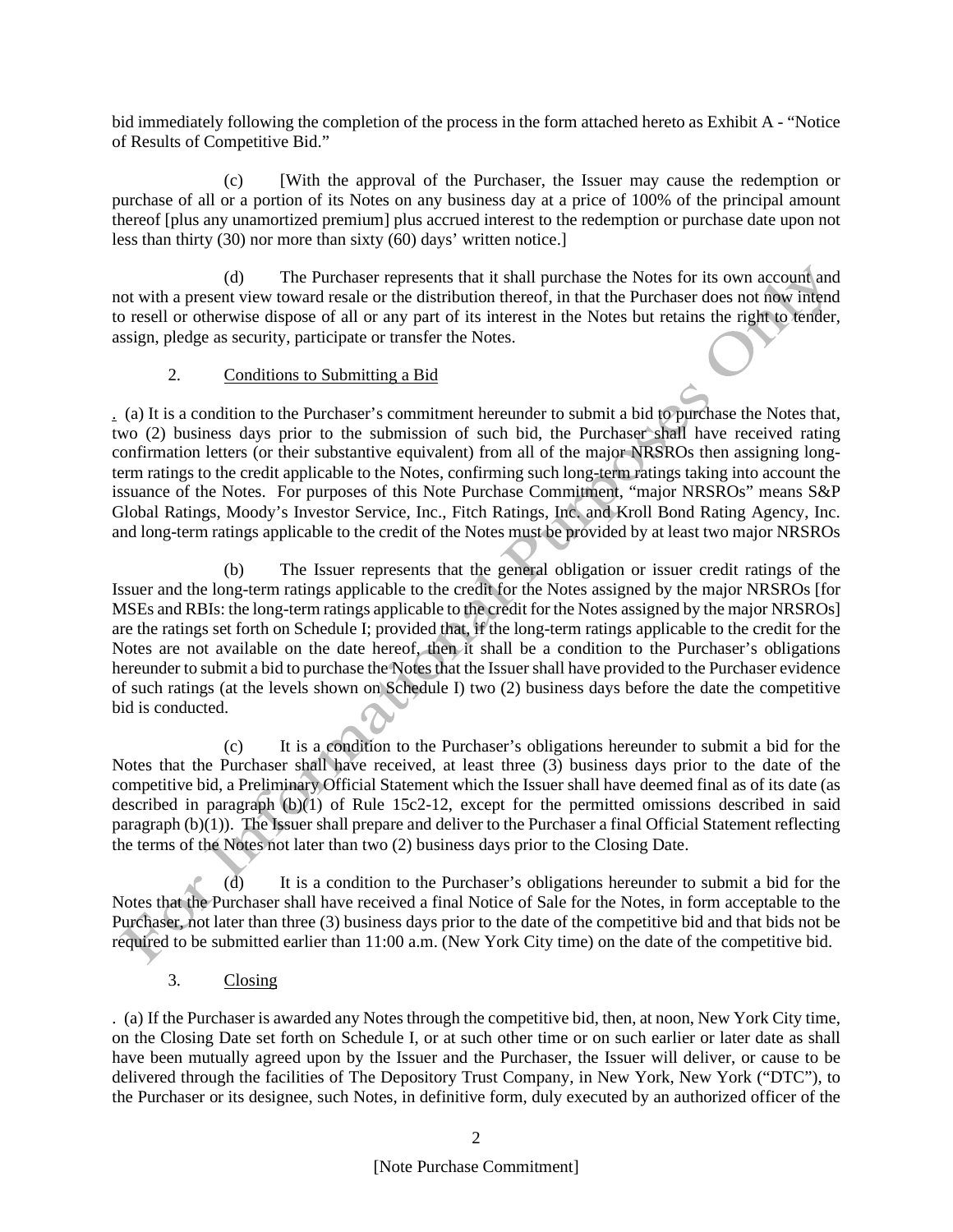Issuer and, if applicable, authenticated by a fiscal agent, paying agent or trustee of the Issuer, and the Purchaser or its designee will accept such delivery and pay the Purchase Price of such Notes (deducting from the payment amounts of such Purchase Price the origination fee described in Section 7 hereof) by delivering to the Issuer immediately available funds by wire transfer to a wire transfer address to be designated in writing by the Issuer to the Purchaser or its designee before the Closing Date payable to the order of the Issuer; provided that the payment of the Purchase Price shall not be released until all of the conditions to the Purchaser's obligations to make such payment contained herein have been satisfied. Such delivery of the Notes and payment of the Purchase Price is herein called the "Closing" therefor and the date and time of the Closing is herein called the "Closing Date" therefor. At said Closing, the documentation hereinafter described in Section 5(b) hereof shall be delivered to the Purchaser.

(b) The Notes will be delivered in registered form and shall be registered in the name of Cede & Co., as nominee of DTC, which will act as securities depository for the Notes in accordance with the Book-Entry-Only system of DTC. The Issuer shall make the Notes available to the Purchaser for inspection at least one business day prior to the Closing Date (the "Deposit Date"), for the benefit of the Purchaser.

(c) The Issuer shall arrange for the assignment of a CUSIP number for the Notes, and if there are other purchasers, a separate CUSIP number for Notes purchased by the Purchaser.

4. Representations, Warranties, Covenants and Agreements of the Issuer. The Issuer, by its acceptance hereof, represents, warrants, covenants and agrees as of the date hereof and as of the Closing Date with the Purchaser as follows:

(a) The Issuer is duly created and validly existing and has full legal right, power and authority (i) to issue, sell and deliver the Notes for the purposes specified on Schedule I as the Use of Proceeds; (ii) to enter into and perform its obligations under this Note Purchase Commitment, the Notes and any other instrument or agreement to which the Issuer is a party and which has been executed in connection with the transactions contemplated hereby (collectively, the "Financing Documents"); and (iii) to carry out and consummate all transactions to be carried out and consummated by it or contemplated by the Financing Documents, and the Issuer has complied or will have complied on and as of the Closing Date with all provisions of applicable law in all matters relating to such transactions;

(b) The Authorizing Actions summarized in the Application and described on Schedule I, which constitute all of the authorizing actions required for the issuance of the Notes and delivery of the other Financing Documents, have been duly taken or complied with by the Issuer and are in full force and effect, and the Financing Documents and any other instrument or agreement to which the Issuer is a party and which have been or will be executed in connection with the consummation of the transactions contemplated by the Financing Documents have been, or will be duly executed and delivered by the Issuer, and assuming the due execution and delivery by the other parties thereto, will constitute legal, valid and binding obligations of the Issuer, enforceable against the Issuer in accordance with their respective terms, except as the enforcement thereof may be limited by bankruptcy, insolvency, reorganization, moratorium or other laws, judicial decisions or principles of equity relating to or affecting the enforcement of creditors' rights or contractual obligations generally;

(c) On and as of the Closing Date, all authorizations, consents and approvals of, notices to, registrations or filings with, or actions in respect of any governmental body, agency or other instrumentality or court required to be obtained, given or taken on behalf of the Issuer under applicable law in connection with the execution, delivery and performance by the Issuer of this Note Purchase Commitment, the other Financing Documents (including, but not limited to, the Notes) and any other agreement or instrument to which the Issuer is a party and which has been or will be executed in connection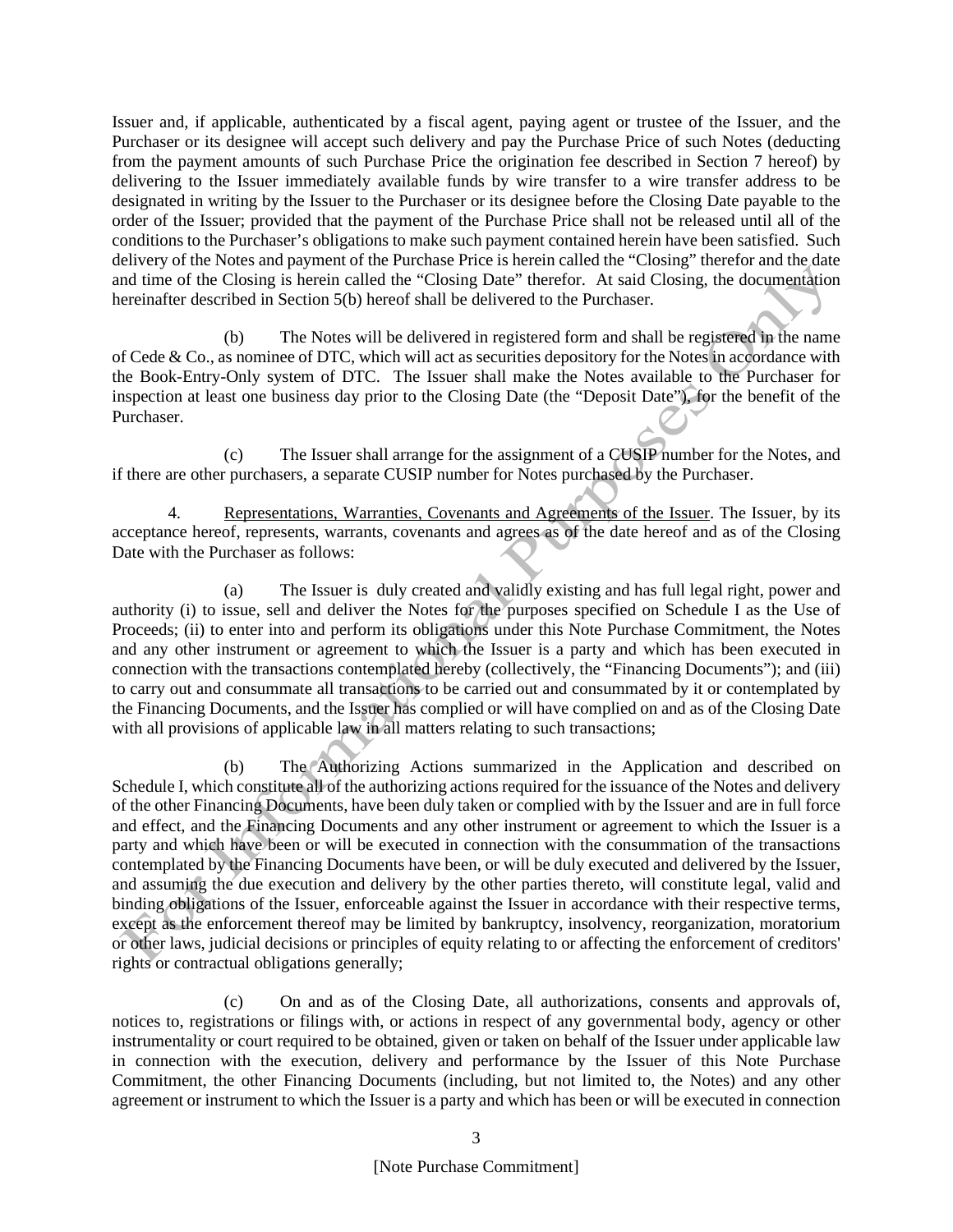with consummation of the transactions contemplated by the foregoing documents under all applicable laws will have been obtained, given or taken and will be in full force and effect;

(d) The Issuer is not, and at the time of the Closing will not be, in breach of or in default under any applicable law (including, without limitation, any administrative rulemaking) or administrative regulation or any applicable judgment or decree or any loan agreement, note, resolution, agreement or other instrument to which the Issuer is, and will after the date of Closing be, a party or otherwise subject, which breach or default would in any way materially and adversely affect the issuance or payment of the Notes or the delivery of the Financing Documents, and no event has occurred and is continuing that with the passage of time or giving of notice, or both, would constitute such a breach or default; and the execution and delivery by the Issuer of this Note Purchase Commitment, the issuance, sale and delivery of the Notes or the delivery of the Financing Documents, and compliance with the provisions hereof and thereof will not conflict with or constitute a breach of or default under any law (including, without limitation, any administrative rulemaking), administrative regulation, judgment, decree or any agreement or other instrument to which the Issuer is a party or otherwise subject; nor will any such execution, delivery, issuance, sale, adoption or compliance result in the creation or imposition of any lien, charge, encumbrance or security interest of any nature whatsoever upon any of the revenues, property or assets of the Issuer, except as expressly provided or permitted by the Notes;

(e) As of the time of acceptance hereof and as of the Closing, no action, suit, proceeding, inquiry or investigation, at law or in equity, before or by any court, public board or body, is or will at the Closing be pending or, to the best knowledge of the Issuer, threatened against the Issuer, or any other person, affecting the existence or powers of the Issuer or seeking to prohibit, restrain or enjoin the issuance, sale or delivery of all or any portion of the Notes, or in any way contesting or affecting the validity or enforceability of the Notes, this Note Purchase Commitment, or any of the other Financing Documents or contesting in any way the completeness or accuracy of the Preliminary Official Statement or the Final Official Statement as the same may have been supplemented or amended, or contesting the powers of the Issuer with respect to any authority for the issuance of the Notes, the Authorizing Actions or the execution, delivery or performance of this Note Purchase Commitment or any of the other Financing Documents, nor to the best knowledge of the Issuer is there any basis therefor, wherein an unfavorable decision, ruling or finding would materially and adversely affect the validity or enforceability of the Notes, the Authorizing Actions or this Note Purchase Commitment or any of the other Financing Documents, or in any other manner adversely affect provisions or sources for payment of principal of or interest on the Notes;

(f) When issued, delivered and paid for, as herein described, the Notes will be duly authorized, executed, issued and delivered, will conform in all material respects to the description thereof in the Final Official Statement and Schedule I, and will constitute valid and legally binding obligations of the Issuer enforceable in accordance with their terms, except as the enforcement thereof may be limited by bankruptcy, insolvency, reorganization, moratorium or other laws, judicial decisions or principles of equity relating to or affecting the enforcement of creditors' rights or contractual obligations generally;

(g) The Issuer will apply the proceeds from the sale of the Notes for the purposes specified in Schedule I under the heading "Use of Proceeds";

(h) The audited and unaudited financial statements of the Issuer (or excerpts therefrom), provided to the Purchaser and contained in the Final Official Statement, fairly present the financial condition of the Issuer as of the date thereof and the results of the operations for the periods therein set forth and, except as may otherwise have been set forth in the Final Official Statement, the Issuer has no knowledge of any material adverse change in the financial position, results of operations or condition, financial or otherwise, of the Issuer from that set forth in such financial statements;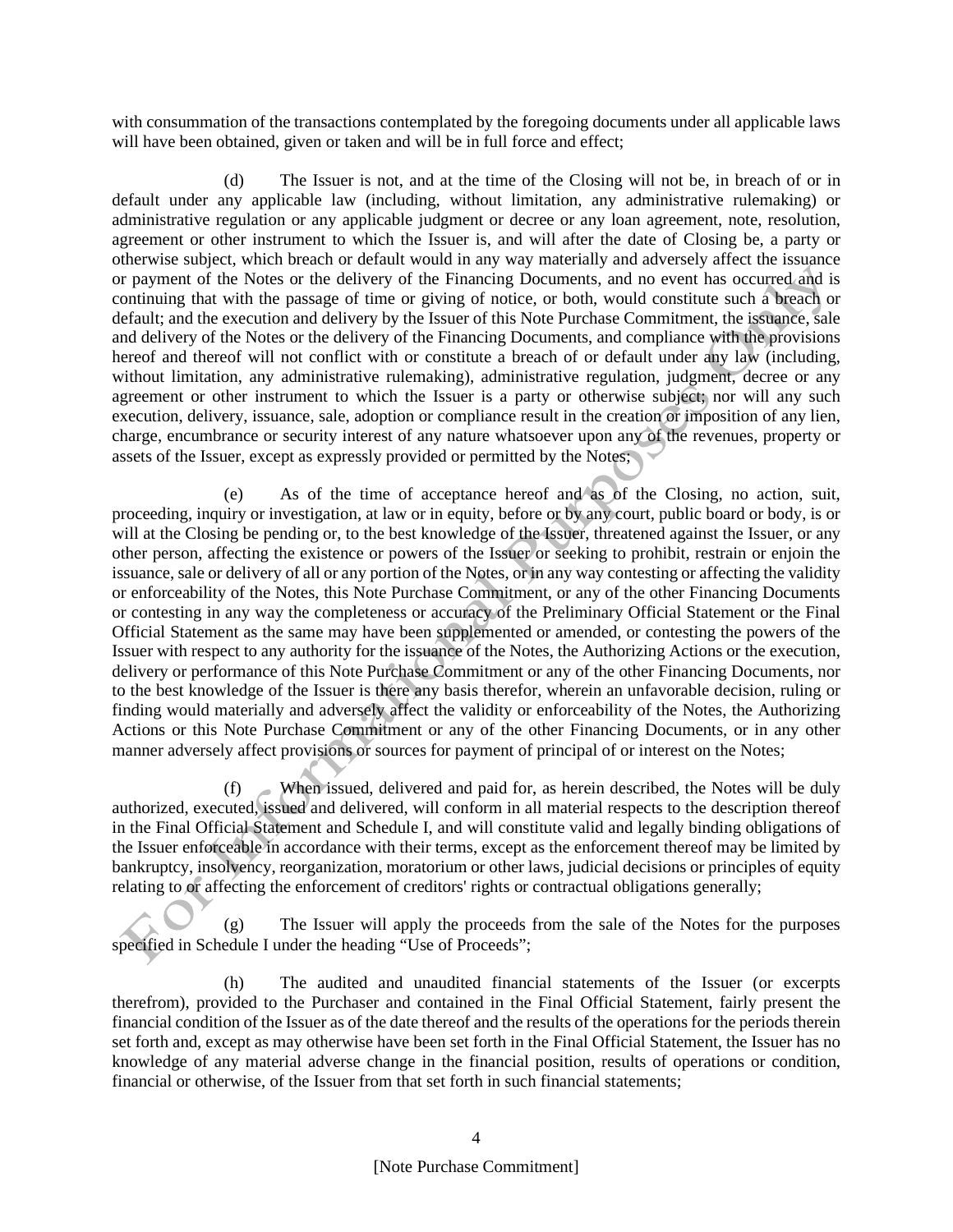(i) All information provided by or on behalf of the Issuer to the Purchaser is true, correct and accurate, including, in particular, the information provided in the final Application submitted by the Eligible Issuer and in the Notice of Interest submitted by the Eligible Issuer (except and unless revised in the Application), and the Issuer confirms that it has satisfied all of the requirements for participation in the Municipal Liquidity Facility program (including, but not limited to, with respect to use of Note proceeds, ratings requirements, and source of repayment and security for the Notes);

(j) As of its date and the date of the competitive bid, the Preliminary Official Statement (including the financial statements and other financial and statistical data included therein) did not and will not contain any untrue statement of a material fact or omit to state a material fact required to be stated therein or necessary to make the statements therein, in the light of the circumstances under which they were made, not misleading;

(k) As of the date thereof and as of the Closing Date, the Final Official Statement (including the financial statements and other financial and statistical data included therein) did not (as of the date thereof) and will not (as of the Closing Date) contain any untrue statement of a material fact or omit to state a material fact required to be stated therein or necessary to make the statements therein, in the light of the circumstances under which they were made, not misleading;

(l) The Issuer acknowledges that it determined to proceed with the sale of the Notes to the Purchaser based upon its independent determination of the necessity thereof including the par amount thereof and interest rate thereon after consultation with its advisors and legal counsel; and

(m) Any certificate of the Issuer, signed by any authorized officer of the Issuer and delivered to the Purchaser, shall be deemed a representation by the Issuer to the Purchaser as to the statements made therein.

5. Conditions to the Purchaser's Obligations to Purchase the Notes. The obligations of the Purchaser under this Note Purchase Commitment to submit a bid to purchase the Notes and, if awarded the Notes, to purchase the Notes have been undertaken in reliance on, and shall be subject to, the due performance by the Issuer of its obligations and agreements to be performed hereunder and to the accuracy of and the compliance with the representations, warranties, covenants and agreements of the Issuer contained herein, on and as of the date of delivery of this Note Purchase Commitment and on and as of the Closing Date. The obligations of the Purchaser hereunder with respect to the Closing are also subject, in the discretion of the Purchaser, to the following further conditions:

(a) The representations and warranties of the Issuer contained herein shall be true and correct on the date hereof and on and as of the date of the Closing, as if made on the date of the Closing, the statements made in all certificates and the documents delivered to the Purchaser at the Closing pursuant hereto shall be true and correct at the Closing and the Issuer shall be in compliance with each of the agreements made by it in this Note Purchase Commitment (unless such agreements are waived in writing by the Purchaser).

(b) Not later than 3:00 p.m. (New York City time) on the business day prior to the Closing, the Purchaser shall receive (all dated the Closing Date):

> (i) The approving opinion of bond counsel to the Issuer, dated the Closing Date, addressed to the Issuer, together with a reliance letter to the Purchaser, with respect to the validity and legally binding nature of the Notes and the tax status thereof as set forth on Schedule I, substantially in the final form provided to the Purchaser prior to the date hereof;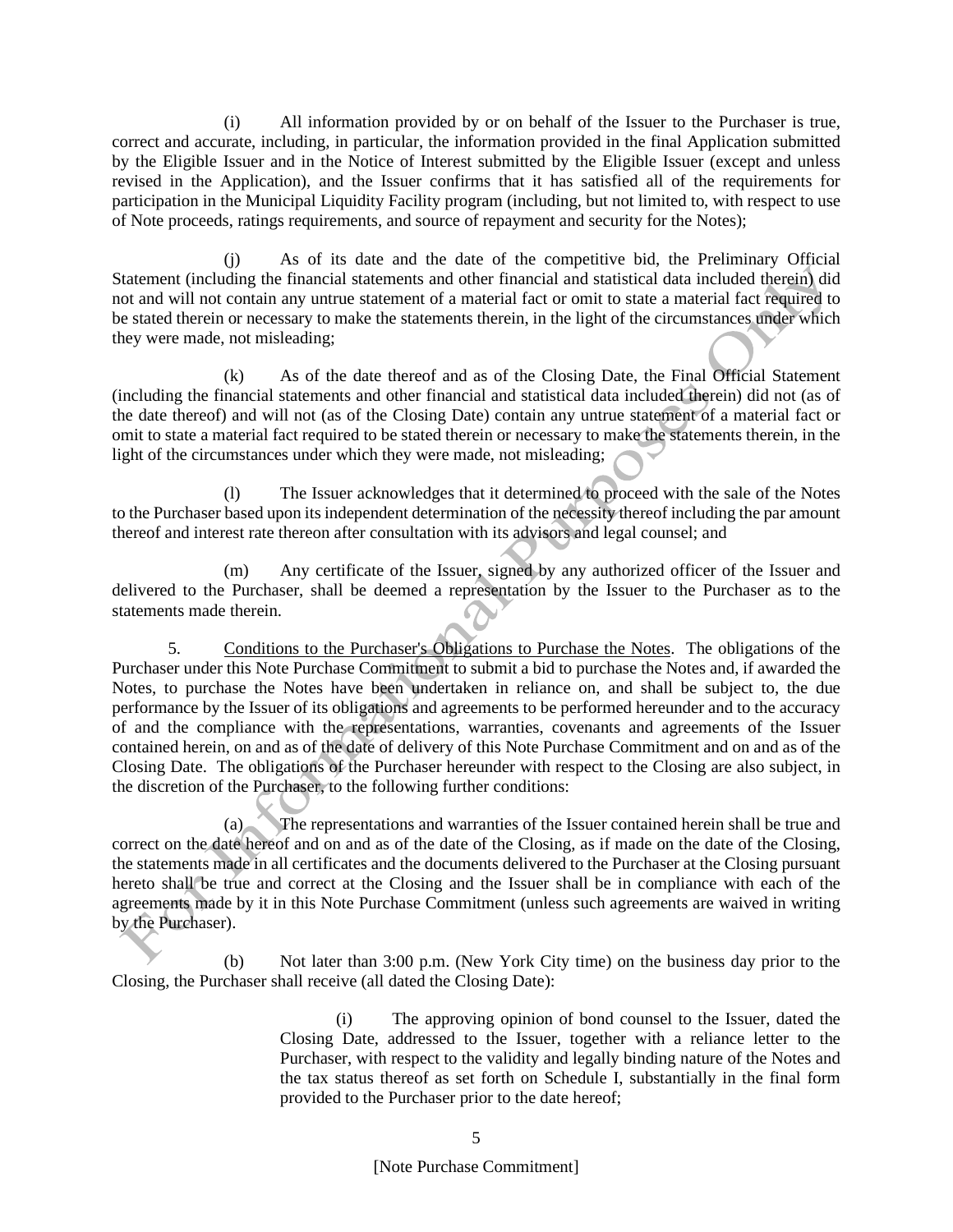(ii) The supplemental opinion of bond counsel or other counsel to the Issuer, with respect to the Preliminary Official Statement and the Final Official Statement and the exemption from registration of the Notes [and the exemption of the [Indenture/Resolutions] from qualification under the Trust Indenture Act], addressed to the Purchaser, substantially in the final form provided to the Purchaser prior to the date hereof;

(iii) [If the issuer is a Designated Issuer] Executed copies of the guaranty or other agreement or other document or instrument by which the Eligible Issuer named in Schedule I provides support for the payment of the Notes and an opinion of counsel to the Eligible Issuer, dated the Closing Date, addressed to the Issuer, together with a reliance letter to the Purchaser, with respect to the valid and legally binding nature and enforceability of such agreement, substantially in the final form provided to the Purchaser prior to the date hereof;

(iv) Copies of the Authorizing Actions (substantially in the final forms provided to the Purchaser prior to the date hereof) certified to be in full force and effect, not having been repealed, revoked, rescinded or amended as of the Closing Date;

(v) Executed copies of the Notes and the other Financing Documents substantially in the final forms provided to the Purchaser prior to the date hereof;

(vi) Certificates, dated the Closing Date, signed by an authorized officer, substantially in the form attached hereto as Exhibit B and Exhibit C;

(vii) An executed copy of the Continuing Disclosure Undertaking in the form attached as Exhibit  $D$  hereto<sup>1</sup>;

(viii) Evidence of the authority of the signatories of the Notes, other Financing Documents, this Note Purchase Commitment, the Continuing Disclosure Undertaking and all other agreements, documents, instruments and certificates executed and delivered in connection with the issuance, sale and delivery of the Notes to sign on behalf of and bind the Issuer [and the Eligible Issuer]; and

(ix) Executed or certified copies of all other agreements, documents and instruments customarily delivered in connection with the issuance and delivery of the Notes.

(c) (1) The Issuer shall have entered into such agreements with DTC as are required by DTC for the Notes to be issued in Book-Entry-Only form as DTC-eligible obligations; and

(2) the Notes shall have been deposited with DTC pursuant to the provisions of Section 3(b) hereof.

(d) At or prior to the Closing, the Purchaser shall receive such additional certificates, instruments or opinions as the Purchaser may reasonably request from the Issuer and its counsel, as the case may be, to show the due performance and satisfaction by the Issuer of all agreements then to be performed and all conditions then to be including, in particular, all of the requirements for participation in the Municipal Liquidity Facility program, and the accuracy and correctness of all representations and warranties by the Issuer contained in the Financing Documents as contemplated by this Note Purchase

 $1<sup>1</sup>$  If there are additional purchasers of the Notes, there may need to be an additional continuing disclosure agreement satisfying the requirements of Rule 15c2-12.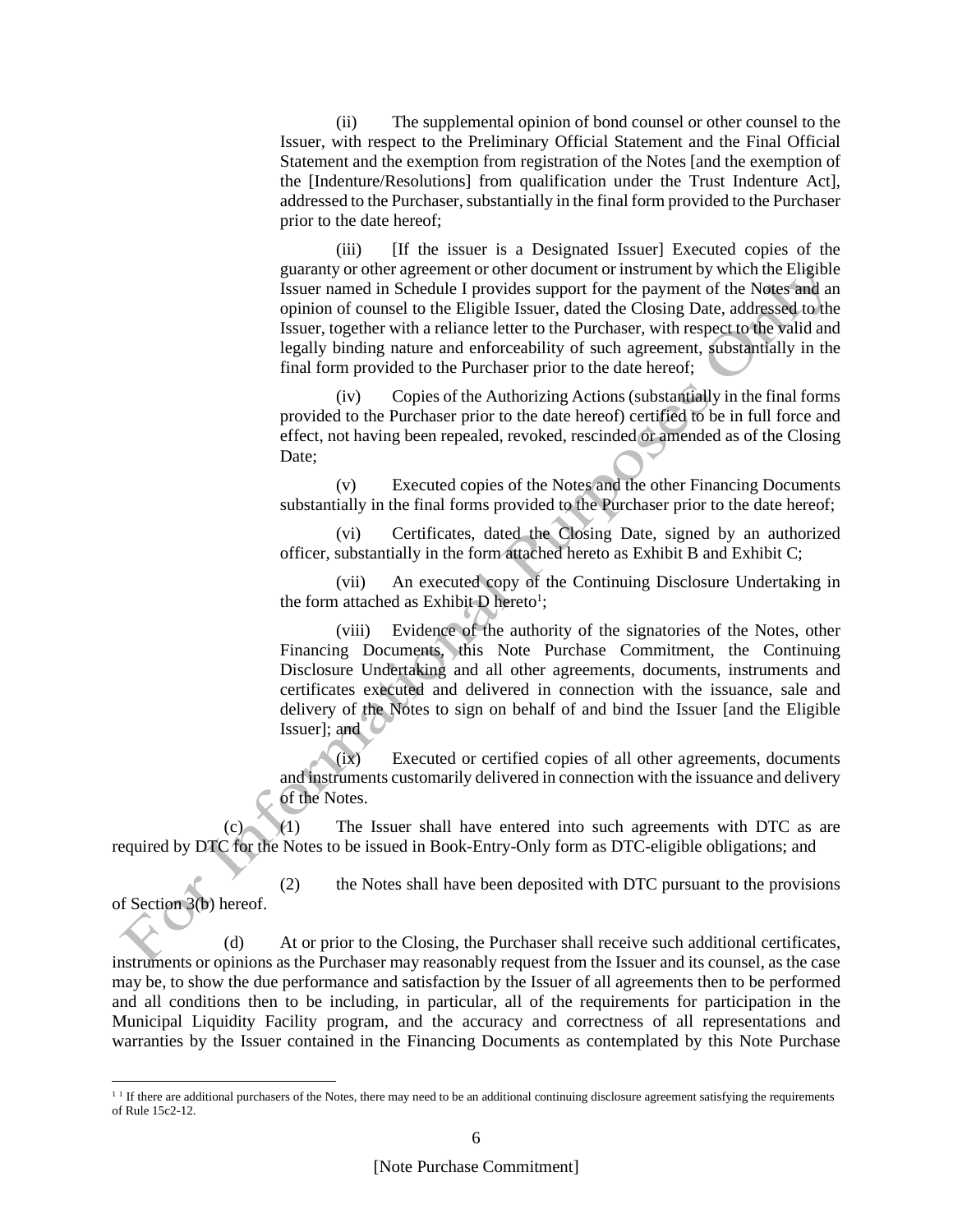Commitment and such agreements, it being understood that compliance with the conditions of this Note Purchase Commitment must be satisfactory in form and substance to the Purchaser.

If the Issuer shall be unable to satisfy the conditions to be satisfied by it pursuant to this Note Purchase Commitment, then the obligation of the Purchaser to submit a bid to purchase the Notes, or if a bid shall have been submitted and the Notes awarded to the Purchaser, the obligation of the Purchaser to purchase the Notes shall (at the sole option of the Purchaser) terminate and be of no further force and effect and the parties shall have no obligations to each other.

All opinions, letters, certificates, Note forms and instruments mentioned above or elsewhere in this Note Purchase Commitment are in compliance with this Note Purchase Commitment only if they are in substantially the final forms provided to the Purchaser prior to the date hereof with only such changes as are satisfactory to the Purchaser and counsel to the Purchaser and approved by the Purchaser in writing.

It is expressly agreed and understood that the Purchaser shall not be required to, and shall not, deliver to the Issuer any certifications, receipts, agreements, instruments or other documents other than the executed copy of this Note Purchase Commitment.

6. Termination. If the general obligation or issuer credit ratings of the Eligible Issuer [for MSEs and RBIs: If the long-term ratings on the credit applicable to the Notes] shall have been downgraded below the Lowest Rating Level set forth on Schedule I under the heading "Lowest Rating Level" or withdrawn by one or more NRSROs, the Notes must be rated at least the Lowest Rating Level by two or more major NRSROs at the time Purchaser will submit a bid to purchase the Notes and at the time Purchaser will purchase the Notes on the Closing Date, or the obligation of the Purchaser to submit a bid to purchase the Notes, or if a bid shall have been submitted and the Notes awarded to the Purchaser, the obligation of the Purchaser to purchase the Notes, and this Note Purchase Commitment shall terminate and be of no further force and effect and the parties shall have no obligations to each other.

7. Origination Fee; Expenses. The Issuer shall pay to the Purchaser as a condition to the Purchaser's obligation to purchase the Notes, an origination fee of 0.10% of the principal amount of the Notes being purchased by the Purchaser. The Purchaser shall deduct such fee from the payment amounts of the Purchase Price to the Issuer. The Issuer shall pay, and the Purchaser shall be under no obligation to pay, any expenses of the Issuer incident to, or in connection with, the offering, issuance and sale of the Notes.

# 8. Miscellaneous

. (a) Except as otherwise specifically provided in this Note Purchase Commitment, all notices, demands and formal actions under this Note Purchase Commitment shall be in writing and mailed by first-class mail, postage prepaid and emailed (with confirmation of receipt) or delivered to the Purchaser and the Issuer at the respective addresses set forth on Schedule I.

(b) This Note Purchase Commitment will inure to the benefit of and be binding upon the Issuer and the Purchaser and their respective successors and assigns (provided, however, that the Issuer may not assign this Note Purchase Commitment without the written consent of the Purchaser), and will not confer any rights upon any other person, partnership, association or corporation. The terms "successors" and "assigns" shall not include any purchaser of the Notes from the Purchaser merely because of such purchase.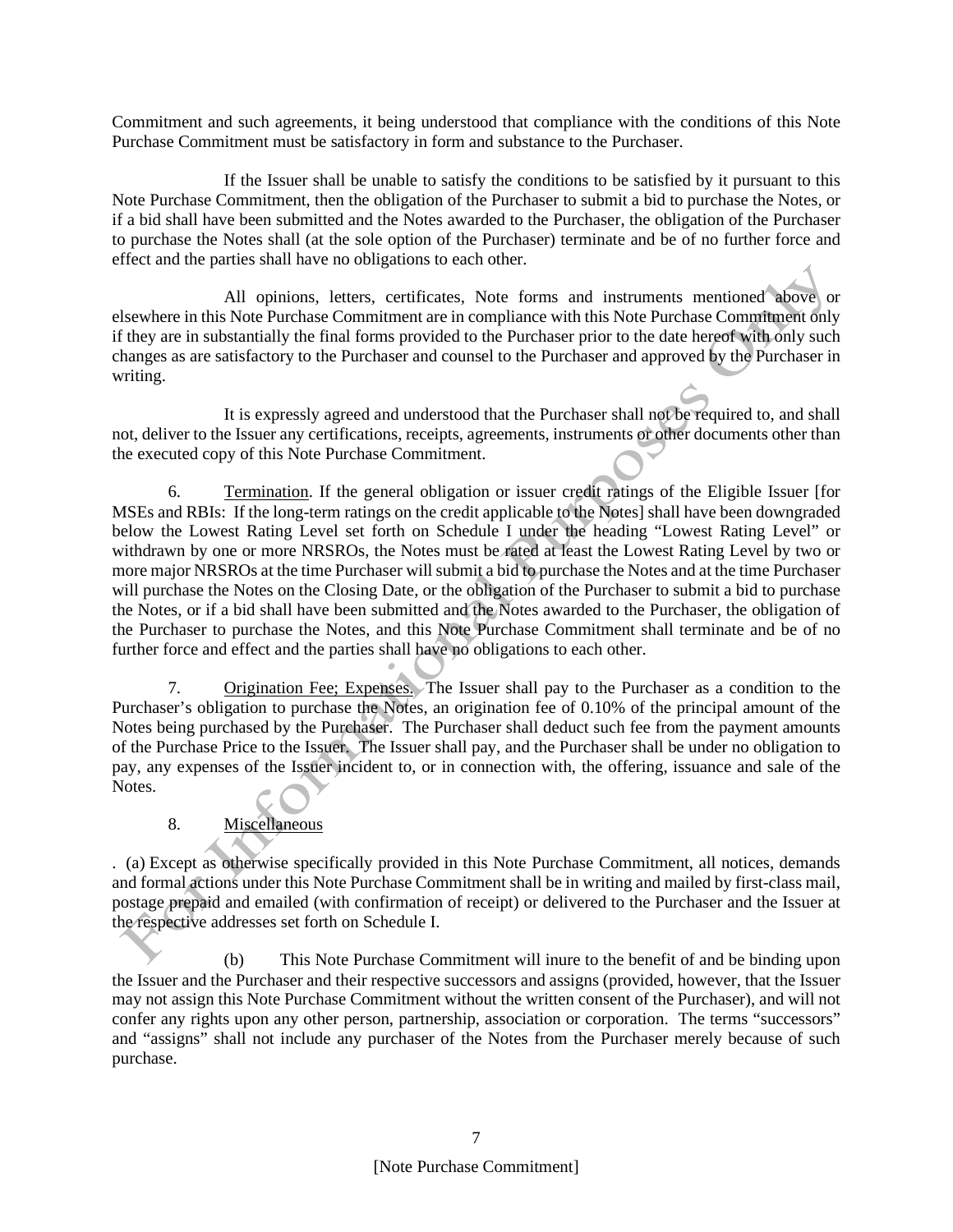(c) The Purchaser makes no representation as to the sufficiency of the proceeds of the Notes for any intended use by the Issuer.

(d) All of the representations and warranties of the Issuer in this Note Purchase Commitment shall remain operative and in full force and effect regardless of (i) any payment for the Notes hereunder or (ii) termination or cancellation of this Note Purchase Commitment.

Section headings have been inserted in this Note Purchase Commitment as a matter of convenience of reference only, and it is agreed that such section headings are not a part of this Note Purchase Commitment and will not be used in the interpretations of any provisions of this Note Purchase Commitment.

(f) If any provision of this Note Purchase Commitment shall be held or deemed to be or shall, in fact, be invalid, inoperative or unenforceable as applied in any particular case in any jurisdiction or jurisdictions, or in all jurisdictions because it conflicts with any provisions of any constitution, statute, rule of public policy, or for any other reason, such circumstances shall not have the effect of rendering the provision in question invalid, inoperative or unenforceable in any other case or circumstance, or of rendering any other provision or provisions of this Note Purchase Commitment invalid, inoperative or unenforceable to any extent whatever.

(g) This Note Purchase Commitment may be executed in several counterparts, each of which shall be regarded as an original and all of which shall constitute one and the same document.

(h) This Note Purchase Commitment shall be governed by and construed in accordance with the laws of the State of New York. The Issuer hereby irrevocably and unconditionally (i) submits to the exclusive jurisdiction of the courts of the United States for the Southern District of New York and appellate courts thereof and (ii) consents that any action or proceeding relating to this Note Purchase Commitment and the transactions contemplated hereunder may be brought only in such courts and waives any objection that it may now or hereafter have to the venue of any such action or proceeding in any such court.

(i) This Note Purchase Commitment shall become effective upon the execution of the acceptance hereof by the Issuer and shall be valid and enforceable as of the time of such acceptance.<br>
[Signatures follow.]

[*Signatures follow.*]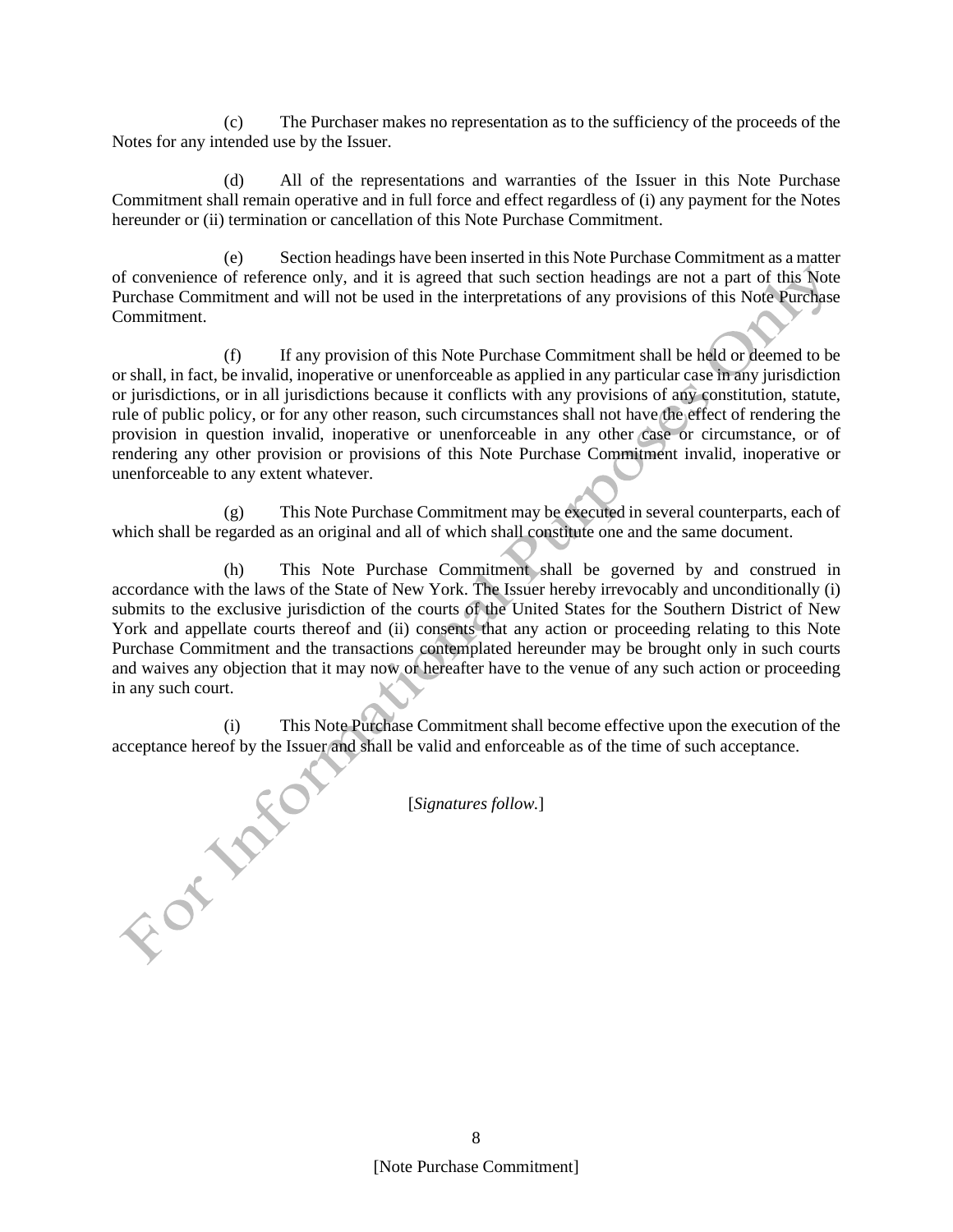Very truly yours,

# MUNICIPAL LIQUIDITY FACILITY LLC

| By:                           |
|-------------------------------|
| NAME/TITLE                    |
|                               |
|                               |
|                               |
|                               |
|                               |
|                               |
|                               |
| Accepted and agreed to as of  |
| the date first above written: |
|                               |
| JOSEF<br>[NAME OF ISSUER]     |
|                               |
|                               |
| By:                           |
| NAME/TITLE                    |
|                               |
|                               |
|                               |
|                               |
| Formation                     |
|                               |
|                               |
|                               |
|                               |
|                               |
|                               |
|                               |
|                               |
|                               |
|                               |
|                               |
|                               |
|                               |
|                               |
|                               |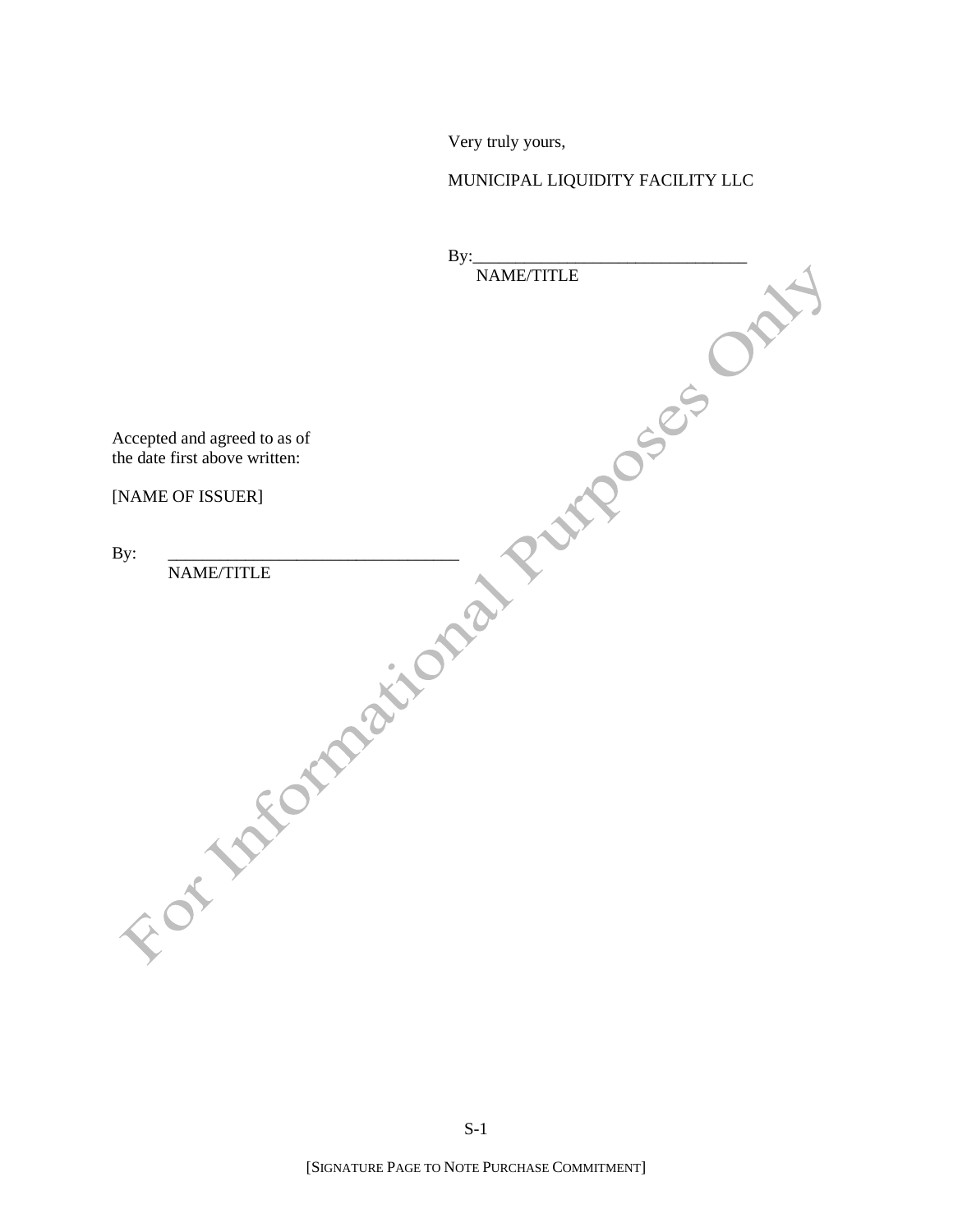# **SCHEDULE I TO NOTE PURCHASE COMMITMENT**

Eligible Issuer (if the Issuer is a Designated Issuer, fill in identity – otherwise, N/A):

Principal Amount of Notes being Issued: Principal Amount of Notes to be purchased by the Purchaser: \$

Purchase Price: \$\_\_\_\_\_\_\_\_

Closing Date: [date to be inserted, will be date selected by Issuer in consultation with the Administrative Agent that is 5-7 business days after the expected competitive bid date]

Competitive Bid Date:

Maturity Date(s):

Interest Rate: the interest rate (coupon rate) on the Notes will be the rate determined by the Purchaser pursuant to the "Municipal Liquidity Facility – Pricing Appendix" published by the Federal Reserve Bank of New York based on the overnight indexed swap rate for a comparable maturity on the morning of the date that the bids are to be submitted plus a fixed spread based on the relevant tax status of the Notes and the published methodology in the FAQs: Municipal Liquidity Facility

Interest Payment Dates:

[Redemption/purchase at the option of the Issuer:]

Tax status (tax-exempt or taxable):

Lowest Rating Level (Eligible Issuer): [BB-/Ba3 (for a State, City or County) or BBB-/Baa3 (for a Multi-State Entity or Designated Revenue Bond Issuer)]

Use of Proceeds:

Authorizing Actions:

Credit for the Notes:

Ratings on date of Note Purchase Commitment:

GO or ICR ratings (for Eligible Issuers other than MSEs or RBIs):

Long-Term Ratings on credit for the Notes:

Purchaser's Primary Contact Information: Issuer's Primary Contact Information: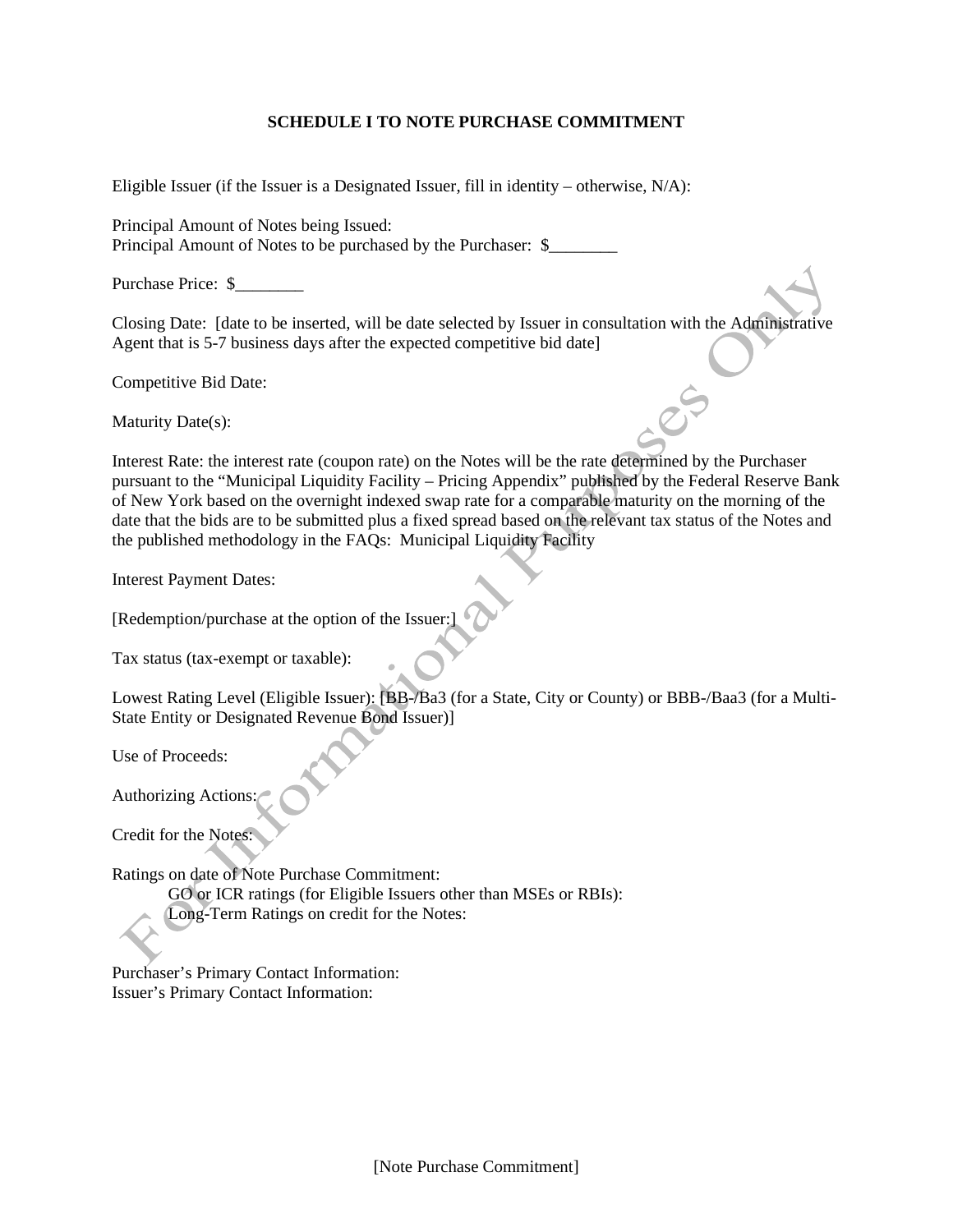## **EXHIBIT A NOTICE OF RESULTS OF COMPETITIVE BID**

To: MUNICIPAL LIQUIDITY FACILITY LLC

Date:

NAME OF ISSUER (the "Issuer") has conducted [an all or none] [a modified Dutch auction] [other] competitive bid on [INSERT DATE] with respect to the Issuer's [INSERT PRINCIPAL AMOUNT AND NAME OF NOTES] (the "Notes"). The Issuer hereby notifies you that, (select the appropriate statement)

No bids were received or all bids were rejected by the Issuer and as a result all of the Notes shall be purchased by the Purchaser subject to the conditions contained in the Note Purchase Commitment, dated \_\_\_\_\_\_, between the Issuer and Municipal Liquidity Facility LLC (the "Purchase Commitment").

[*set forth the number of bids received*] of bids were received and the Issuer has awarded all of the Notes to the Purchaser subject to the conditions contained in the Purchase Commitment.

\_\_\_ The Issuer has awarded all of the Notes to other purchasers [*set forth the number of bids received, the name of the winning bidder(s) and the winning bid(s)]*.

\_\_\_ The Issuer has awarded a portion of the Notes to other purchasers [*set forth the number of bids received, the name(s) of the winning bidder(s) and the winning bid(s)]*. As a result, the principal amount of Notes to be purchased by the Purchaser shall be equal to  $\frac{1}{2}$  and the Purchase Commitment is hereby amended to reflect that principal amount and otherwise remains in full force and effect.

Include if any Notes are to be purchased by the Purchaser: The interest rate (coupon rate) on the Notes to be purchased by the Purchaser shall be \_\_\_% (as bid by the Purchaser) and the Purchase Price for the Notes to be paid by the Purchaser shall be  $\frac{1}{2}$  (and the Purchaser shall deduct from the payment amounts of such Purchase Price an origination fee of 0.10% of the principal amount of the Notes being purchased by the Purchaser).

Very truly yours,

[NAME OF ISSUER]

By: \_\_\_\_\_\_\_\_\_\_\_\_\_\_\_\_\_\_\_\_\_\_\_\_\_\_\_\_\_\_\_\_ NAME/TITLE

Accepted and agreed to as of the date first above written:

# MUNICIPAL LIQUIDITY FACILITY LLC

By: \_\_\_\_\_\_\_\_\_\_\_\_\_\_\_\_\_\_\_\_\_\_\_\_\_\_\_\_\_\_\_\_\_\_

NAME/TITLE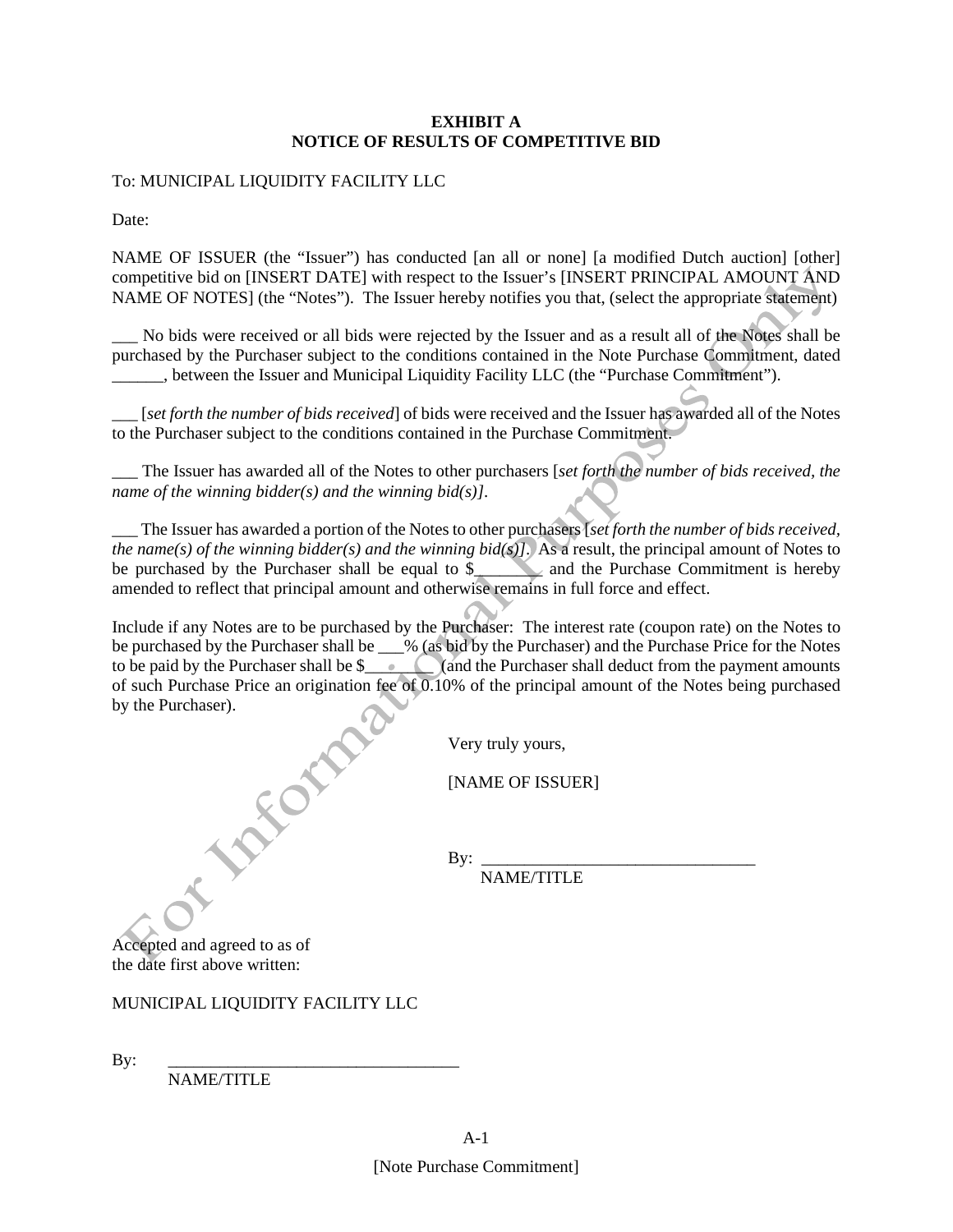#### **EXHIBIT B TO THE NOTE PURCHASE COMMITMENT**

# **CERTIFICATE OF THE [\_\_\_\_\_\_\_\_]**

I, [Name, Office] of [ISSUER] (the "Issuer"), hereby certify on behalf of the Issuer as follows:

1. I am the chief fiscal officer of the Issuer, delegated with the powers and duties pertaining or incidental to the sale and issuance of the Notes described below, and I have responsibility for the administration and management of all financial affairs of the Issuer.

2. The representations and warranties of the Issuer in the Note Purchase Commitment between the Issuer and Municipal Liquidity Facility LLC, dated \_\_\_\_\_\_\_\_\_\_, 2020 (the "Note Purchase Commitment") are true and correct on and as of the date hereof as if made on the date hereof, and the Issuer has complied with and performed all of its covenants and agreements in the Note Purchase Commitment. All documents, agreements, certificates and instruments delivered by the Issuer to the Purchaser are in substantially the final forms provided to the Purchaser prior to the date of the Note Purchase Commitment.

3. The Issuer certifies that the general obligation or issuer credit ratings set forth on Schedule I to the Note Purchase Commitment are not below the Lowest Rating Level set forth on such Schedule I and the long-term ratings applicable to the credit for the Notes are the ratings set forth on such Schedule I [for MSEs and RBIS: that the long-term ratings applicable to the credit for the Notes are the ratings set forth on Schedule I and are not below the Lowest Rating Level set forth on such Schedule I]..

4. Each of the conditions in Section 5 of the Note Purchase Commitment to be satisfied by the Issuer has been satisfied by the Issuer on the date hereof and the Issuer is not aware of any other condition of the Note Purchase Commitment that has not been satisfied on the date hereof.

All terms used herein have the definitions set forth in the Note Purchase Commitment.

IN WITNESS WHEREOF, I have hereunto set my hand this \_\_\_\_\_\_\_, 2020 [Closing Date].<br>
[ISSUER]<br>
By:<br>
Name/title

[ISSUER]

By:\_\_\_\_\_\_\_\_\_\_\_\_\_\_\_\_\_\_\_\_\_\_\_\_\_\_\_\_\_\_\_\_\_\_\_\_\_\_\_

Name/title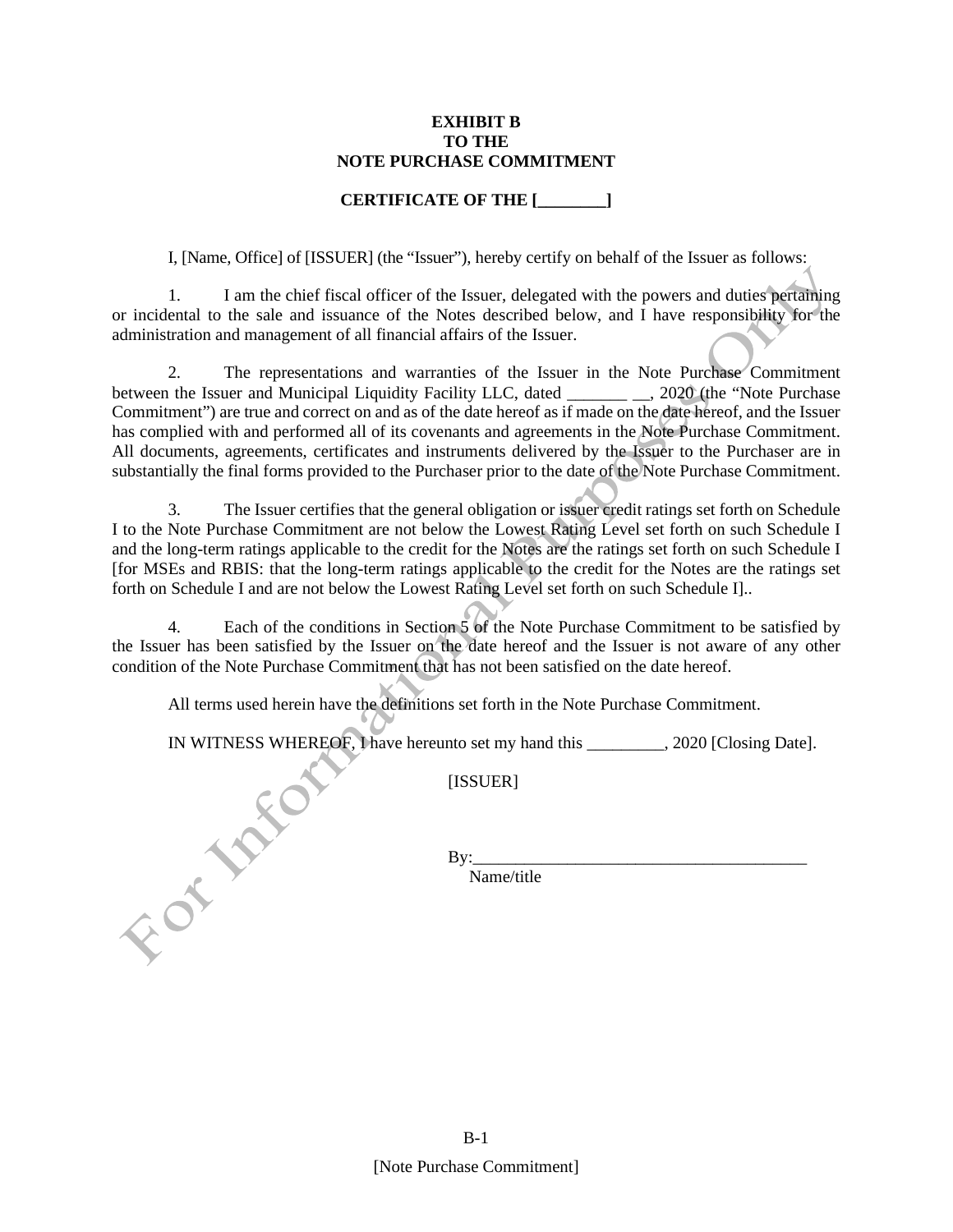# **EXHIBIT C**

#### **MUNICIPAL LIQUIDITY FACILIITY ISSUER CERTIFICATIONS**

#### **[provided separately]**

[Note Purchase Commitment]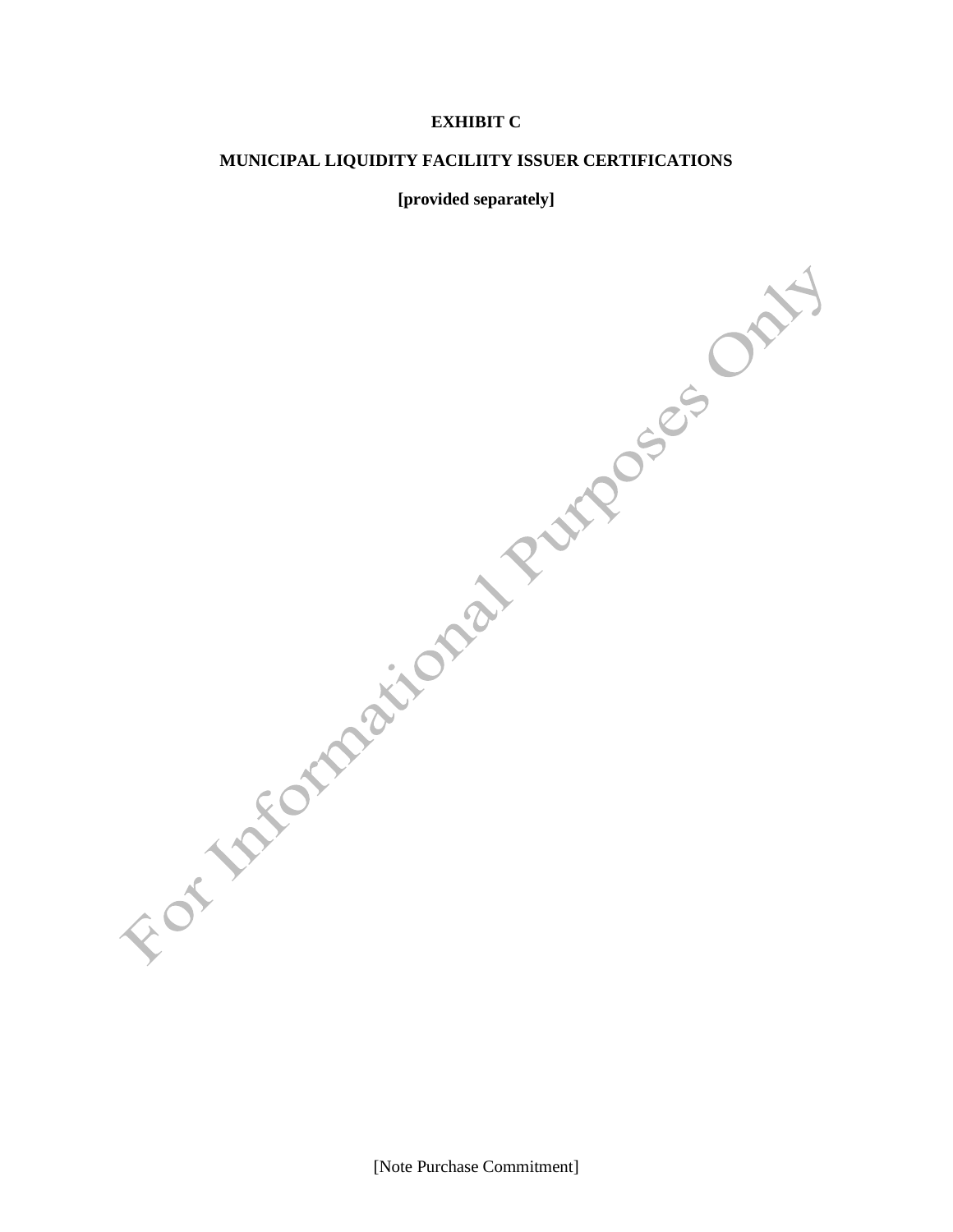# **EXHIBIT D**

#### **CONTINUING DISCLOSURE UNDERTAKING**

#### **[provided separately]**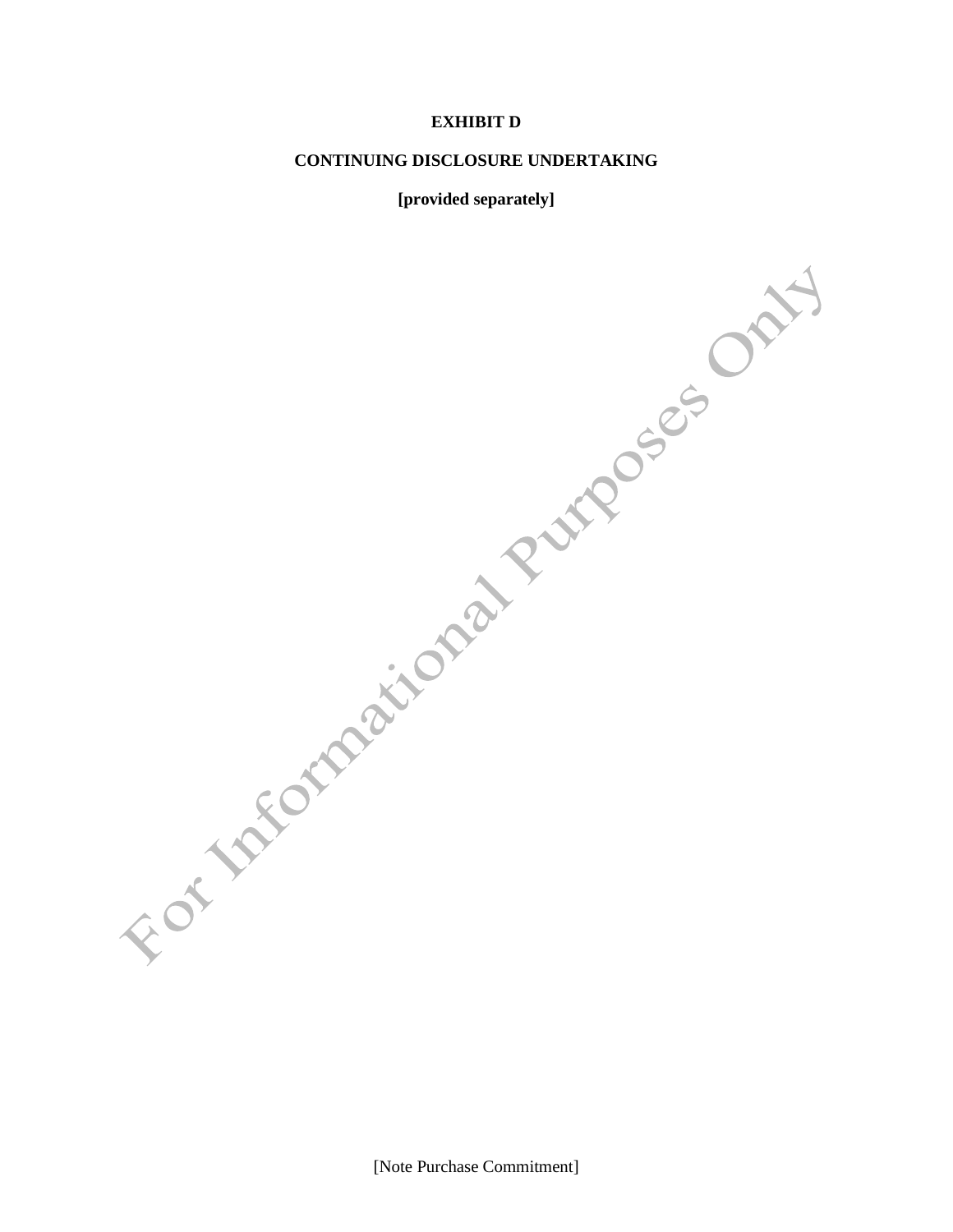#### **EXHIBIT E**

#### **FORM OF NOTE**

**[attach form of Note provided by Issuer with the Application]**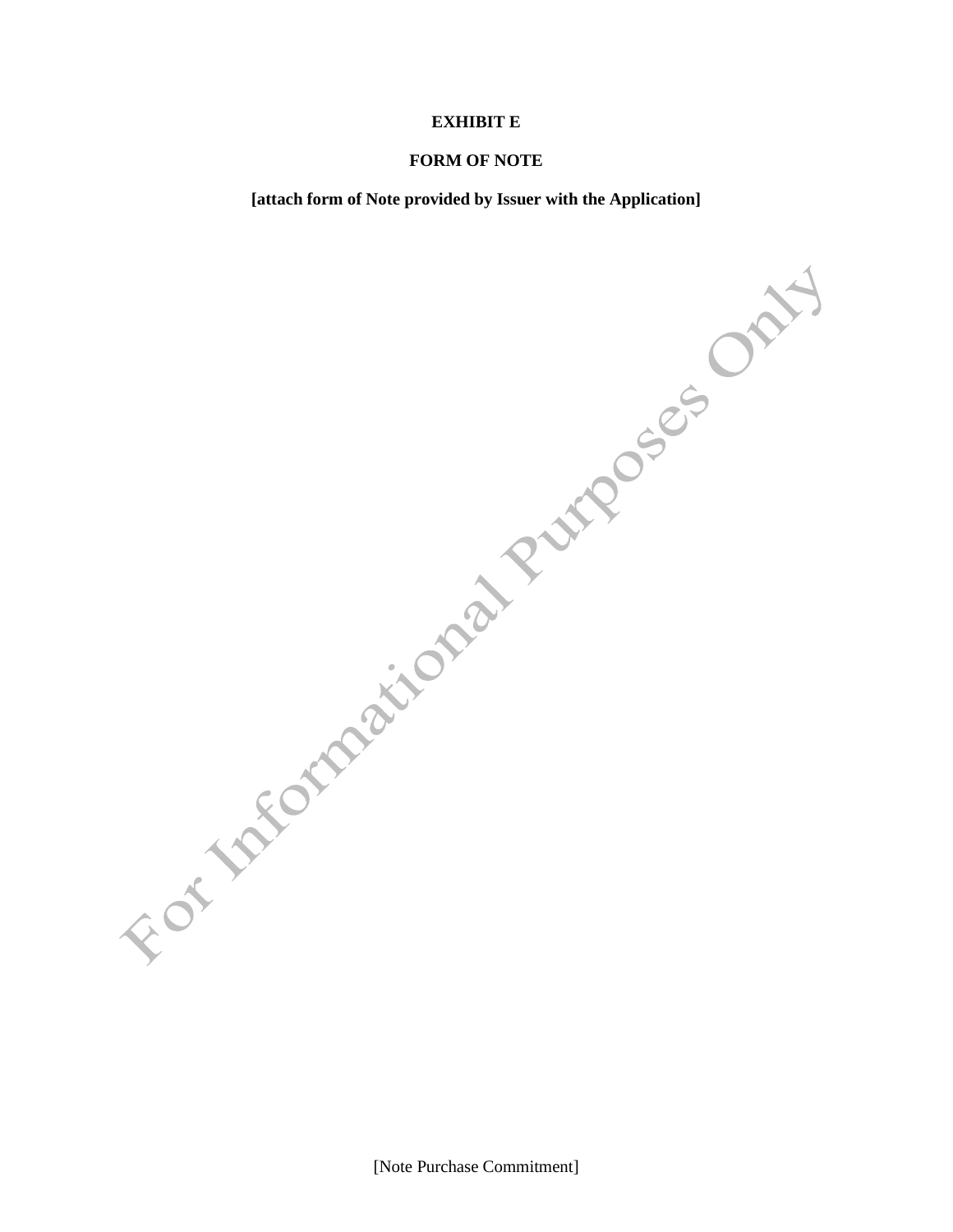#### **EXHIBIT F**

#### **LANGUAGE FOR NOTICE OF SALE**

Notwithstanding anything herein to the contrary, the Issuer has received a commitment from Municipal Liquidity Facility LLC (the "MLFLLC") to submit a bid for its own account (or have a bid submitted on its behalf) to purchase the Notes at a purchase price of [100%] of the principal amount thereof and bearing interest at the interest rate determined by the Purchaser pursuant to the "Municipal Liquidity Facility – Pricing Appendix" published by the Federal Reserve Bank of New York based on the overnight indexed swap rate for a comparable maturity on the morning of the date that the bids are to be submitted plus a fixed spread based on the relevant tax status of the Notes and the published methodology in the FAQs: Municipal Liquidity Facility. With the approval of the Purchaser, the Notes may contain a provision permitting the Issuer to require the Purchaser (so long as it is the beneficial owner of the Notes) to sell all or a portion of its Notes to the Issuer on any business day at a price of 100% of the principal amount thereof [plus any unamortized premium] plus accrued interest to the purchase date upon not less than twenty (20) nor more than sixty (60) days' notice.

 The Issuer will be obligated to pay to the MLFLLC an origination fee of 0.10% of the principal amount of the Notes purchased by the MLFLLC. The MLFLLC is purchasing the Notes for its own account and not with a present view toward resale or the distribution thereof and therefore will not be required to offer the Notes to the public as an underwriter or to represent that it is an underwriter. If the MLFLLC is awarded the Notes, it will not be required to post a good faith deposit or to sign an issue price or any other certificate and will receive from the Issuer certificates regarding certain programmatic and statutory requirements applicable to the MLFLLC. [For all or none bids: The MLFLLC's bid shall be automatically withdrawn (without any action on the part of the MLFLLC) if other bids are received by the Issuer that are equal to the bid submitted by or on behalf of the MLFLLC, and the Notes shall be awarded to such other bidders.] [For Dutch auction: The MLFLLC's bid shall automatically be reduced (without further action on the part of the MLFLLC), by the principal amount of Notes subject to other bids received by the Issuer that are equal to the bid submitted by or on behalf of the MLFLLC.] In addition, it is agreed that if the MLFLLC is awarded all or any portion of the Notes, the Issuer will agree to provide the continuing disclosure to the MLFLLC described in a continuing disclosure undertaking of the Issuer required pursuant to a Note Purchase Commitment between the MLFLLC and the Issuer. Such purchase is subject to certain additional conditions contained in such Note Purchase Commitment, including the obligation of the Issuer to provide to the MLFLLC not later than the business day prior to the closing date for the Notes rating confirmation letters confirming the long-term rating applicable to the credit for the Notes set forth on Schedule I of the Note Purchase Commitment and the right of the MLFLLC to terminate its obligations if the general obligation [issuer credit ratings] of the Issuer fall below [BB-/Ba3 (for a State, City or County) or BBB-/Baa3 (for a Multi-State Entity)]. [Other provisions may be added following a review of the form of notice of sale.]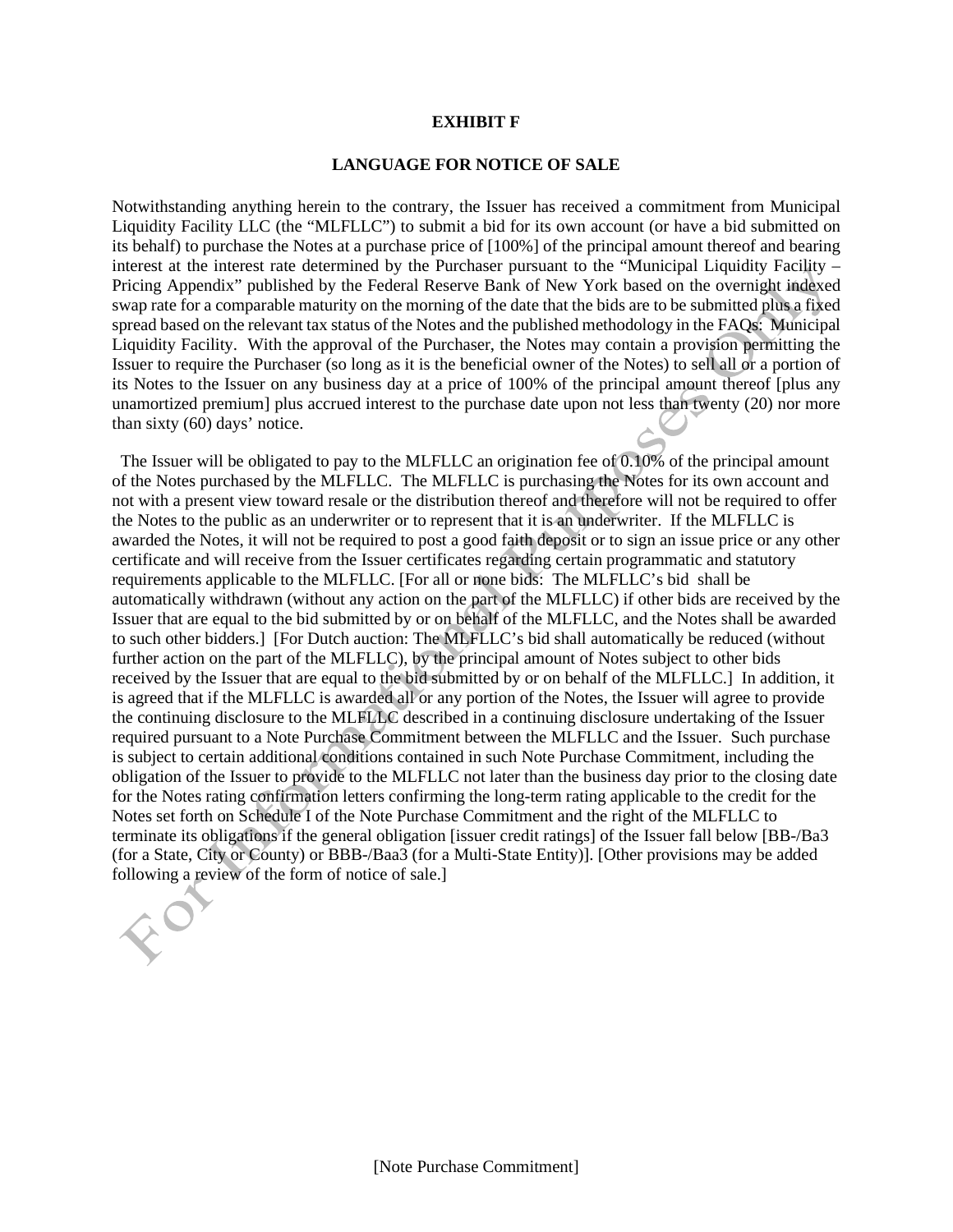# **FORM OF CONTINUING DISCLOSURE UNDERTAKING**

# **[NAME OF ELIGIBLE ISSUER/DESIGNATED ISSUER] [NAME OF NOTE ISSUE]**

This Continuing Disclosure Undertaking (the "Disclosure Undertaking") is executed and delivered by the **[Name of Eligible Issuer/Designated Issuer]<sup>1</sup>** (the **["Eligible Issuer" / "Designated Issuer]**") in connection with the issuance of the above-named Notes (the "Notes"). The Eligible Issuer/Designated Issuer undertakes as follows:

SECTION 1. Purpose of the Disclosure Undertaking. This Disclosure Undertaking is being executed and delivered by the Eligible Issuer/Designated Issuer for the benefit of the Holders and Beneficial Owners of the Notes.

SECTION 2. Definitions. The following capitalized terms shall have the following meanings:

"Annual Report" shall mean any Annual Report provided by the Eligible Issuer/Designated Issuer pursuant to, and as described in, Sections 3 and 4 of this Disclosure Undertaking.

"Beneficial Owner" shall mean any person which has or shares the power, directly or indirectly, to make investment decisions concerning ownership of any Notes (including persons holding Notes through nominees, depositories or other intermediaries). The initial Beneficial Owner is the MLFLLC.

"Commission" means the Securities and Exchange Commission.

"Dissemination Agent" shall mean the Eligible Issuer/Designated Issuer, or any successor Dissemination Agent designated in writing by the Eligible Issuer/Designated Issuer and which has filed with the Eligible Issuer/Designated Issuer a written acceptance of such designation.

"Financial Obligation" shall mean, for purposes of the Listed Events set out in Section 5(15) and Section (5)(16), a (i) debt obligation; (ii) derivative instrument entered into in connection with, or pledged as security or a source of payment for, an existing or planned debt obligation; or (iii) guarantee of the obligations or instruments referred to in clauses (i) or (ii). The term "Financial Obligation" shall not include municipal securities (as defined in the Securities Exchange Act of 1934, as amended) as to which a final official statement (as defined in the Rule) has been provided to the MSRB consistent with the Rule.

"Fiscal Year" means the fiscal year of the Eligible Issuer/Designated Issuer, which is currently  $[\underline{\hspace{1cm}}]$  to  $[\underline{\hspace{1cm}}]$  of each year.

"Holder" shall mean the person in whose name any Note shall be registered. The initial Holder is the MLFLLC.

<sup>&</sup>lt;sup>1</sup> In cases where there is a Designated Issuer, both the Eligible Issuer and Designated Issuer will sign this agreement.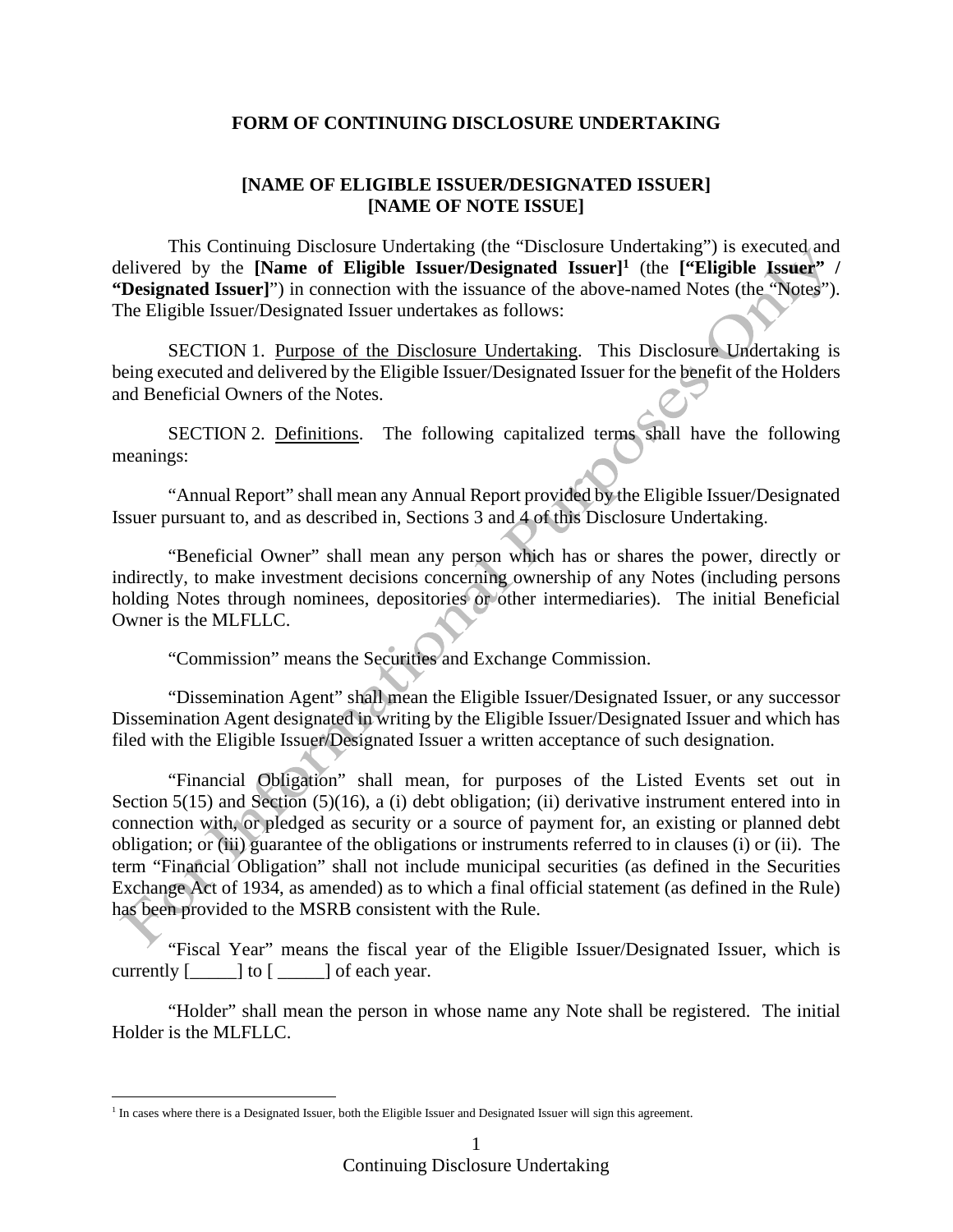"Listed Events" shall mean any of the events listed in Section 5 of this Disclosure Undertaking.

"MLFLLC" shall mean Municipal Liquidity Facility LLC, the purchaser of the Notes.

 "MSRB" shall mean the Municipal Securities Rulemaking Board or any other entity designated or authorized by the Commission to receive reports pursuant to the Rule. Until otherwise designated by the MSRB or the Commission, filings with the MSRB are to be made through the Electronic Municipal Market Access (EMMA) website of the MSRB, currently located at http://emma.msrb.org.

"Rule" shall mean Rule 15c2-12 adopted by the Commission under the Securities Exchange Act of 1934, as the same may be amended from time to time.

# SECTION 3. Provision of Annual Reports.

(a) The Eligible Issuer/Designated Issuer shall, or shall cause the Dissemination Agent to, not later than six months after the end of the Eligible Issuer's/Designated Issuer's fiscal year commencing with the report for the 2020 fiscal year, provide to the MSRB an Annual Report which is consistent with the requirements of Section 4 of this Disclosure Undertaking. If the Eligible Issuer's/Designated Issuer's fiscal year changes, it shall give notice of such change in a filing with the MSRB. The Annual Report shall be submitted on a standard form in use by industry participants or other appropriate form typically used by the Eligible Issuer/Designated Issuer and shall identify the Notes by name and CUSIP number.

(b) If the Eligible Issuer/Designated Issuer is unable to provide to the MSRB an Annual Report by the date required in subsection (a), the Eligible Issuer/Designated Issuer shall, in a timely manner, send or cause to be sent to the MSRB a notice in substantially the form attached as Exhibit A.

SECTION 4. Content of Annual Reports. The Eligible Issuer's/Designated Issuer's Annual Report shall contain or include by reference the audited financial statements of the Eligible Issuer/Designated Issuer for the preceding fiscal year, prepared in accordance with applicable law and applicable accounting standards. If the Eligible Issuer's/Designated Issuer's audited financial statements are not available by the time the Annual Report is required to be provided to the MSRB pursuant to Section 3(a), the Annual Report shall contain unaudited financial statements and the audited financial statements shall be provided to the MSRB in the same manner as the Annual Report when they become available. The audited financial statements may be included by specific reference to other documents, including official statements of debt issues of the Eligible Issuer/Designated Issuer or related public entities, which have been made available to the public on the MSRB's website. The Eligible Issuer/Designated Issuer shall clearly identify each such other document so included by reference.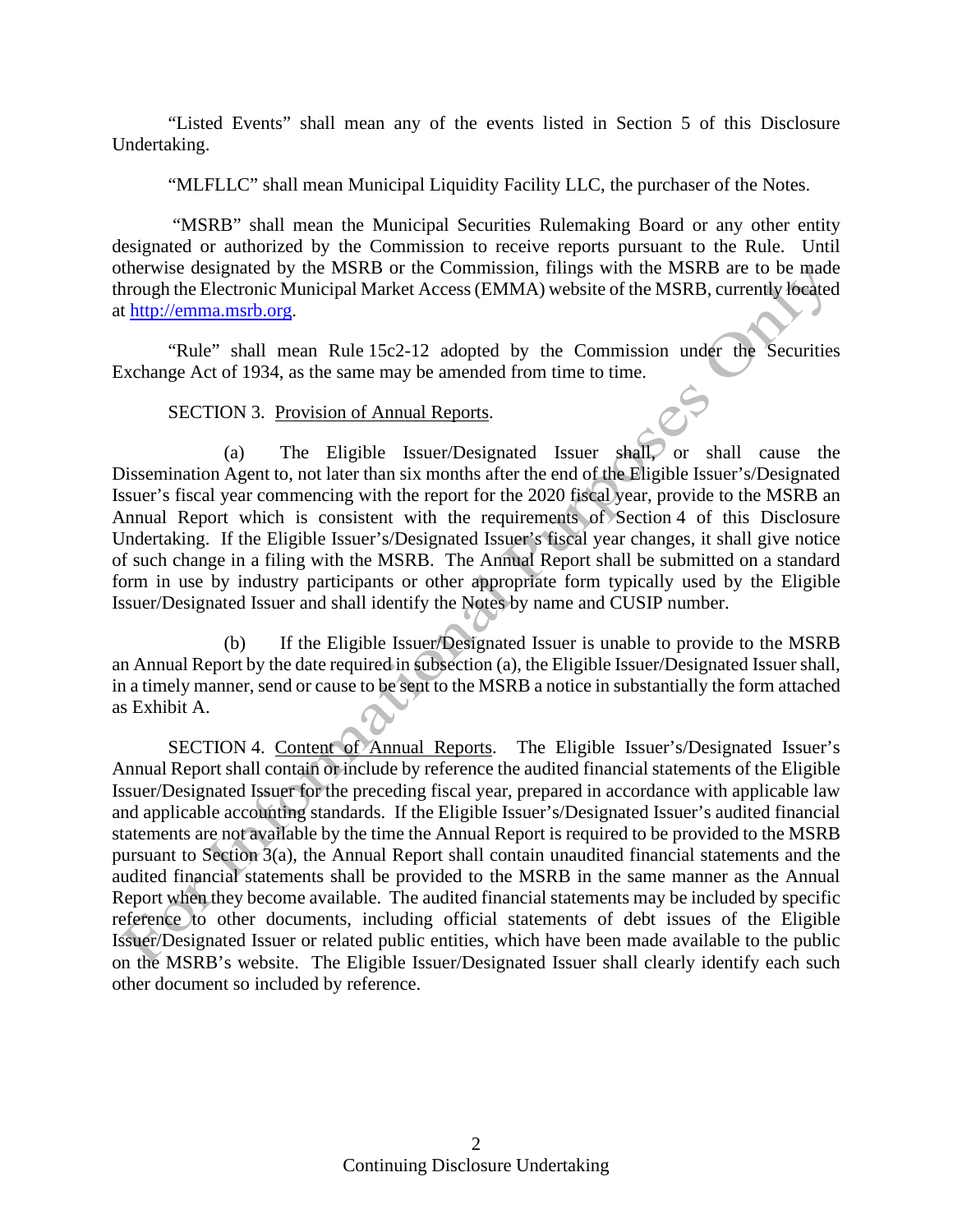# SECTION 5. Reporting of Significant Events.

The Eligible Issuer/Designated Issuer shall give, or cause to be given, to EMMA, notice of the occurrence of any of the following events with respect to the Notes in a timely manner not in excess of ten (10) business days after the occurrence of the event:

- 1. Principal and interest payment delinquencies;
- 2. Non-payment related defaults, if material;
- 3. Unscheduled draws on debt service reserves reflecting financial difficulties;
- 4. Unscheduled draws on credit enhancements reflecting financial difficulties;
- 5. Substitution of credit or liquidity providers, or their failure to perform;
- 6. Adverse tax opinions, the issuance by the Internal Revenue Service of proposed or final determinations of taxability, Notices of Proposed Issue (IRS Form 5701-TEB) or other material notices or determinations with respect to the tax status of the Notes, or other material events affecting the tax status of the Notes;
- 7. Modifications to rights of Note holders, if material;
- 8. Bond calls, if material, and tender offers;
- 9. Defeasances;
- 10. Release, substitution, or sale of property securing repayment of the Notes, if material;
- 11. Rating changes;
- 12. Bankruptcy, insolvency, receivership or similar event of the Eligible Issuer/Designated Issuer;

Note: for the purposes of the event identified in subparagraph (12), the event is considered to occur when any of the following occur: the appointment of a receiver, fiscal agent or similar officer for an obligated person in a proceeding under the U.S. Bankruptcy Code or in any other proceeding under state or federal law in which a court or governmental authority has assumed jurisdiction over substantially all of the assets or business of the obligated person, or if such jurisdiction has been assumed by leaving the existing governmental body and officials or officers in possession but subject to the supervision and orders of a court or governmental authority, or the entry of an order confirming a plan of reorganization, arrangement or liquidation by a court or governmental authority having supervision or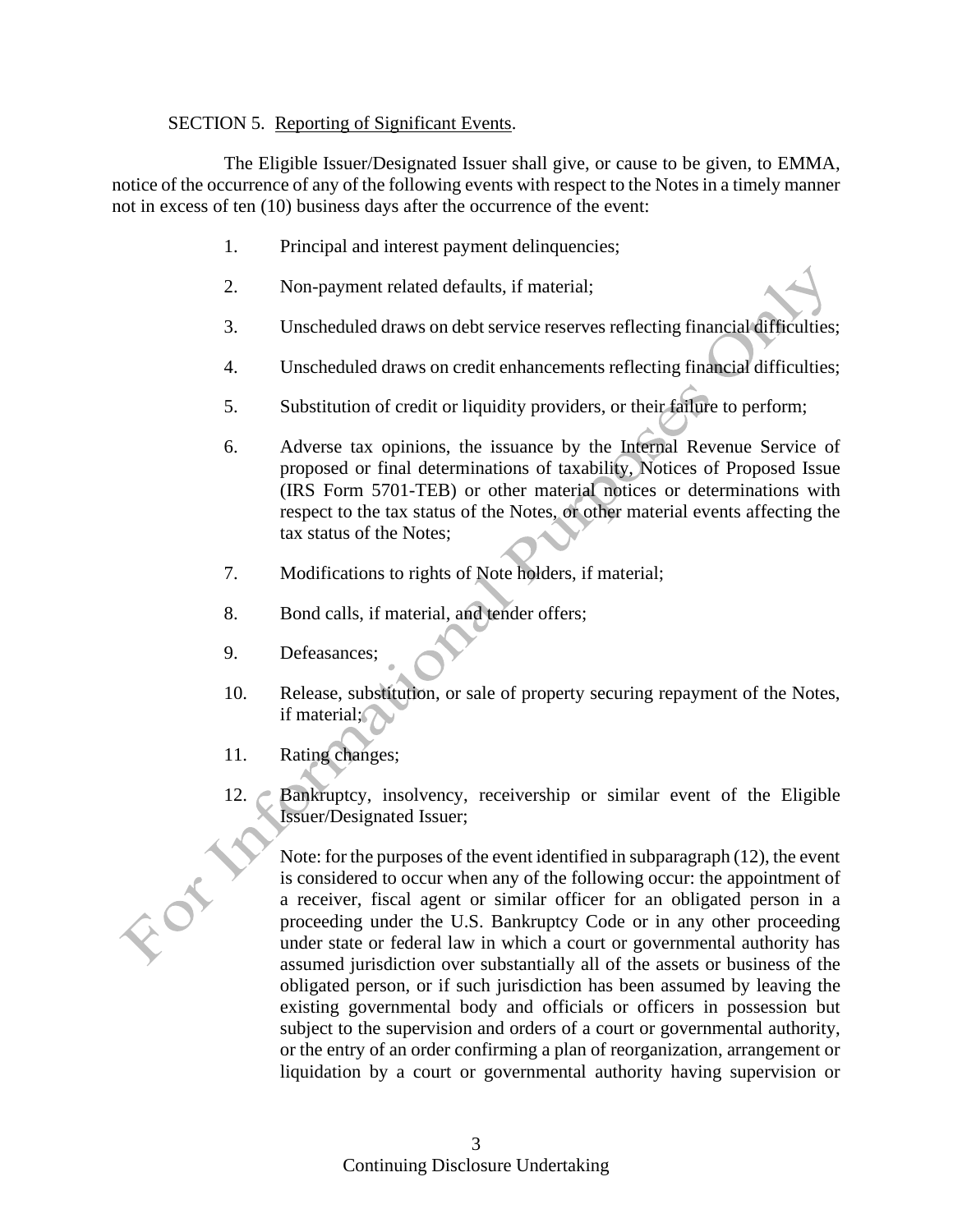jurisdiction over substantially all of the assets or business of the obligated person.

- 13. The consummation of a merger, consolidation, or acquisition involving an obligated person or the sale of all or substantially all of the assets of the obligated person, other than in the ordinary course of business, the entry into a definitive agreement to undertake such an action or the termination of a definitive agreement relating to any such actions, other than pursuant to its terms, if material;
- 14. Appointment of a successor or additional trustee or the change of name of a trustee, if material;
- 15. Incurrence of a Financial Obligation of the Eligible Issuer/Designated Issuer, if material, or agreement to covenants, events of default, remedies, priority rights, or other similar terms of a Financial Obligation of the Eligible Issuer/Designated Issuer, any of which affect security holders, if material; and
- 16. Default, event of acceleration, termination event, modification of terms, or other similar events under the terms of a Financial Obligation of the Eligible Issuer/Designated Issuer, any of which reflect financial difficulties.

# SECTION 6. Other Required Information.

(a) In addition to the information required by Sections 4 and 5 hereof, the Eligible Issuer/Designated Issuer shall provide the following information as soon as practicable, but in any case, (i) not later than forty-five (45) days after the end of each quarter in the case of the information described in paragraphs (1) and (2); provided, however, that the Eligible Issuer/Designated Issuer shall provide the first such financial report or financial information as soon as practicable, but in any case, not later than forty-five  $(45)$  days after  $[$   $]$ <sup>2</sup>, (ii) not later than ten (10) business days after the occurrence of an event described in paragraphs (3) and (4), and (iii) not later than  $\left[\frac{1}{3}\right]$  for the six-month written report prior to maturity of the Notes and  $[\_\_\_\]$ <sup>4</sup> for the three-month written report prior to maturity of the Notes, in the case of the information described in paragraph (5). For purposes of this section, a "quarter" shall be each three (3) month period commencing on  $[\_ \_ \_ 1]^5$ .

> 1. A report (1) of quarterly cash flows, setting forth actual results compared to the projections provided in the prior report (which, in the case of the first report submitted hereunder, is the report provided to the Beneficial Owner prior to the issuance of the Notes) and the projected results for the succeeding 12 month period (or to the maturity of the Notes, if shorter)*,* and

 $2$  This date will be the day before the date described in footnote 5.

<sup>&</sup>lt;sup>3</sup> The date that is six months prior to the maturity date of the Notes.

<sup>&</sup>lt;sup>4</sup> The date that is three months prior to the maturity date of the Notes.

 $5$  This date will be (i) the first day of the third month following the month in which the Notes are issued if the issuance date is on or before the  $15<sup>th</sup>$  of the month or (ii) the first day of the fourth month following the month in which the Notes are issued if the issuance date is after the  $15<sup>th</sup>$  of the month.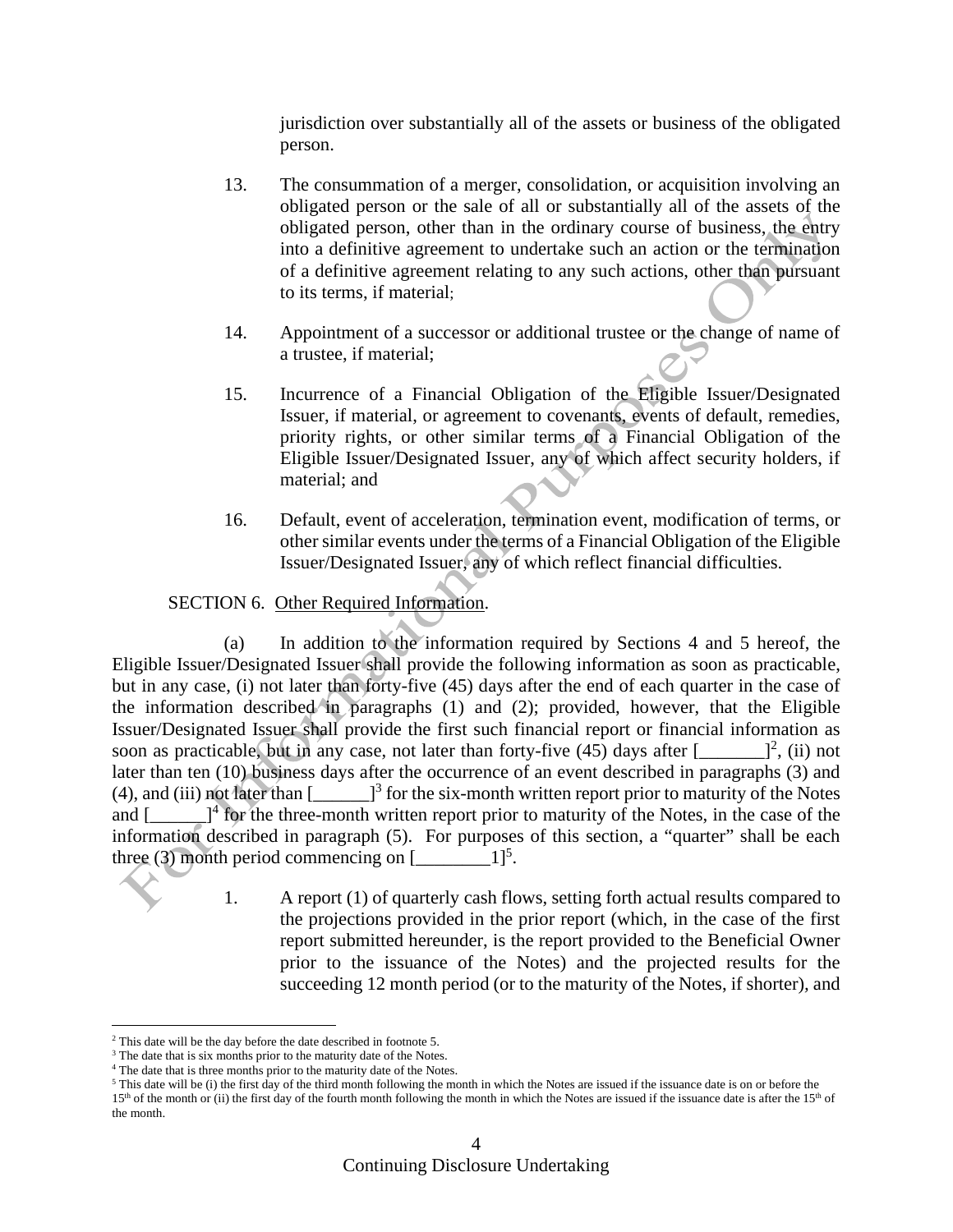(2) on the implementation status and funding of planned set-asides, with an explanation of any negative variances from the plan at the time of the issuance of the Notes;

- 2. Quarterly financial reports or financial information in a format regularly provided to any governing body or otherwise made public;
- 3. Notice of failure to fund any required set asides with an explanation of the reasons for such failure;
- 4. Notice of any change in the long-term rating applicable to the security for the Notes;
- 5. A written report explaining the Issuer's plan to pay the Notes at maturity consistent with quarterly cash flows and other financial reports as of six months prior to maturity of the Notes, and as of three months prior to maturity of the Notes. The written report shall include analytical support for the plan and assumptions underlying the analysis, with content and format that may be specified by Beneficial Owner. In the case of bond anticipation notes, such a report will identify any material credit or other matters relating to issuing the bonds expected to take out the Notes.

(b) The Eligible Issuer/Designated Issuer shall provide the information described in paragraphs (a)(1), (a)(2), (a)(3) and (a)(5) above by posting such information on the Eligible Issuer's/Designated Issuer's website and notifying the Beneficial Owner (or any party the Beneficial Owner may designate for the receipt of such notification) that the information is available together with a link to the applicable website. The Eligible Issuer/Designated Issuer shall provide the information described in paragraph (a)(4) above by submitting directly to the Beneficial Owner (or any party the Beneficial Owner may designate for the receipt of such information). Unless otherwise notified in writing by the Beneficial Owner, the Eligible Issuer/Designated Issuer shall provide such information to the Beneficial Owner by submitting the information via email to Mlf.disclosure@blxgroup.com. The Eligible Issuer/Designated Issuer may satisfy any of its obligations under this Section 6 by filing such information with EMMA and notifying the MLFLLC of such filing (by sending notice via email to such email address).

(c) The Beneficial Owner may request, and will have the right to receive, other information relating to the ability of the Eligible Issuer/Designated Issuer to repay the Notes when payments become due. The Beneficial Owner reserves the right to share or make public any and all information that it receives in connection with its purchase of the Notes, including pursuant to this Disclosure Undertaking, including to Congress, the Board of Governors of the Federal Reserve System, the Federal Reserve Bank of New York, the U.S. Department of the Treasury, other governmental entities, applicable oversight bodies or otherwise.

SECTION 7. Format for Filings with MSRB. Any report or filing with the MSRB pursuant to this Disclosure Undertaking must be submitted in electronic format, accompanied by such identifying information as is prescribed by the MSRB.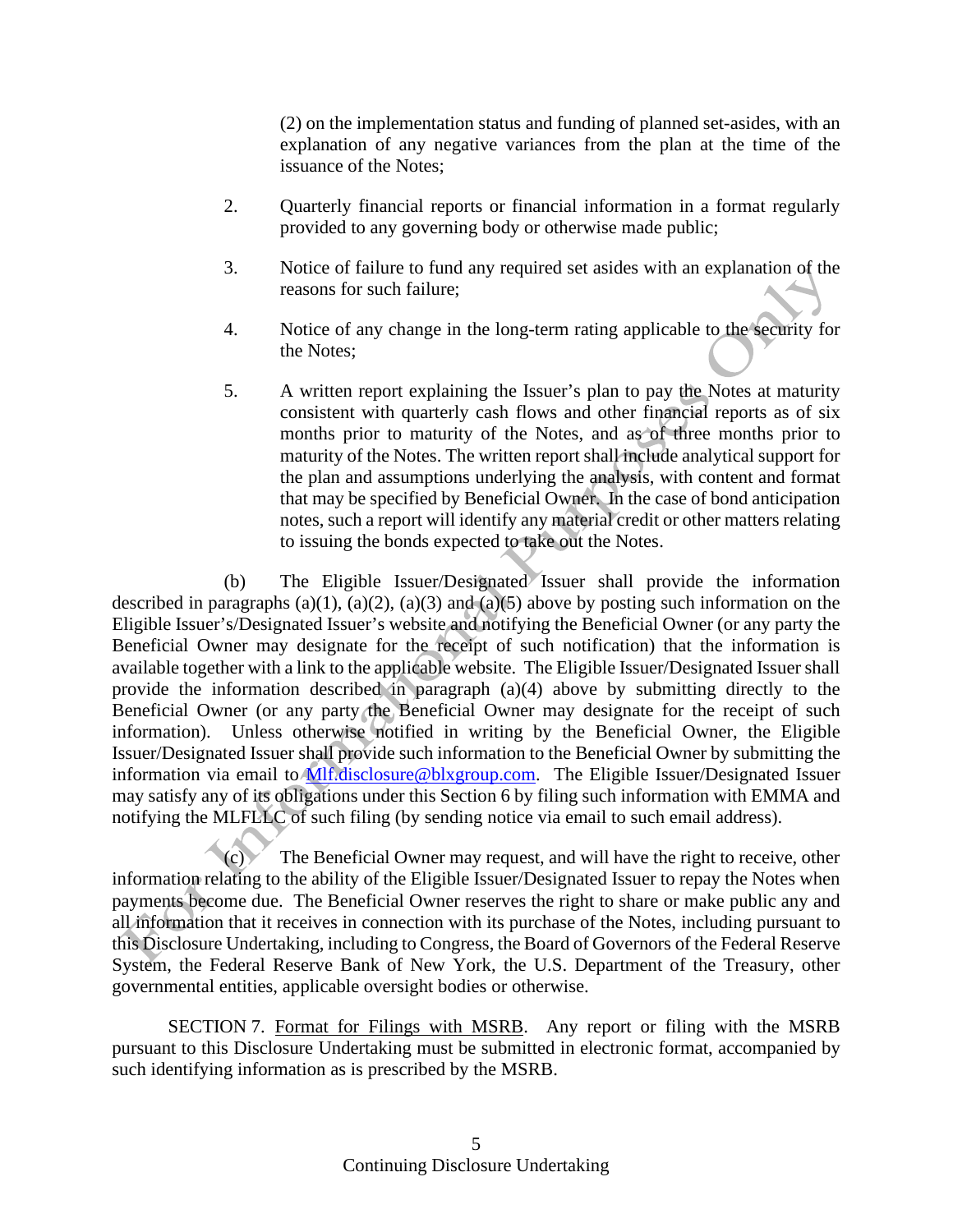SECTION 8. Termination of Reporting Obligation. The Eligible Issuer's/Designated Issuer's obligations under this Disclosure Undertaking shall terminate upon the legal defeasance, prior redemption or payment in full of all of the Notes. If such termination occurs prior to the final maturity of the Notes, the Eligible Issuer/Designated Issuer shall give notice of such termination in a filing with the MSRB.

SECTION 9. Dissemination Agent. The Eligible Issuer/Designated Issuer may, from time to time, appoint or engage a Dissemination Agent to assist it in carrying out its obligations under this Disclosure Undertaking, and may discharge any such Dissemination Agent, with or without appointing a successor Dissemination Agent. The Dissemination Agent shall not be responsible in any manner for the content of any notice or report prepared by the Eligible Issuer/Designated Issuer pursuant to this Disclosure Undertaking. The initial Dissemination Agent shall be the Eligible Issuer/Designated Issuer.

SECTION 10. Amendment; Waiver. Notwithstanding any other provision of this Disclosure Undertaking, the Eligible Issuer/Designated Issuer may, with the consent of a majority in principal amount of the Holders of the Notes, amend this Disclosure Undertaking.

SECTION 11. Additional Information. Nothing in this Disclosure Undertaking shall be deemed to prevent the Eligible Issuer/Designated Issuer from disseminating any other information, using the means of dissemination set forth in this Disclosure Undertaking or any other means of communication, or including any other information in any Annual Report or notice required to be filed pursuant to this Disclosure Undertaking, in addition to that which is required by this Disclosure Undertaking. If the Eligible Issuer/Designated Issuer chooses to include any information in any Annual Report or notice in addition to that which is specifically required by this Disclosure Undertaking, the Eligible Issuer/Designated Issuer shall have no obligation under this Disclosure Undertaking to update such information or include it in any future Annual Report or notice of occurrence of a Listed Event or any other event required to be reported.

SECTION 12. Default. The sole remedy under this Disclosure Undertaking in the event of any failure of the Eligible Issuer/Designated Issuer to comply with this Disclosure Undertaking shall be an action to compel performance.

SECTION 13. Beneficiaries. This Disclosure Undertaking shall inure solely to the benefit of the Eligible Issuer/Designated Issuer, the Dissemination Agent and Holders and Beneficial Owners from time to time of the Notes, and shall create no rights in any other person or entity.

[*Signatures follow.*]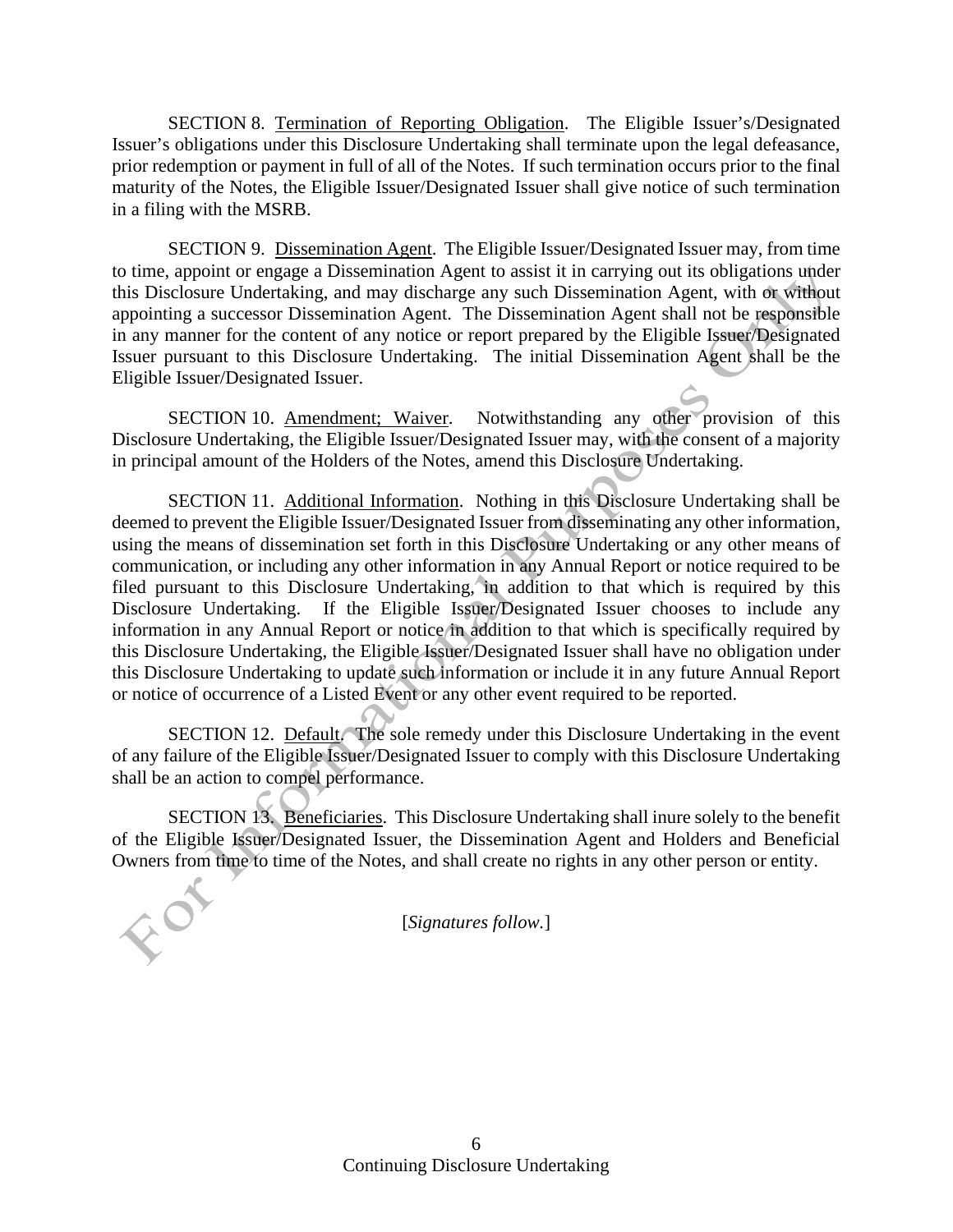Date: \_\_\_\_\_\_\_\_\_\_\_\_\_\_\_\_\_\_.

# [NAME OF ELIGIBLE ISSUER/DESIGNATED ISSUER]

| <b>By</b>       |                           |
|-----------------|---------------------------|
|                 | Authorized Representative |
|                 |                           |
|                 |                           |
|                 |                           |
|                 | <b>MADOSEE</b>            |
|                 |                           |
|                 |                           |
|                 |                           |
|                 |                           |
|                 |                           |
| OF TAFORMAIN PL |                           |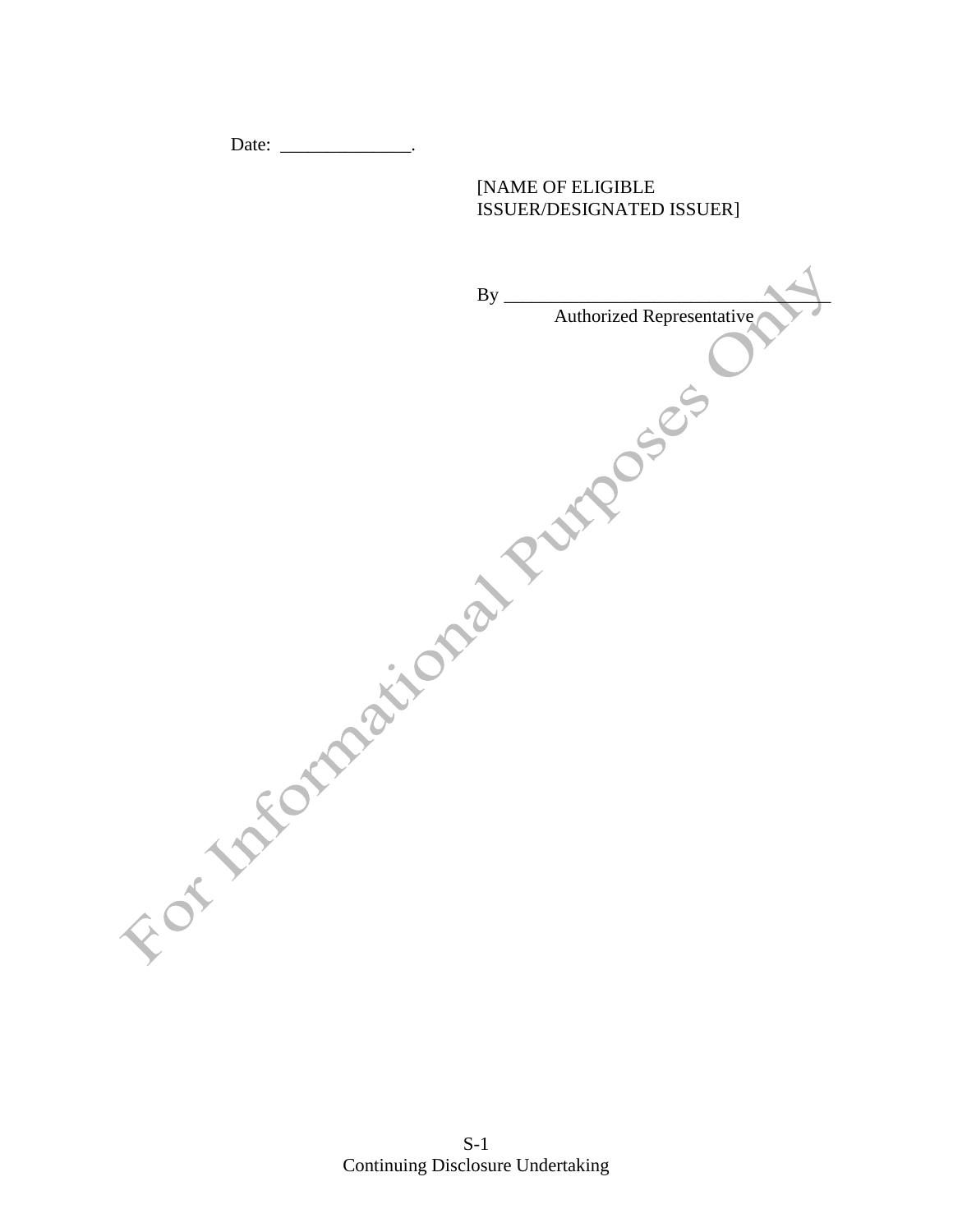# **CONTINUING DISCLOSURE EXHIBIT A**

# FORM OF NOTICE TO THE MUNICIPAL SECURITIES RULEMAKING BOARD OF FAILURE TO FILE ANNUAL REPORT

| Name of Eligible<br>Issuer/Designated Issuer: | [NAME OF ELIGIBLE ISSUER/DESIGNATED ISSUER]                                                                                                                                                                                                                                                                                                                                           |
|-----------------------------------------------|---------------------------------------------------------------------------------------------------------------------------------------------------------------------------------------------------------------------------------------------------------------------------------------------------------------------------------------------------------------------------------------|
| Name of Note Issue:                           | [NAME OF NOTE ISSUE]                                                                                                                                                                                                                                                                                                                                                                  |
| <b>CUSIP Number:</b><br>Date of Issuance:     |                                                                                                                                                                                                                                                                                                                                                                                       |
|                                               | NOTICE IS HEREBY GIVEN that the Eligible Issuer/Designated Issuer has not provided an<br>Annual Report with respect to the above-named Notes as required by Section 4 of the Continuing<br>Disclosure Undertaking of the Eligible Issuer/Designated Issuer, dated the Date of Issuance. [The<br>Eligible Issuer/Designated Issuer anticipates that the Annual Report will be filed by |
| Dated:                                        |                                                                                                                                                                                                                                                                                                                                                                                       |
|                                               | [NAME OF ELIGIBLE<br>ISSUER/DESIGNATED ISSUER]                                                                                                                                                                                                                                                                                                                                        |
|                                               | [to be signed only if filed]<br><b>By</b>                                                                                                                                                                                                                                                                                                                                             |
|                                               |                                                                                                                                                                                                                                                                                                                                                                                       |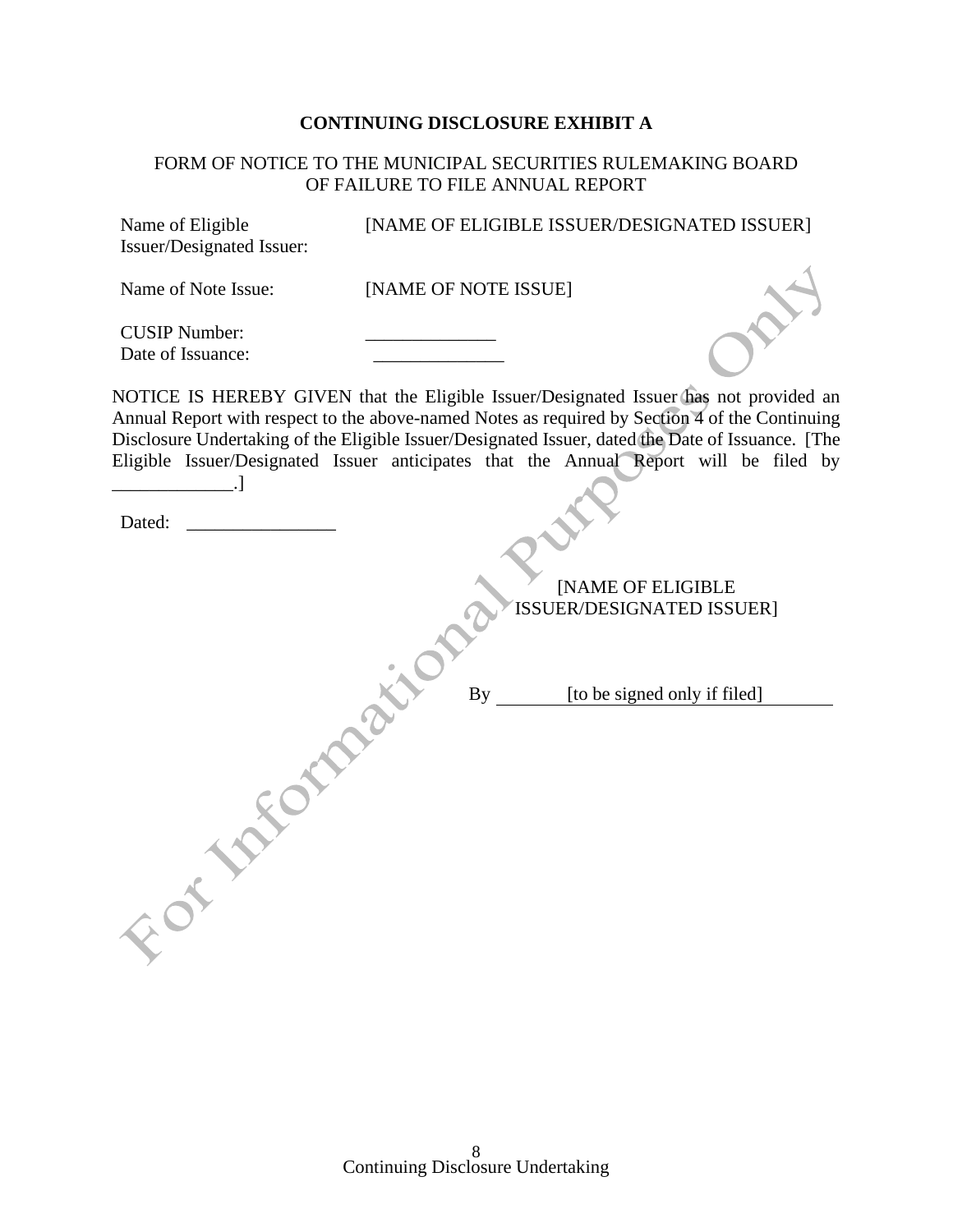# **Municipal Liquidity Facility Issuer Certification Packet (as of July 23, 2020)**

**Overview:** An issuer ("Issuer") wishing to participate in the Municipal Liquidity Facility ("Facility") must make the following certifications in order to qualify as an Eligible Issuer:

- 1. *Solvency*. Pursuant to section 13(3) of the Federal Reserve Act and the Board's Regulation A, the Issuer must make a certification regarding solvency. (pages 2-3)
- 2. *Lack of Adequate Credit*. Pursuant to section 13(3) of the Federal Reserve Act and the Board's Regulation A, the Issuer must certify that it is unable to secure adequate credit accommodations from other banking institutions. (pages 2-3)
- 3. *Conflict of Interest*. The Issuer must certify that it is not subject to the conflict of interest requirements in section 4019 of the Coronavirus Aid, Relief, and Economic Security Act ("CARES Act"). (pages 4-5)
- 4. *U.S Business*. The Issuer must certify that it is not subject to the U.S. business requirement in section  $4003(c)(3)(C)$  of the CARES Act. (pages 6-7)
- 5. *Governor-Designated Participant.* (Only applicable to an Issuer that has been designated by the governor of a U.S. State or the Mayor of the District of Columbia as a Designated City, Designated County, or Designated RBI (each as defined in the Facility Term Sheet effective on the date hereof)). The Issuer must provide this certification confirming its eligibility to participate in the Facility by designation. (page 8)
- 6. *MLF Closing Certification.* The Issuer must certify that the closing documents are identical to the forms submitted with its Application*.* (page 9)

*Signatories*. The Certifications regarding solvency and adequate credit are required by Regulation A to be signed by the "Chief Executive Officer" or an authorized officer of the Issuer. The Certifications regarding conflict of interest and business requirements are required by the CARES Act to be signed by the "Principal Executive Officer" and the "Principal Financial Officer" of the Issuer or individuals performing similar functions. We understand that most Eligible Issuers in the MLF are not the type of entity that is likely to have an official designated as the "Principal Executive Officer" or "Principal Financial Officer." For most Eligible Issuers, the Governor, Mayor, County Supervisor or Manager, City Supervisor or Manager or other similar official will be the Principal Executive Officer under local law. The Principal Financial Officer will be the official responsible for managing the financial actions of the Eligible Issuer under local law. The Governor-Designated Participant certification must be made in writing by the governor of the appropriate U.S. State or the Mayor of the District of Columbia.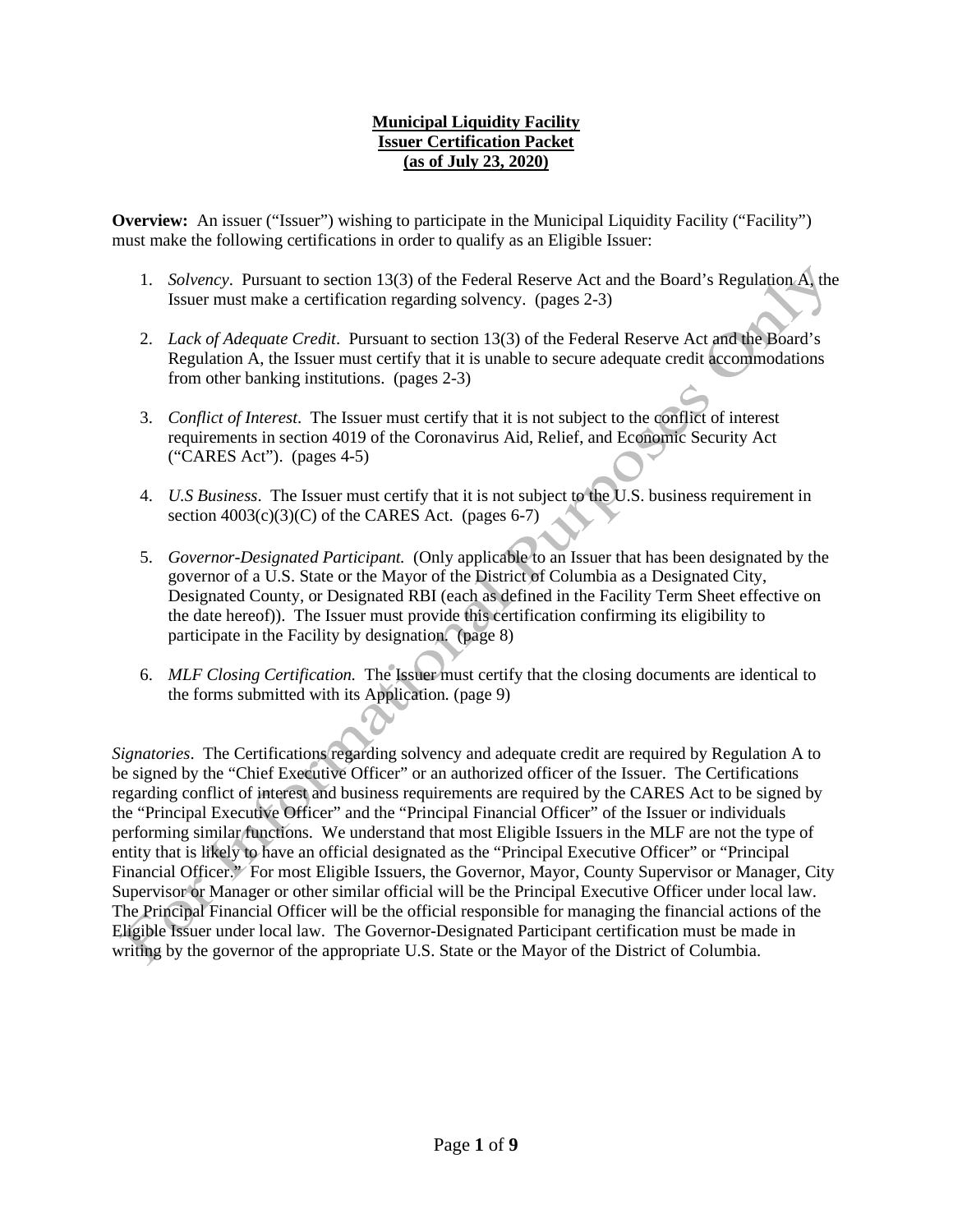## **Certifications Regarding Solvency and Adequate Credit**

The issuer named on the signature page hereof (the "**Issuer**") wishes to qualify to participate in the Municipal Liquidity Facility (the "**Facility**") authorized by the Board of Governors of the Federal Reserve System (the "**Board**") and the Secretary of the Treasury on April 8, 2020, as such authorization may be amended from time to time, under section 13(3) of the Federal Reserve Act, 12 U.S.C. § 343, and the Board's Regulation A, 12 CFR part 201.

Under the Facility, which is being provided by the Federal Reserve Bank of New York (the "**FRBNY**") through the Municipal Liquidity Facility LLC ("**MLF**"), eligible issuers may issue certain short-term municipal securities ("**Eligible Notes**") to the MLF.

Section 13(3) and the Board's Regulation A place certain conditions on participants in the Facility. In particular:

- 1. Not Insolvent. The Issuer must certify that it is not insolvent. For the purposes of this certification, a person or entity is "insolvent" if it is in bankruptcy or any other Federal or State insolvency proceeding (as defined in paragraph B(ii) of Section 13(3) of the Federal Reserve Act), or if the person or entity was generally failing to pay undisputed debts as they become due during the 90 days preceding the date of issuance under the Facility.
- 2. Lack of adequate credit. Issuer must certify that it is unable to secure adequate credit accommodations from other banking institutions. This certification may be based on economic conditions in the market or markets intended to be addressed by the Facility. For purposes of this certification, Issuer may consider current economic or market conditions as compared to usual economic or market conditions, including the inability of municipal securities issuers facing increased outlays and decreased revenues to meet fully their financing needs through the capital markets. For purposes of certifying that Issuer is unable to secure adequate credit accommodations elsewhere, the Issuer need not establish that credit is unavailable, rather that credit accommodations may be available, but at prices or on conditions that are inconsistent with a normal, well-functioning market.

The Issuer must provide a certification regarding solvency and lack of adequate credit. The certification must be made in writing by its chief executive officer or other authorized officer.

## **Form of Certification:**

## Certification

I, the undersigned chief executive officer or other authorized officer of the eligible issuer named below ("Issuer"), make this certification in connection with Issuer's participation in the Municipal Liquidity Facility (the "Facility") authorized by the Board of Governors of the Federal Reserve System (the "Board") on April 8, 2020, under section 13(3) of the Federal Reserve Act (the "Act"), as such authorization may be amended from time to time.

I hereby certify as of [insert pricing date] and the date hereof to the Board and the Secretary of the Treasury that:

- (1) Issuer is unable to secure adequate credit accommodations from other banking institutions; and
- (2) Issuer is not "insolvent" as further described below.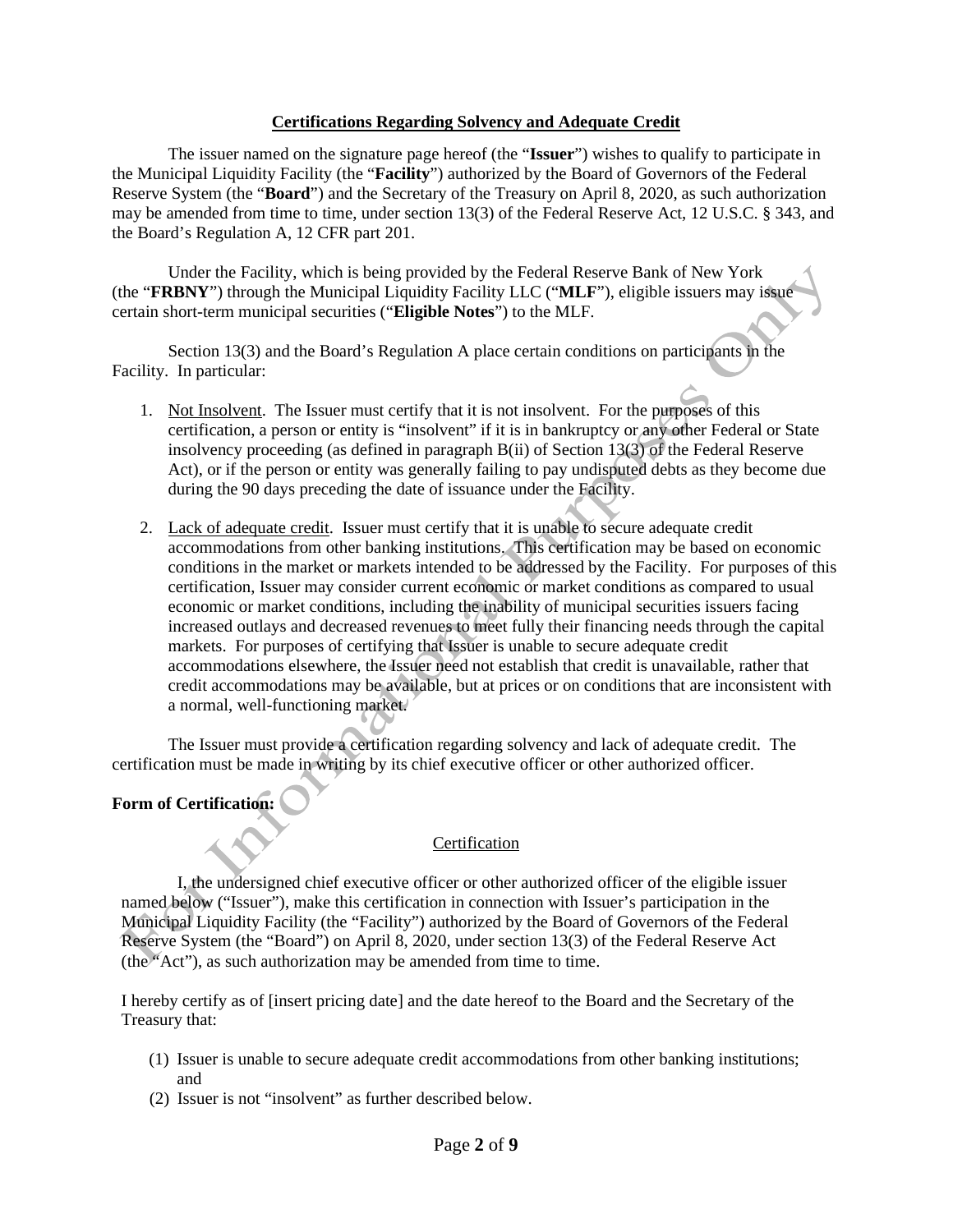For the purposes of this certification, a person or entity is "insolvent" if it is in bankruptcy or any other Federal or State insolvency proceeding (as defined in paragraph B(ii) of Section 13(3) of the Act), or if the person or entity was generally failing to pay undisputed debts as they become due during the 90 days preceding the date of borrowing under the Facility. In addition, for purposes of this certification, the Issuer may rely on the instructions to this certification.

I further certify that, if any of the information in this certification changes, the Issuer will immediately notify the Federal Reserve Bank of New York.

I further acknowledge that the Board will make public and nonpublic disclosures with respect to extensions of credit made pursuant to the Facility, including without limitation disclosures of the identity of the Issuer, identifying details concerning the assets or collateral held in connection with the Facility, the date and amount of the extensions of Facility credit to the Issuer, the form in which such credit was provided and other material terms of the extension of credit. On behalf of the Issuer, I consent to such disclosure.

> $\qquad \qquad \qquad \qquad$ Name of Issuer

Name: Title: E-mail: Phone: Date:

Chief Executive Officer or Authorized Officer By:

For takemains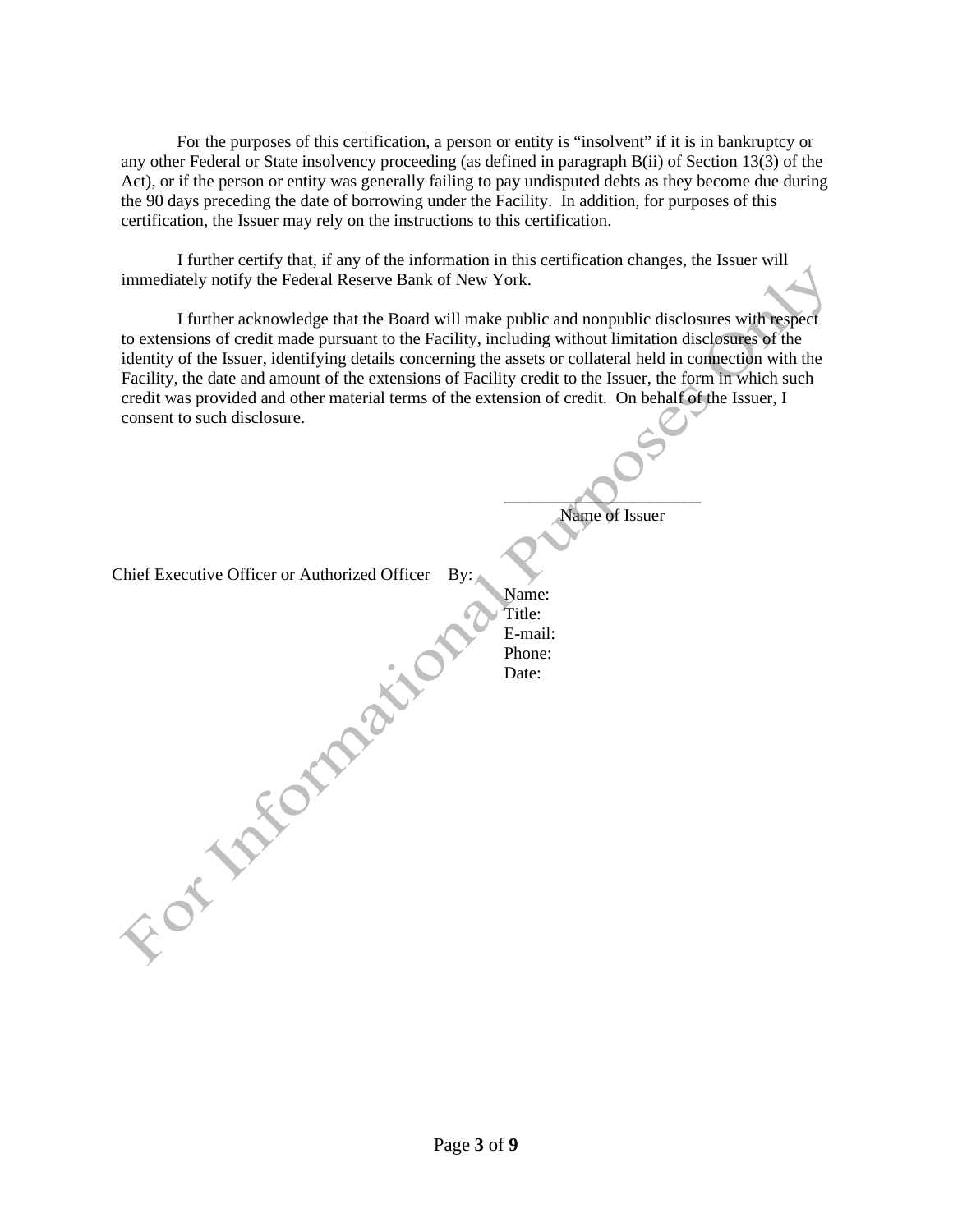## **Certification Regarding Section 4019 of the CARES Act**

The issuer named on the signature page hereof (the "**Issuer**") wishes to qualify to participate in the Municipal Liquidity Facility (the "**Facility**") authorized by the Board of Governors of the Federal Reserve System (the "**Board**") and the Secretary of the Treasury on April 8, 2020, as such authorization may be amended from time to time, under section 13(3) of the Federal Reserve Act, 12 U.S.C. § 343, and the Board's Regulation A, 12 CFR part 201.

Under the Facility, which is being provided by the Federal Reserve Bank of New York (the "**FRBNY**") through the Municipal Liquidity Facility LLC ("**MLF**"), eligible issuers may issue certain short-term municipal securities ("**Eligible Notes**") to the MLF.

Section 4019 of the Coronavirus Aid, Relief, and Economic Security Act ("**section 4019**") applies certain conflict of interest restrictions to entities that issue equity interests if 20 percent or more of any class of its equity interests is owned by the President, Vice President, the head of an Executive Department, or a Member of Congress (collectively, "**covered individuals**"), or by the spouse, child, sonin-law, or daughter-in-law of a covered individual (all terms as defined section 4019). An issuer is not subject to the conflict of interest restrictions under section 4019 if it issues no equity interests. For purposes of section 4019, the term "equity interest" means (A) a share in an entity, without regard to whether the share is transferable or classified as stock or anything similar; (B) a capital or profit interest in a limited liability company or partnership; or (C) a warrant or right, other than a right to convert, to purchase, sell, or subscribe to a share or interest described in clause (A) or (B), respectively. We understand that most eligible issuers in the MLF are not the type of entity that is likely to have an equity interest for purposes of section 4019. For the avoidance of doubt, however, the Issuer should confirm that it has no equity interests.

The Issuer must provide this certification regarding section 4019. The certification must be made in writing by its principal executive officer and principal financial officer, or individuals performing For the ration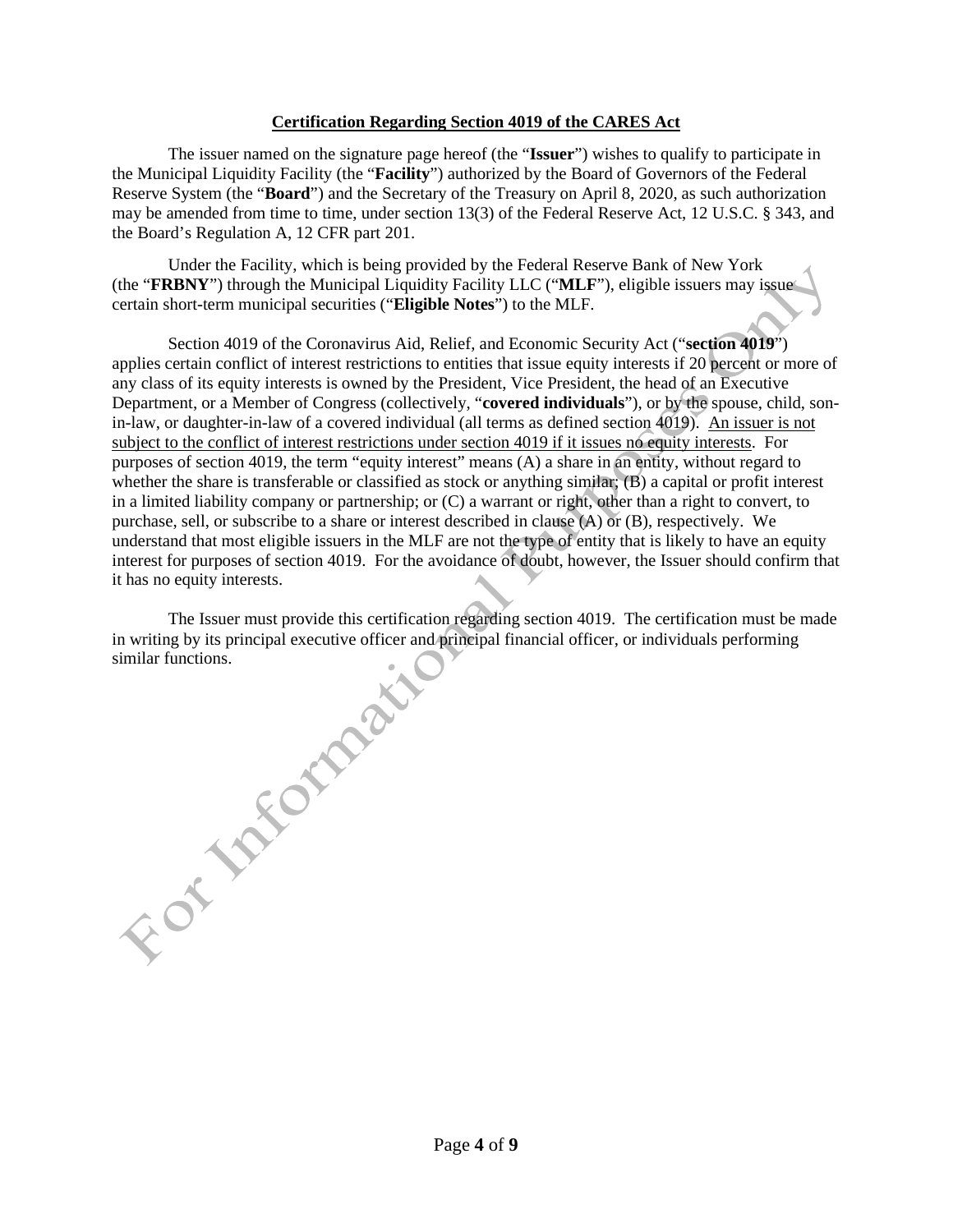#### **Form of Certification:**

#### Certification

I, the undersigned principal executive officer and principal financial officer of the eligible issuer named below ("Issuer"), or individuals performing similar functions, hereby attest to the Board of Governors of the Federal Reserve System ("Board"), the Secretary of the Treasury, the Federal Reserve Bank of New York ("FRBNY"), and the Municipal Liquidity Facility LLC ("MLF") that, as of [insert pricing date] and the date hereof, Issuer is not subject to the conflict of interest restrictions under section 4019 of the Coronavirus Aid, Relief, and Economic Security Act ("section 4019") because it issues no equity interests. For purposes of this certification, the Issuer may rely on the instructions to this certification.

I further attest that the Issuer will immediately notify FRBNY if the Issuer becomes subject to the conflict of interest restrictions under section 4019. If the Issuer becomes subject to the restrictions under section 4019, the Issuer will not enter into any transaction with the MLF.

I further attest that, if any other information in this certification changes, Issuer will immediately notify the FRBNY.

|                             | Name of Issuer |
|-----------------------------|----------------|
|                             |                |
|                             |                |
| Principal Executive Officer | By:            |
|                             | Name:          |
|                             | Title:         |
|                             | E-mail:        |
|                             | Phone:         |
|                             | Date:          |
|                             |                |
|                             |                |
| Principal Financial Officer | By:            |
|                             | Name:          |
|                             | Title:         |
|                             | E-mail:        |
|                             | Phone:         |
|                             |                |
|                             | Date:          |
|                             |                |
|                             |                |
|                             |                |
|                             |                |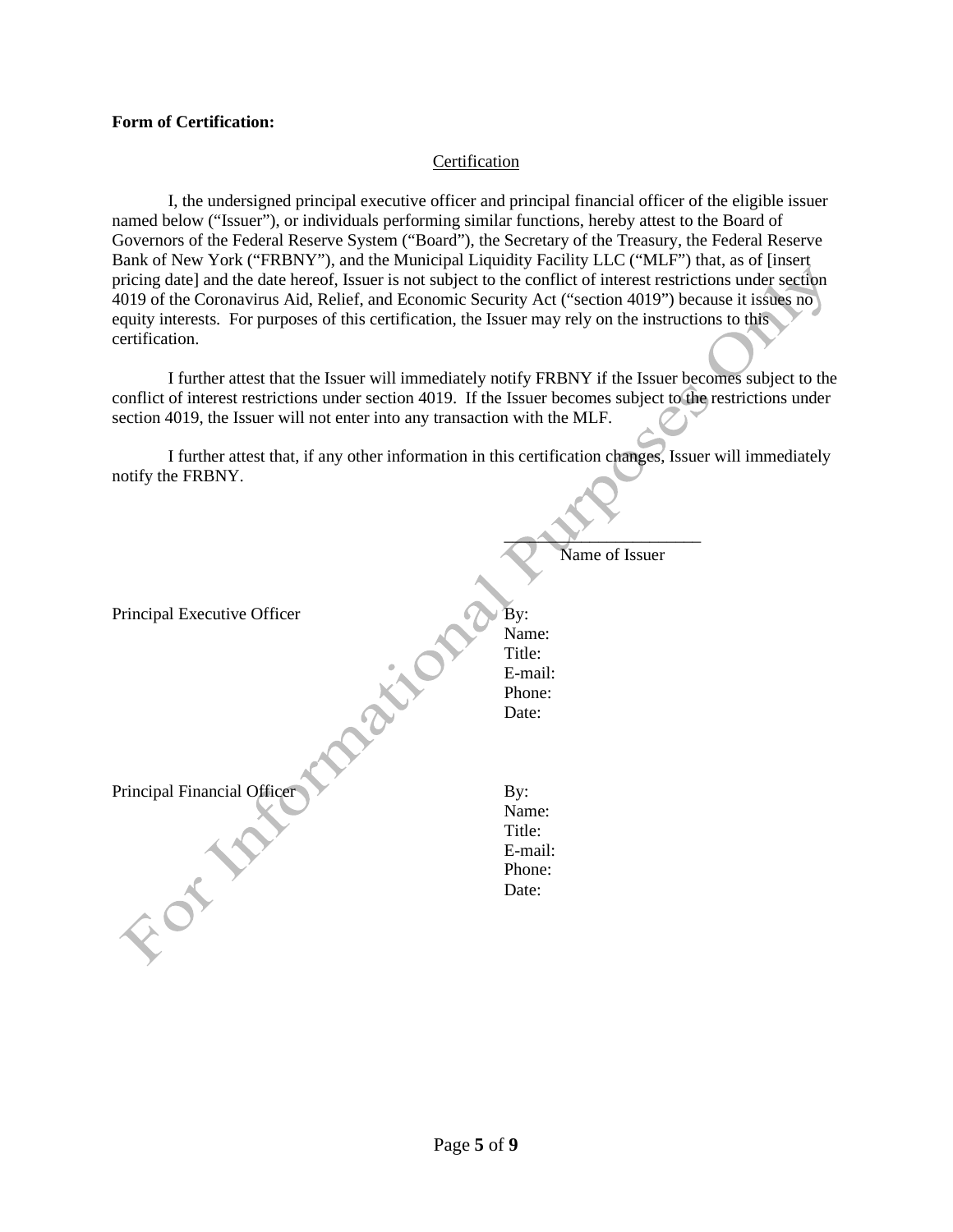# **Certification Regarding Section 4003(c)(3)(C) of the CARES Act**

The issuer named on the signature page hereof (the "**Issuer**") wishes to qualify to participate in the Municipal Liquidity Facility (the "**Facility**") authorized by the Board of Governors of the Federal Reserve System (the "**Board**") and the Secretary of the Treasury on April 8, 2020, as such authorization may be amended from time to time, under section 13(3) of the Federal Reserve Act, 12 U.S.C. § 343, and the Board's Regulation A, 12 CFR part 201.

Under the Facility, which is being provided by the Federal Reserve Bank of New York (the "**FRBNY**") through the Municipal Liquidity Facility LLC ("**MLF**"), eligible issuers may issue certain short-term municipal securities ("**Eligible Notes**") to the MLF.

Under section 4003(c)(3)(C) of the Coronavirus Aid, Relief, and Economic Security Act ("section  $4003(c)(3)(C)$ "), the Facility may not purchase obligations or other interests from a business unless the business is created or organized in the United States or under the laws of the United States and has significant operations in and a majority of its employees based in the United States. Section  $4003(c)(3)(C)$  does not apply to obligations or other interests purchased from an issuer that is not a business. For purposes of section  $4003(c)(3)(C)$ , a U.S. state, city, county, multi-state entity (as such term is defined in the Facility's term sheet), political subdivision, or governmental entity that is not organized for profit is not a business.

The Issuer must provide this certification regarding section  $4003(c)(3)(C)$ . The certification must be made in writing by its principal executive officer and principal financial officer, or individuals performing similar functions.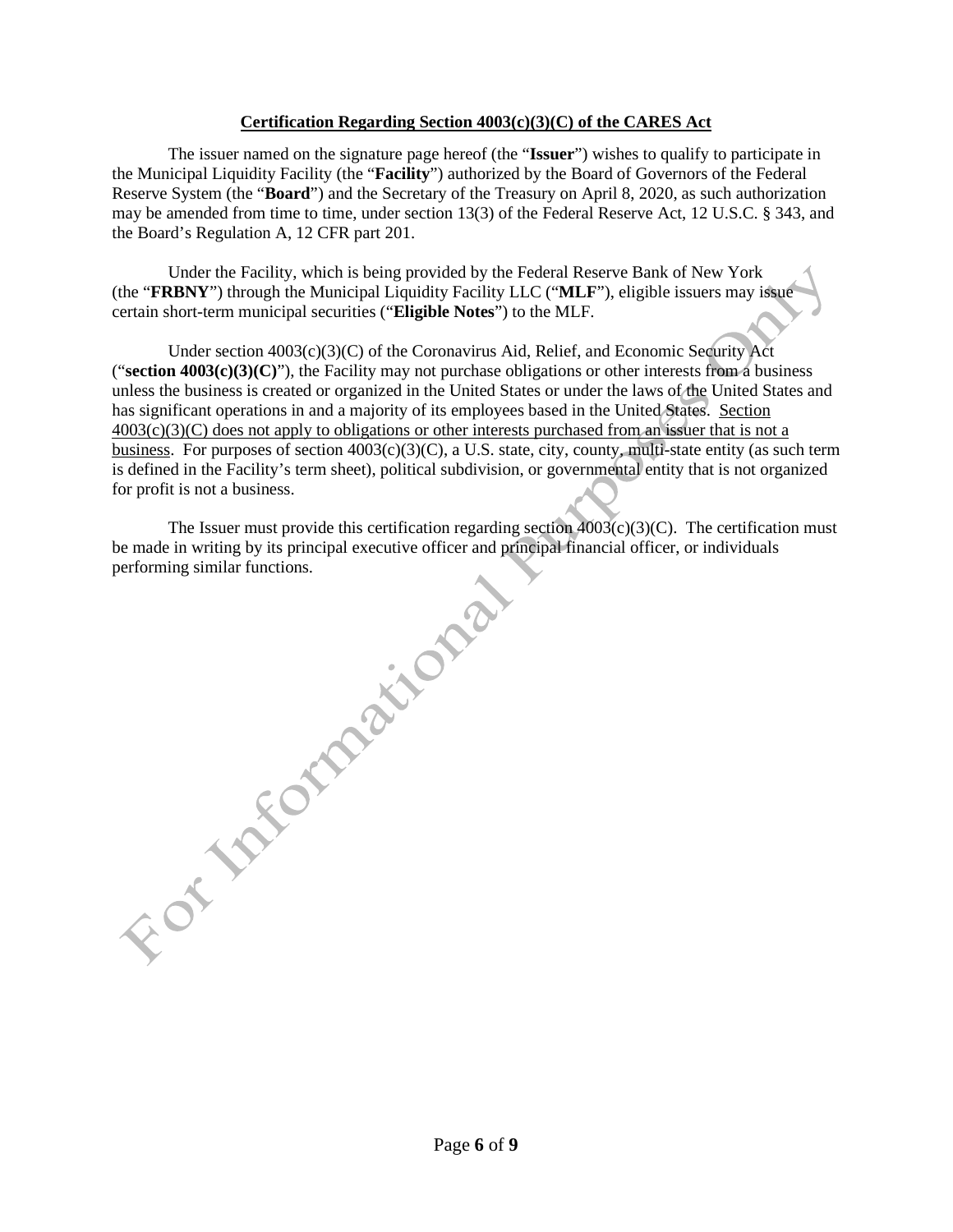## **Form of Certification:**

# Certification

I, the undersigned principal executive officer and principal financial officer of the eligible issuer named below ("Issuer"), or individuals performing similar functions, hereby attest to the Board of Governors of the Federal Reserve System ("Board"), the Secretary of the Treasury, the Federal Reserve Bank of New York ("FRBNY"), and the Municipal Liquidity Facility LLC ("MLF") that, as of [insert pricing date] and the date hereof, Issuer is not a business for purposes of section 4003(c)(3)(C) of the Coronavirus Aid, Relief, and Economic Security Act. For purposes of this certification, the Issuer may rely on the instructions to this certification.

I further attest that, if any information in this certification changes, Issuer will immediately notify the FRBNY.

 $\sim$ 

|                             | Name of Issuer    |
|-----------------------------|-------------------|
|                             |                   |
| Principal Executive Officer | By:               |
|                             | Name:<br>Title:   |
|                             | E-mail:           |
|                             | Phone:            |
|                             | Date:             |
|                             |                   |
|                             |                   |
| Principal Financial Officer | By:               |
|                             | Name:             |
|                             | Title:<br>E-mail: |
|                             | Phone:            |
|                             | Date:             |
|                             |                   |
|                             |                   |
|                             |                   |
|                             |                   |
|                             |                   |
|                             |                   |
|                             |                   |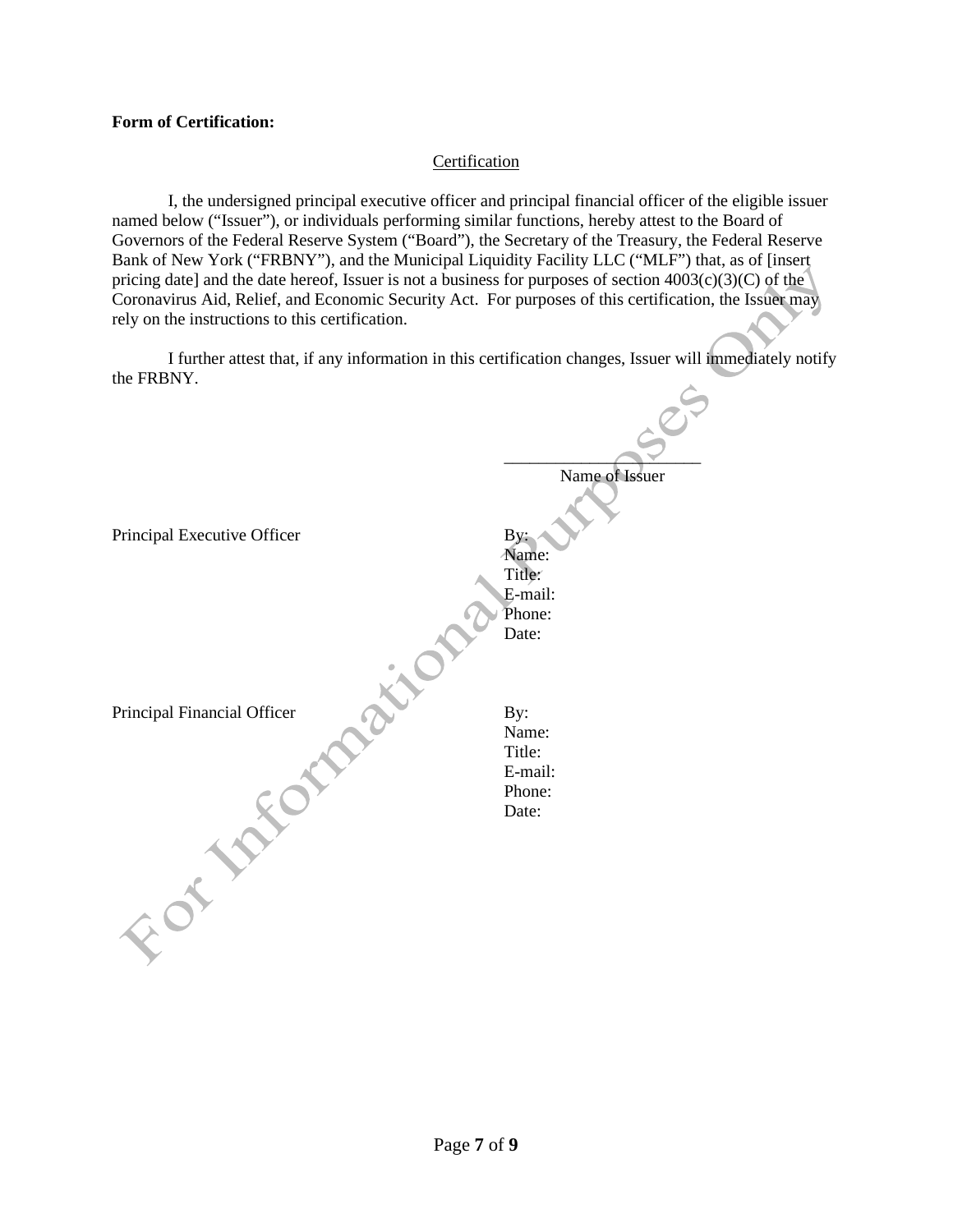# **Certification Regarding Governor-Designated Participants**

The issuer named on the signature page hereof wishes to participate in the Municipal Liquidity Facility (the "**Facility**") authorized by the Board of Governors of the Federal Reserve System (the "**Board**") and the Secretary of the Treasury on April 8, 2020, as such authorization may be amended from time to time, under section 13(3) of the Federal Reserve Act, 12 U.S.C. § 343, and the Board's Regulation A, 12 CFR part 201.

Under the Facility, which is being operated by the Federal Reserve Bank of New York through the Municipal Liquidity Facility LLC ("**MLF**"), eligible issuers may issue certain short-term municipal securities to the MLF. The Facility permits the governors of the U.S. States and the Mayor of the District of Columbia to designate certain entities as eligible issuers.

An issuer that has been designated by the governor of a U.S. State or the Mayor of the District of Columbia as a Designated City, Designated County, or Designated RBI (each as defined in the Facility Term Sheet effective on the date hereof) must provide this certification confirming its eligibility to participate in the Facility by designation. The certification must be made in writing by the governor of the appropriate U.S. State or the Mayor of the District of Columbia.

# **Form of Certification:**

# **Certification**

I, the undersigned [Governor][Mayor] of [Jurisdiction], hereby attest to the Board of Governors of the Federal Reserve System ("Board"), the Secretary of the Treasury ("Secretary"), the Federal Reserve Bank of New York, and the Municipal Liquidity Facility LLC that, as of the date hereof: (i) I have lawfully designated [insert name of Issuer] (the "Issuer") as a [Designated City][Designated County][Designated RBI] in the Municipal Liquidity Facility ("Facility"); (ii) the Issuer meets the requirements for such designation set forth in the Facility Term Sheet, effective on the date hereof, issued by the Board and the Secretary; and (iii) the designation of the Issuer does not exceed the maximum number of [Designated Cities and/or Counties][Designated RBIs] permitted under the Facility for [Jurisdiction].

IN WITNESS WHEREOF, I have hereunto set my official signature, this \_\_\_ day of \_\_\_ [insert closing date], 2020. FOT TON

 $\frac{1}{2}$  ,  $\frac{1}{2}$  ,  $\frac{1}{2}$  ,  $\frac{1}{2}$  ,  $\frac{1}{2}$  ,  $\frac{1}{2}$  ,  $\frac{1}{2}$  ,  $\frac{1}{2}$  ,  $\frac{1}{2}$  ,  $\frac{1}{2}$  ,  $\frac{1}{2}$  ,  $\frac{1}{2}$  ,  $\frac{1}{2}$  ,  $\frac{1}{2}$  ,  $\frac{1}{2}$  ,  $\frac{1}{2}$  ,  $\frac{1}{2}$  ,  $\frac{1}{2}$  ,  $\frac{1$ [Name], [Governor][Mayor] of [Jurisdiction]